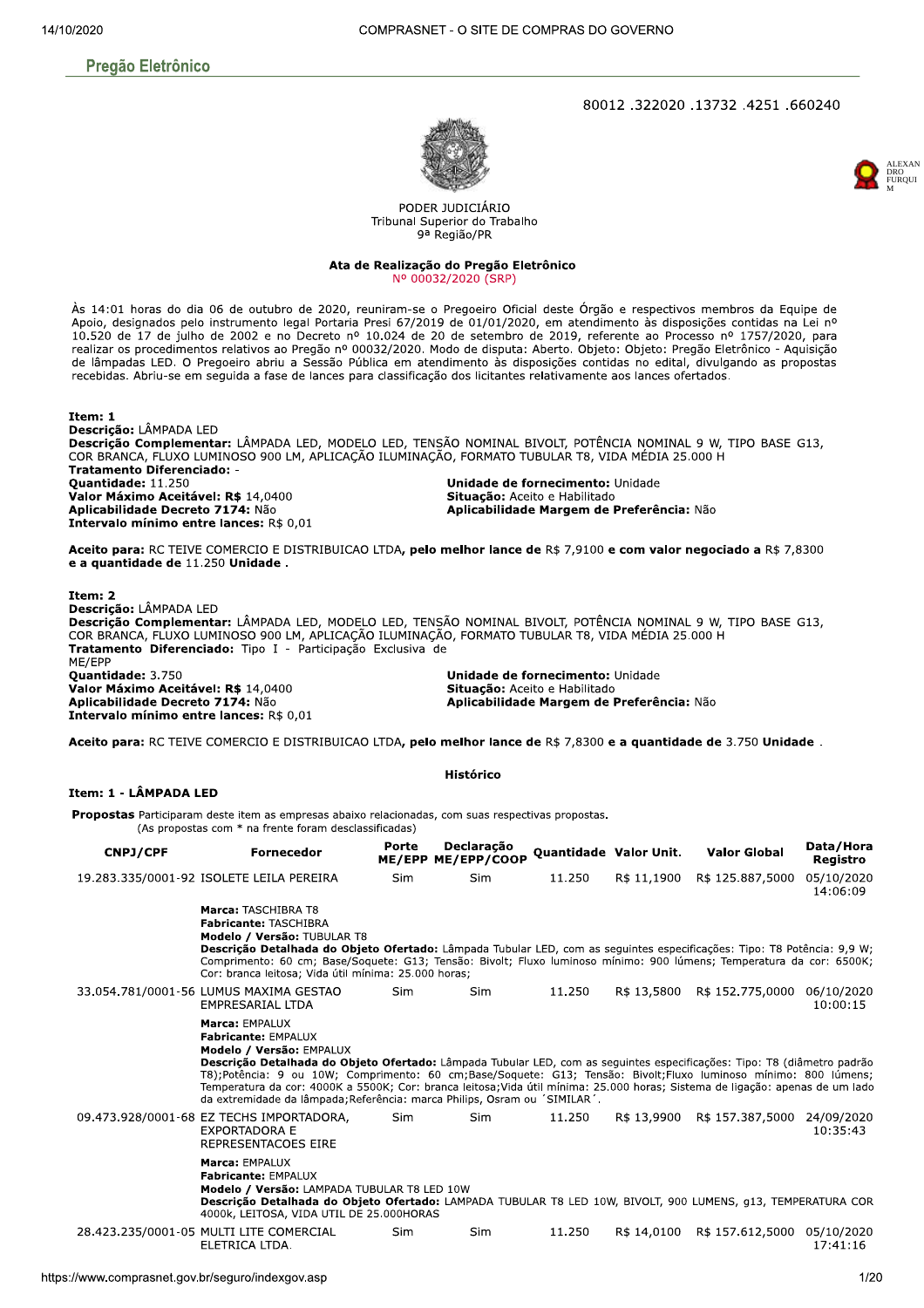| Marca: OL SYLVANIA<br>Fabricante: OL SYLVANIA<br>Modelo / Versão: TUBLED 18W 4000K - GARANTIA 3 ANOS<br>Descrição Detalhada do Objeto Ofertado: "Lâmpada Tubular LED, com as sequintes Especificações: Tipo: T8 (diâmetro padrão<br>T8); Potência: 9 ou 10W; Comprimento: 60 cm; Base/Soquete: G13; Tensão: Bivolt; Fluxo luminoso mínimo: 800 lúmens;<br>Temperatura da cor: 4000K a 5500K; Cor: branca leitosa; Vida útil mínima: 25.000 horas; Sistema de ligação: apenas de um lado<br>da extremidade da lâmpada; Referência: marca Philips, Osram ou 'SIMILAR'." |     |            |        |             |                                         |          |
|-----------------------------------------------------------------------------------------------------------------------------------------------------------------------------------------------------------------------------------------------------------------------------------------------------------------------------------------------------------------------------------------------------------------------------------------------------------------------------------------------------------------------------------------------------------------------|-----|------------|--------|-------------|-----------------------------------------|----------|
| 17.747.344/0001-61 ADMI COMERCIO DE<br>MATERIAIS DE CONSTRUCAO<br>E CONSTRUCAO C                                                                                                                                                                                                                                                                                                                                                                                                                                                                                      | Sim | Sim        | 11.250 |             | R\$ 14,0300 R\$ 157.837,5000 05/10/2020 | 15:12:18 |
| Marca: LUZSOLLAR<br>Fabricante: LUZSOLLAR<br>Modelo / Versão: 9,5W<br>Descrição Detalhada do Objeto Ofertado: Lâmpada Tubular LED, com as seguintes especificações: Tipo: T8 (diâmetro padrão<br>T8); Potência: 9 ou 10W; Comprimento: 60 cm; Base/Soquete: G13; Tensão: Bivolt; Fluxo luminoso mínimo: 800 lúmens;<br>Temperatura da cor: 4000K a 5500K; Cor: branca leitosa; Vida útil mínima: 25.000 horas;                                                                                                                                                        |     |            |        |             |                                         |          |
| 30.701.265/0001-88 LX DISTRIBUIDORA DE<br>MATERIAIS ELETRICOS<br>EIRELI                                                                                                                                                                                                                                                                                                                                                                                                                                                                                               | Sim | Sim        | 11.250 |             | R\$ 14,0400 R\$ 157.950,0000 23/09/2020 | 15:55:05 |
| Marca: Empalux<br><b>Fabricante: Empalux</b><br>Modelo / Versão: TL10316<br>Descrição Detalhada do Objeto Ofertado: LÂMPADA LED, MODELO LED, TENSÃO NOMINAL BIVOLT, POTÊNCIA NOMINAL 9 W,<br>TIPO BASE G13, COR BRANCA, FLUXO LUMINOSO 900 LM, APLICAÇÃO ILUMINAÇÃO, FORMATO TUBULAR T8, VIDA MÉDIA 25.000<br>H                                                                                                                                                                                                                                                       |     |            |        |             |                                         |          |
| 24.616.322/0001-28 MORK SOLAR - PRODUTOS E<br>SERVICOS ELETRICOS LTDA<br>Marca: KIAN                                                                                                                                                                                                                                                                                                                                                                                                                                                                                  | Sim | Sim        | 11.250 |             | R\$ 14,0400 R\$ 157.950,0000 01/10/2020 | 09:17:07 |
| <b>Fabricante: KIAN</b><br>Modelo / Versão: 11416<br>Descrição Detalhada do Objeto Ofertado: 1 Lâmpada Tubular LED, com as seguintes especificações: Tipo: T8 (diâmetro<br>padrão T8); Potência: 9 ou 10W; Comprimento: 60 cm; Base/Soquete: G13; Tensão: Bivolt; Fluxo luminoso mínimo: 800 lúmens;<br>Temperatura da cor: 4000K a 5500K; Cor: branca leitosa; Vida útil mínima: 25.000 horas; Sistema de ligação: apenas de um lado<br>da extremidade da lâmpada; Referência: marca Philips, Osram ou 'SIMILAR'. unidades 11250 R\$ R\$                             |     |            |        |             |                                         |          |
| 24.360.974/0001-44 LICITA ONLINE EIRELI                                                                                                                                                                                                                                                                                                                                                                                                                                                                                                                               | Sim | Sim        | 11.250 |             | R\$ 14,0400 R\$ 157.950,0000 02/10/2020 | 15:02:38 |
| Marca: Empalux<br><b>Fabricante: Empalux</b><br>Modelo / Versão: TL10314<br>Descrição Detalhada do Objeto Ofertado: LÂMPADA LED, MODELO LED, TENSÃO NOMINAL BIVOLT, POTÊNCIA NOMINAL 9 W,<br>TIPO BASE G13, COR BRANCA, FLUXO LUMINOSO 900 LM, APLICAÇÃO ILUMINAÇÃO, FORMATO TUBULAR T8, VIDA MÉDIA 25.000<br>H                                                                                                                                                                                                                                                       |     |            |        |             |                                         |          |
| 29.760.831/0001-43 ILUMINAR COMERCIO E<br>REPRESENTACOES LTDA                                                                                                                                                                                                                                                                                                                                                                                                                                                                                                         | Sim | Sim        | 11.250 |             | R\$ 14,0400 R\$ 157.950,0000 05/10/2020 | 09:38:01 |
| Marca: ELGIN<br><b>Fabricante: ELGIN</b><br>Modelo / Versão: CONFORME EDITAL<br>Descrição Detalhada do Objeto Ofertado: Lâmpada Tubular LED, com as seguintes especificações: Tipo: T8 (diâmetro padrão<br>T8); Potência: 9 ou 10W; Comprimento: 60 cm; Base/Soquete: G13; Tensão: Bivolt; Fluxo luminoso mínimo: 800 lúmens;<br>Temperatura da cor: 4000K a 5500K; Cor: branca leitosa; Vida útil mínima: 25.000 horas; Sistema de ligação: apenas de um lado<br>da extremidade da lâmpada; Referência: marca Philips, Osram ou 'SIMILAR'.                           |     |            |        |             |                                         |          |
| 30.832.583/0001-88 OSMAR DA SILVA EIRELI                                                                                                                                                                                                                                                                                                                                                                                                                                                                                                                              | Sim | <b>Sim</b> | 11.250 |             | R\$ 14,0400 R\$ 157.950,0000 05/10/2020 | 11:04:00 |
| Marca: Kian<br>Fabricante: Kian<br>Modelo / Versão: 11416<br>Descrição Detalhada do Objeto Ofertado: Lâmpada Tubular LED, com as sequintes especificações: Tipo: T8 (diâmetro padrão<br>T8); Potência: 9 ou 10W; Comprimento: 60 cm; Base/Soquete: G13; Tensão: Bivolt; Fluxo luminoso mínimo: 800 lúmens;<br>Temperatura da cor: 4000K a 5500K; Cor: branca leitosa; Vida útil mínima: 25.000 horas; Sistema de ligação: apenas de um lado<br>da extremidade da lâmpada;                                                                                             |     |            |        |             |                                         |          |
| 00.113.772/0001-30 PRECISAO SERVICOS<br>TERCEIRIZADOS LTDA                                                                                                                                                                                                                                                                                                                                                                                                                                                                                                            | Sim | Sim        | 11.250 |             | R\$ 14,0400 R\$ 157.950,0000 05/10/2020 | 11:11:19 |
| Marca: EMPALUX<br>Fabricante: EMPALUX MULTI MERCANTES LTDA<br>Modelo / Versão: TL10314<br>Descrição Detalhada do Objeto Ofertado: LÂMPADA LED, MODELO LED, TENSÃO NOMINAL BIVOLT, POTÊNCIA NOMINAL 9 W,<br>TIPO BASE G13, COR BRANCA, FLUXO LUMINOSO 900 LM, APLICAÇÃO ILUMINAÇÃO, FORMATO TUBULAR T8, VIDA MÉDIA 25.000                                                                                                                                                                                                                                              |     |            |        |             |                                         |          |
| н<br>88.611.264/0001-22 INTRAL SA INDUSTRIA DE<br>MATERIAIS ELETRICOS                                                                                                                                                                                                                                                                                                                                                                                                                                                                                                 | Não | Não        | 11.250 |             | R\$ 14,0400 R\$ 157.950,0000 05/10/2020 | 14:39:39 |
| Marca: INTRAL<br><b>Fabricante: INTRAL</b><br>Modelo / Versão: LAMPADA TUBOLED VD<br>Descrição Detalhada do Objeto Ofertado: LAMP. TUBO LED VD 600mm 9W-900lm-4000K BRC NEUTRO. LAMPADA DE<br>TUBULAR DE LED T8 FLUXO LUMINOSO 900 LM TEMPERATURA DE COR 4000K BRC NEUTRO. EFICIENCIA 100LM/w ÂNGULO DE<br>ABERTURA 200° POTENCIA 9W FATOR DE POTENCIA 0,92 SELO ENCE INMETRO CÓD 06657                                                                                                                                                                               |     |            |        |             |                                         |          |
| 27.646.448/0001-33 3K LICITACOES E COMERCIO<br>DE MATERIAIS DE<br>CONSTRUCAO EIR                                                                                                                                                                                                                                                                                                                                                                                                                                                                                      | Sim | Sim        | 11.250 | R\$ 14,0400 | R\$ 157.950,0000 05/10/2020             | 15:23:32 |
| <b>Marca: AVANT</b><br><b>Fabricante: AVANT</b><br>Modelo / Versão: LÂMPADA LED, MODELO LED, TENSÃO NOMINAL BIVOLT, PO<br>Descrição Detalhada do Objeto Ofertado: LÂMPADA LED, MODELO LED, TENSÃO NOMINAL BIVOLT, POTÊNCIA NOMINAL 9 W,<br>TIPO BASE G13, COR BRANCA, FLUXO LUMINOSO 900 LM, APLICAÇÃO ILUMINAÇÃO, FORMATO TUBULAR T8, VIDA MÉDIA 25.000                                                                                                                                                                                                              |     |            |        |             |                                         |          |
| н<br>14.159.957/0001-90 HM COMERCIO IMPORTACAO<br>E EXPORTACAO LTDA.                                                                                                                                                                                                                                                                                                                                                                                                                                                                                                  | Não | Não        | 11.250 |             | R\$ 14,0400 R\$ 157.950,0000 05/10/2020 | 15:48:51 |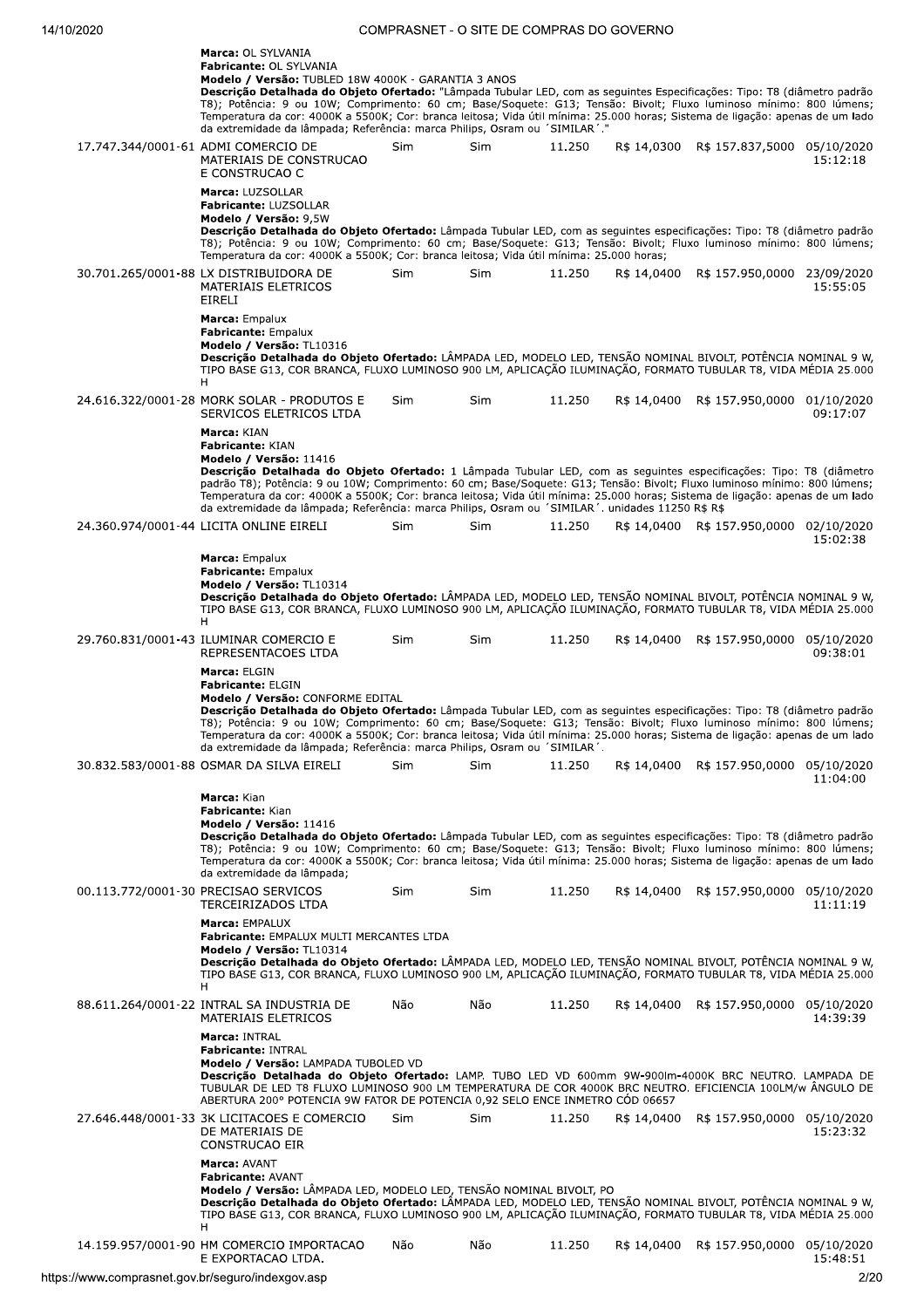|                                      | <b>Marca: ULTRALUZ</b><br>Fabricante: ULTRALUZ<br>Modelo / Versão: TUBULAR LED T8 9W 4000k<br>Descrição Detalhada do Objeto Ofertado: LÂMPADA LED, MODELO LED, TENSÃO NOMINAL BIVOLT, POTÊNCIA NOMINAL 9 W,<br>TIPO BASE G13, COR BRANCA, FLUXO LUMINOSO 900 LM, APLICAÇÃO ILUMINAÇÃO, FORMATO TUBULAR T8, VIDA MÉDIA 25.000<br>H                                                                                                                                                                                                       |            |     |        |             |                             |                        |
|--------------------------------------|-----------------------------------------------------------------------------------------------------------------------------------------------------------------------------------------------------------------------------------------------------------------------------------------------------------------------------------------------------------------------------------------------------------------------------------------------------------------------------------------------------------------------------------------|------------|-----|--------|-------------|-----------------------------|------------------------|
|                                      | 04.176.836/0001-00 RC TEIVE COMERCIO E<br>DISTRIBUICAO LTDA<br>Marca: EMPALUX<br><b>Fabricante: EMPALUX</b>                                                                                                                                                                                                                                                                                                                                                                                                                             | Sim        | Sim | 11.250 | R\$ 14,0400 | R\$ 157.950,0000 05/10/2020 | 15:53:38               |
|                                      | Modelo / Versão: TL10314<br>Descrição Detalhada do Objeto Ofertado: Lâmpada Tubular LED, com as sequintes especificações: Tipo: T8 (diâmetro padrão<br>T8); Potência: 9 ou 10W; Comprimento: 60 cm; Base/Soquete: G13; Tensão: Bivolt; Fluxo luminoso mínimo: 800 lúmens;<br>Temperatura da cor: 4000K a 5500K; Cor: branca leitosa; Vida útil mínima: 25.000 horas; Sistema de ligação: apenas de um lado<br>da extremidade da lâmpada;                                                                                                |            |     |        |             |                             |                        |
|                                      | 35.938.801/0001-87 BM LAMPADAS E MATERIAL<br>ELETRICO LTDA.                                                                                                                                                                                                                                                                                                                                                                                                                                                                             | Sim        | Sim | 11.250 | R\$ 14,0400 | R\$ 157.950,0000 05/10/2020 | 15:57:44               |
|                                      | Marca: ULTRALUZ<br>Fabricante: ULTRALUZ<br>Modelo / Versão: TUBULAR LED T8 9W 4000k<br>Descrição Detalhada do Objeto Ofertado: LÂMPADA LED, MODELO LED, TENSÃO NOMINAL BIVOLT, POTÊNCIA NOMINAL 9 W,<br>TIPO BASE G13, COR BRANCA, FLUXO LUMINOSO 900 LM, APLICAÇÃO ILUMINAÇÃO, FORMATO TUBULAR T8, VIDA MÉDIA 25.000<br>H                                                                                                                                                                                                              |            |     |        |             |                             |                        |
|                                      | 26.507.653/0001-55 VOLT MATERIAIS ELETRICOS<br>EIRELI                                                                                                                                                                                                                                                                                                                                                                                                                                                                                   | Sim        | Sim | 11.250 | R\$ 14,0400 | R\$ 157.950,0000 05/10/2020 | 16:14:27               |
|                                      | Marca: EMPALUX<br><b>Fabricante: EMPALUX</b><br>Modelo / Versão: EMPALUX<br>Descrição Detalhada do Objeto Ofertado: Lâmpada Tubular LED, com as seguintes especificações: Tipo: T8 (diâmetro padrão<br>T8); Potência: 9 ou 10W; Comprimento: 60 cm; Base/Soquete: G13; Tensão: Bivolt; Fluxo luminoso mínimo: 800 lúmens;<br>Temperatura da cor: 4000K a 5500K; Cor: branca leitosa; Vida útil mínima: 25.000 horas; Sistema de ligação: apenas de um lado<br>da extremidade da lâmpada; Referência: marca Philips, Osram ou 'SIMILAR'. |            |     |        |             |                             |                        |
|                                      | 21.329.429/0001-05 R. D. VELANI - ELETRICA                                                                                                                                                                                                                                                                                                                                                                                                                                                                                              | <b>Sim</b> | Sim | 11.250 | R\$ 14,0400 | R\$ 157.950,0000 05/10/2020 | 17:33:30               |
|                                      | Marca: AVANT<br><b>Fabricante: AVANT</b><br>Modelo / Versão: 9W<br>Descrição Detalhada do Objeto Ofertado: Lâmpada Tubular LED, com as seguintes especificações: Tipo: T8 (diâmetro padrão<br>T8); Potência: 9 ou 10W; Comprimento: 60 cm; Base/Soquete: G13; Tensão: Bivolt; Fluxo luminoso mínimo: 800 lúmens;<br>Temperatura da cor: 4000K a 5500K; Cor: branca leitosa; Vida útil mínima: 25.000 horas; Sistema de ligação: apenas de um lado<br>da extremidade da lâmpada; Referência: marca Philips, Osram ou 'SIMILAR'.          |            |     |        |             |                             |                        |
| 07.911.318/0002-54 GALAXY            | PARTICIPACOES, IMPORTACAO<br>E EXPORTACAO LTDA                                                                                                                                                                                                                                                                                                                                                                                                                                                                                          | Não        | Não | 11.250 | R\$ 14,0400 | R\$ 157.950,0000 05/10/2020 | 17:54:14               |
|                                      | Marca: GALAXY LED<br><b>Fabricante: GALAXY LED</b><br>Modelo / Versão: 1662<br>Descrição Detalhada do Objeto Ofertado: LÂMPADA LED, MODELO LED, TENSÃO NOMINAL BIVOLT, POTÊNCIA NOMINAL 9 W,<br>TIPO BASE G13, COR BRANCA, FLUXO LUMINOSO 900 LM, APLICAÇÃO ILUMINAÇÃO, FORMATO TUBULAR T8, VIDA MÉDIA 25.000                                                                                                                                                                                                                           |            |     |        |             |                             |                        |
|                                      | н.<br>36.321.858/0001-03 PRIME DISTRIBUIDORA DE<br>MATERIAL DE ESCRITORIO E<br>LIMPEZA                                                                                                                                                                                                                                                                                                                                                                                                                                                  | Sim        | Sim | 11.250 | R\$ 14,0400 | R\$ 157.950,0000 05/10/2020 | 20:14:34               |
|                                      | Marca: kian<br>Fabricante: Kian<br>Modelo / Versão: Unidade<br>Descrição Detalhada do Objeto Ofertado: LÂMPADA LED, MODELO LED, TENSÃO NOMINAL BIVOLT, POTÊNCIA NOMINAL 9 W,<br>TIPO BASE G13, COR BRANCA, FLUXO LUMINOSO 900 LM, APLICAÇÃO ILUMINAÇÃO, FORMATO TUBULAR T8, VIDA MÉDIA 25.000<br>H                                                                                                                                                                                                                                      |            |     |        |             |                             |                        |
|                                      | 26.581.422/0001-91 RSDC COMERCIAL EIRELI                                                                                                                                                                                                                                                                                                                                                                                                                                                                                                | <b>Sim</b> | Sim | 11.250 | R\$ 14,0400 | R\$ 157.950,0000 06/10/2020 | 00:21:54               |
|                                      | Marca: IDLED<br>Fabricante: IDLED<br>Modelo / Versão: LÂMPADA LED 9 W<br>Descrição Detalhada do Objeto Ofertado: LÂMPADA LED, MODELO LED, TENSÃO NOMINAL BIVOLT, POTÊNCIA NOMINAL 9 W,<br>TIPO BASE G13, COR BRANCA, FLUXO LUMINOSO 900 LM, APLICAÇÃO ILUMINAÇÃO, FORMATO TUBULAR T8, VIDA MÉDIA 25.000                                                                                                                                                                                                                                 |            |     |        |             |                             |                        |
|                                      | H<br>33.149.502/0001-38 I.R. COMERCIO E MATERIAIS<br>ELETRICOS EIRELI                                                                                                                                                                                                                                                                                                                                                                                                                                                                   | Sim        | Sim | 11.250 | R\$ 14,0400 | R\$ 157.950,0000 06/10/2020 | 08:27:10               |
|                                      | Marca: ELGIN<br><b>Fabricante: ELGIN</b><br>Modelo / Versão: 9/10w<br>Descrição Detalhada do Objeto Ofertado: Lâmpada Tubular LED, com as seguintes especificações: Tipo: T8 (diâmetro padrão<br>T8); Potência: 9 ou 10W; Comprimento: 60 cm; Base/Soquete: G13; Tensão: Bivolt; Fluxo luminoso mínimo: 800 lúmens;<br>Temperatura da cor: 4000K a 5500K; Cor: branca leitosa; Vida útil mínima: 25.000 horas; Sistema de ligação: apenas de um lado<br>da extremidade da lâmpada; Referência: marca Philips, Osram ou 'SIMILAR         |            |     |        |             |                             |                        |
|                                      | 23.789.706/0001-80 ROCHA SERVICOS DE<br>ENGENHARIA EIRELI                                                                                                                                                                                                                                                                                                                                                                                                                                                                               | Sim        | Sim | 11.250 | R\$ 14,0400 | R\$ 157.950,0000            | 06/10/2020<br>12:35:27 |
|                                      | <b>Marca: EMPALUX</b><br><b>Fabricante: EMPALUX</b><br>Modelo / Versão: Modelo TL10314<br>Descrição Detalhada do Objeto Ofertado: Lâmpada Tubular LED, com as seguintes especificações: Tipo: T8 (diâmetro padrão<br>T8); Potência: 9 ou 10W; Comprimento: 60 cm; Base/Soquete: G13; Tensão: Bivolt; Fluxo luminoso mínimo: 800 lúmens;<br>Temperatura da cor: 4000K a 5500K; Cor: branca leitosa; Vida útil mínima: 25.000 horas; Sistema de ligação: apenas de um lado                                                                |            |     |        |             |                             |                        |
| 09.388.615/0001-01 ALPER ENERGIA S.A | da extremidade da lâmpada; Referência: marca Philips, Osram ou 'SIMILAR'.                                                                                                                                                                                                                                                                                                                                                                                                                                                               | Não        | Não | 11.250 | R\$ 14,0400 | R\$ 157.950,0000 06/10/2020 |                        |
|                                      | ://www.comprasnet.gov.br/seguro/indexgov.asp                                                                                                                                                                                                                                                                                                                                                                                                                                                                                            |            |     |        |             |                             | 3/2(                   |
|                                      |                                                                                                                                                                                                                                                                                                                                                                                                                                                                                                                                         |            |     |        |             |                             |                        |
|                                      |                                                                                                                                                                                                                                                                                                                                                                                                                                                                                                                                         |            |     |        |             |                             |                        |
|                                      |                                                                                                                                                                                                                                                                                                                                                                                                                                                                                                                                         |            |     |        |             |                             |                        |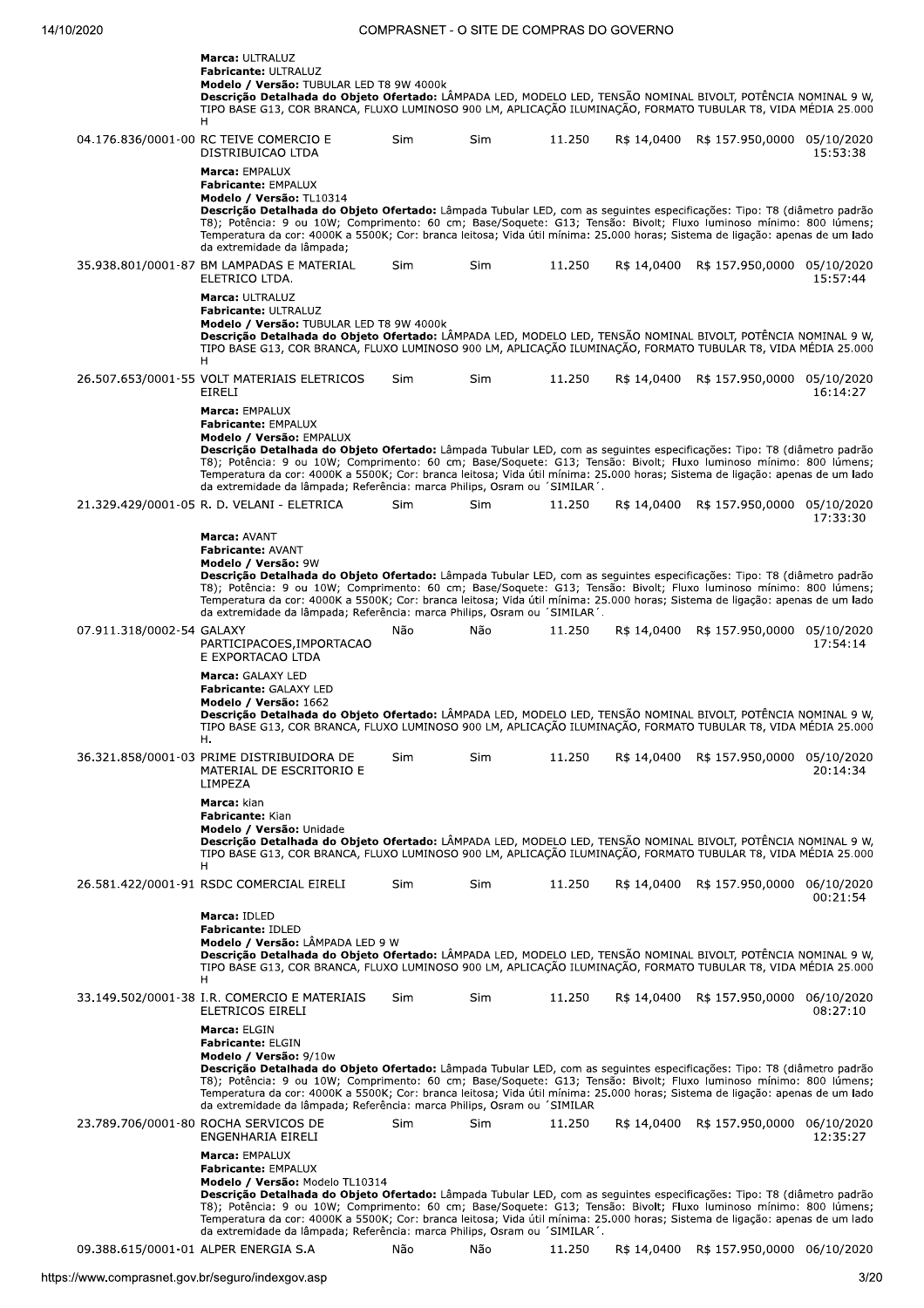|                                    | Marca: própria<br>Fabricante: própria<br>Modelo / Versão: LED 9W - 900LM<br>Descrição Detalhada do Objeto Ofertado: LÂMPADA LED, MODELO LED, TENSÃO NOMINAL BIVOLT, POTÊNCIA NOMINAL 9 W,<br>TIPO BASE G13, COR BRANCA, FLUXO LUMINOSO 900 LM, APLICAÇÃO ILUMINAÇÃO, FORMATO TUBULAR T8, VIDA MÉDIA 25.000<br>H                                                                                                                                                                                                                         |                    |            |        |             |                                            |                        |
|------------------------------------|-----------------------------------------------------------------------------------------------------------------------------------------------------------------------------------------------------------------------------------------------------------------------------------------------------------------------------------------------------------------------------------------------------------------------------------------------------------------------------------------------------------------------------------------|--------------------|------------|--------|-------------|--------------------------------------------|------------------------|
|                                    | 32.617.419/0001-83 LUZ LED INDUSTRIA E<br>COMERCIO LTDA                                                                                                                                                                                                                                                                                                                                                                                                                                                                                 | <b>Sim</b>         | <b>Sim</b> | 11.250 |             | R\$ 14,0562 R\$ 158.132,2500               | 06/10/2020<br>10:22:49 |
|                                    | Marca: T8-LED-G13<br><b>Fabricante: Glight</b><br>Modelo / Versão: T8-LED-G13<br>Descrição Detalhada do Objeto Ofertado: LÂMPADA LED, MODELO LED, TENSÃO NOMINAL BIVOLT, POTÊNCIA NOMINAL 9 W,<br>TIPO BASE G13, COR BRANCA, FLUXO LUMINOSO 900 LM, APLICAÇÃO ILUMINAÇÃO, FORMATO TUBULAR T8, VIDA MÉDIA 25.000<br>H.,                                                                                                                                                                                                                  |                    |            |        |             |                                            |                        |
|                                    | 17.451.234/0001-58 GR COMERCIO EIRELI                                                                                                                                                                                                                                                                                                                                                                                                                                                                                                   | Sim                | Sim        | 11.250 |             | R\$ 15,0000 R\$ 168.750,0000 06/10/2020    | 13:37:57               |
|                                    | Marca: EMPALUX<br><b>Fabricante: EMPALUX</b><br>Modelo / Versão: EMPALUX<br>Descrição Detalhada do Objeto Ofertado: Lâmpada Tubular LED, com as seguintes especificações: Tipo: T8 (diâmetro padrão<br>T8); Potência: 9 ou 10W; Comprimento: 60 cm; Base/Soquete: G13; Tensão: Bivolt; Fluxo luminoso mínimo: 800 lúmens;<br>Temperatura da cor: 4000K a 5500K; Cor: branca leitosa; Vida útil mínima: 25.000 horas; Sistema de ligação: apenas de um lado<br>da extremidade da lâmpada; Referência: marca Philips, Osram ou 'SIMILAR'. |                    |            |        |             |                                            |                        |
|                                    | 02.480.417/0001-24 QUERETARO TECNOLOGIA DE<br>PROTECAO AMBIENTAL LTDA                                                                                                                                                                                                                                                                                                                                                                                                                                                                   | Sim                | <b>Sim</b> | 11.250 | R\$ 20,0000 | R\$ 225.000,0000 01/10/2020                | 16:02:42               |
|                                    | Marca: MASTERLED<br><b>Fabricante: MASTERLED</b><br>Modelo / Versão: MASTERLED<br>Descrição Detalhada do Objeto Ofertado: Lâmpada Tubular LED. Tipo: T8 (diâmetro padrão T8); Potência: 9 ou 10W;<br>Comprimento: 60 cm; Base/Soquete: G13; Tensão: Bivolt; Fluxo luminoso mínimo: 800 lúmens; Temperatura da cor: 4000K a<br>5500K; Cor: branca leitosa; Vida útil mínima: 25.000 horas; Sistema de ligação: apenas de um lado da extremidade da lâmpada.<br>INMETRO.                                                                  |                    |            |        |             |                                            |                        |
| 26.727.928/0001-66 TRIDAN SOLUCOES | ELETRICAS LTDA                                                                                                                                                                                                                                                                                                                                                                                                                                                                                                                          | Sim                | Não        | 11.250 | R\$ 28,0000 | R\$ 315.000,0000 05/10/2020                | 10:01:55               |
|                                    | Marca: GALAX/AVANT/KIAN/OUR<br>Fabricante: GALAX/AVANT/KIAN/OUROLUX<br>Modelo / Versão:<br>Descrição Detalhada do Objeto Ofertado: LÂMPADA LED, MODELO LED, TENSÃO NOMINAL BIVOLT, POTÊNCIA NOMINAL 9 W,<br>TIPO BASE G13, COR BRANCA, FLUXO LUMINOSO 900 LM, APLICAÇÃO ILUMINAÇÃO, FORMATO TUBULAR T8, VIDA MÉDIA 25.000<br>H                                                                                                                                                                                                          |                    |            |        |             |                                            |                        |
|                                    | 37.278.673/0001-18 EREMASTER DISTRIBUIDORA<br>DE FERRAGENS E<br>FERRAMENTAS LTDA                                                                                                                                                                                                                                                                                                                                                                                                                                                        | Sim                | Sim        | 11.250 | R\$ 35,0000 | R\$ 393.750,0000 05/10/2020                | 15:34:53               |
|                                    | Marca: EMPALUX<br>Fabricante: EMPALUX<br>Modelo / Versão: TL 10314<br>Descrição Detalhada do Objeto Ofertado: Lâmpada Tubular LED, com as seguintes especificações: Tipo: T8 (diâmetro padrão<br>T8); Potência: 9 ou 10W; Comprimento: 60 cm; Base/Soquete: G13; Tensão: Bivolt; Fluxo luminoso mínimo: 800 lúmens;<br>Temperatura da cor: 4000K a 5500K; Cor: branca leitosa; Vida útil mínima: 25.000 horas; Sistema de ligação: apenas de um lado<br>da extremidade da lâmpada; Referência: marca Philips, Osram ou 'SIMILAR'.       |                    |            |        |             |                                            |                        |
|                                    | 03.764.895/0001-29 TECNO INDUSTRIAL E<br>COMERCIAL EIRELI                                                                                                                                                                                                                                                                                                                                                                                                                                                                               | Sim                | Sim        | 11.250 |             | R\$ 100,0000 R\$ 1.125.000,0000 30/09/2020 | 23:49:17               |
|                                    | Marca: AVANT<br><b>Fabricante: AVANT</b><br>Modelo / Versão: LED9<br>Descrição Detalhada do Objeto Ofertado: "Lâmpada led, modelo: led, tensão nominal: bivolt, potência nominal: 9 w, tipo<br>base: q13, cor: branca, fluxo luminoso: 900 lm, aplicação: iluminação, formato: tubular t8, vida média: 25.000 h"                                                                                                                                                                                                                        |                    |            |        |             |                                            |                        |
|                                    | <b>Lances</b> (Obs: lances com * na frente foram excluídos pelo pregoeiro)                                                                                                                                                                                                                                                                                                                                                                                                                                                              |                    |            |        |             |                                            |                        |
| Valor do Lance                     |                                                                                                                                                                                                                                                                                                                                                                                                                                                                                                                                         | <b>CNPJ/CPF</b>    |            |        |             | Data/Hora Registro                         |                        |
| R\$ 100,0000                       |                                                                                                                                                                                                                                                                                                                                                                                                                                                                                                                                         | 03.764.895/0001-29 |            |        |             | 06/10/2020 14:01:47:043                    |                        |
| R\$ 35,0000                        |                                                                                                                                                                                                                                                                                                                                                                                                                                                                                                                                         | 37.278.673/0001-18 |            |        |             | 06/10/2020 14:01:47:043                    |                        |
| R\$ 28,0000                        |                                                                                                                                                                                                                                                                                                                                                                                                                                                                                                                                         | 26.727.928/0001-66 |            |        |             | 06/10/2020 14:01:47:043                    |                        |
| R\$ 20,0000                        |                                                                                                                                                                                                                                                                                                                                                                                                                                                                                                                                         | 02.480.417/0001-24 |            |        |             | 06/10/2020 14:01:47:043                    |                        |

ft;\*/ZOOOO \*.n-/\*nm+-qOOO\*N/k Opq\*OqmOmO;\*-,O\*,-.,O-+ R\$ 14,0562 32.617.419/0001-83 06/10/2020 14:01:47:043 R\$ 14,0400 <br>R\$ 14,0400 <br>R\$ 14,0400 <br>23.789.706/0001-80 <br>23.789.706/0001-80 <br>23.789.706/0001-80 <br>23.789.706/0001-80 <br>23.789.706/0001-80

ft;\*-ZO-OO ++n\*-Ln/OmqOOO\*N+k Opq\*OqmOmO;\*-,O\*,-.,O-+ R\$ 14,0400 26.507.653/0001-55 06/10/2020 14:01:47:043 R\$ 14,0400 <br>R\$ 14,0400 <br>R\$ 14,0400 <br>35.938.801/0001-87 <br>35.938.801/0001-87 <br>06/10/2020 14:01:47:043 ft;\*-ZO-OO +/nL+knkO\*qOOO\*Nk. Opq\*OqmOmO;\*-,O\*,-.,O-+ R\$ 14,0400 00.388.615/0001-01 06/10/2020 14:01:47:043 R\$ 14,0400 06/10/2020 14:01:47:043 ft;\*-ZO-OO +pn+m\*nk/kqOOO\*NO+ Opq\*OqmOmO;\*-,O\*,-.,O-+ R\$ 14,0400 26.581.422/0001-91 06/10/2020 14:01:47:043 R\$ 14,0400 24.360.974/0001-44 06/10/2020 14:01:47:043 R\$ 14,0400 24.616.322/0001-28 06/10/2020 14:01:47:043 ft;\*-ZO-OO +Onk+mn/k+qOOO\*Nkk Opq\*OqmOmO;\*-,O\*,-.,O-+

https://www.comprasnet.gov.br/seguro/in (1) 147:043<br>
R\$ 14,0400<br>
R\$ 14,0400<br>
R\$ 14,0400<br>
R\$ 14,0400<br>
R\$ 14,0400<br>
26.581.422/0001-91<br>
24.360.974/0001-44<br>
24.360.974/0001-44<br>
24.360.974/0001-44<br>
24.616.322/0001-28<br>
R\$ 14,0400<br>
30.832.583/0001-88<br>
R\$ 14,0400<br>
30.8

06/10/2020 14:01:47:043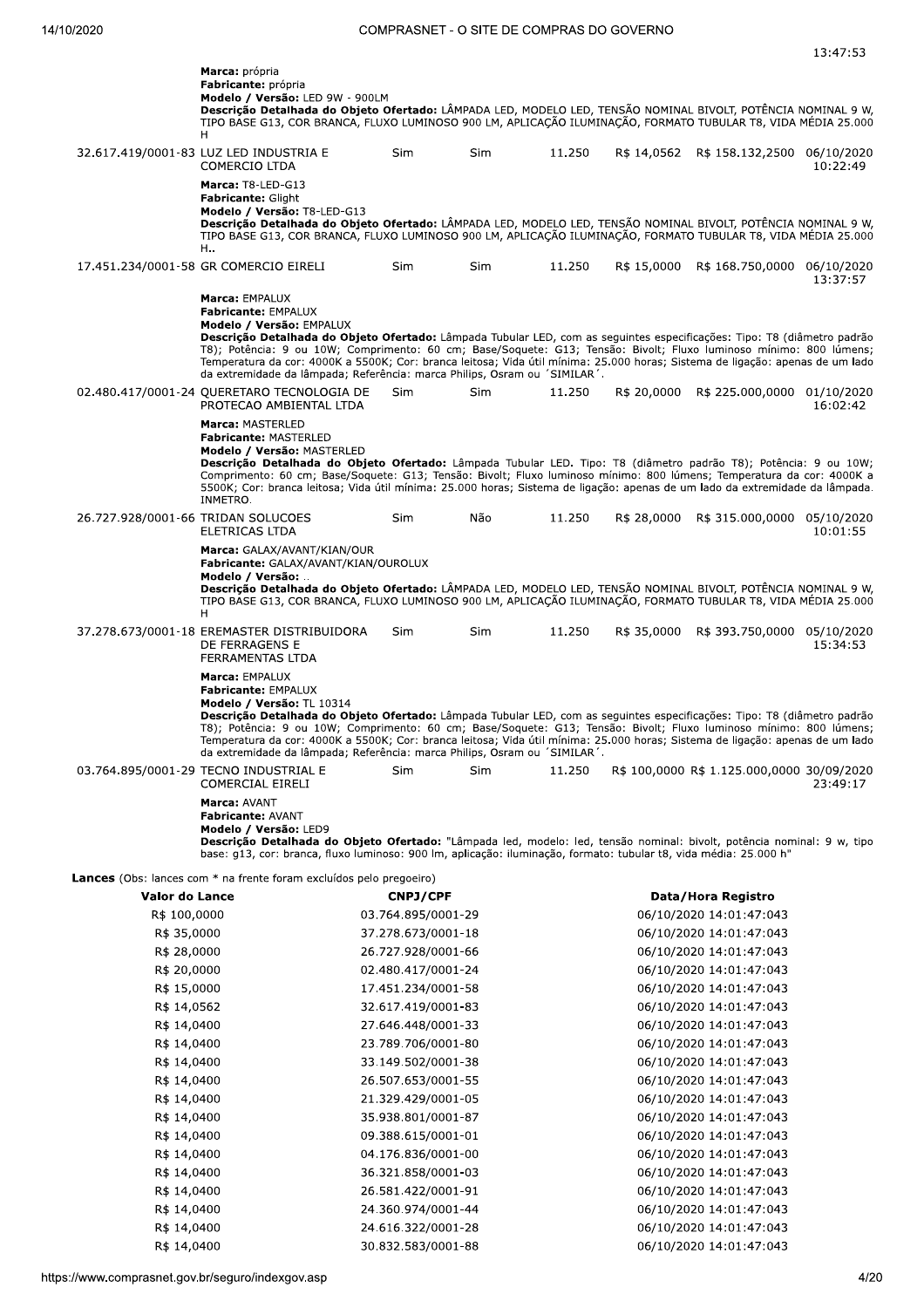| R\$ 14,0400 | 00.113.772/0001-30 | 06/10/2020 14:01:47:043 |
|-------------|--------------------|-------------------------|
| R\$ 14,0400 | 29.760.831/0001-43 | 06/10/2020 14:01:47:043 |
| R\$ 14,0400 | 88.611.264/0001-22 | 06/10/2020 14:01:47:043 |
| R\$ 14,0400 | 14.159.957/0001-90 | 06/10/2020 14:01:47:043 |
| R\$ 14,0400 | 07.911.318/0002-54 | 06/10/2020 14:01:47:043 |
| R\$ 14,0400 | 30.701.265/0001-88 | 06/10/2020 14:01:47:043 |
| R\$ 14,0300 | 17.747.344/0001-61 | 06/10/2020 14:01:47:043 |
| R\$ 14,0100 | 28.423.235/0001-05 | 06/10/2020 14:01:47:043 |
| R\$ 13,9900 | 09.473.928/0001-68 | 06/10/2020 14:01:47:043 |
| R\$ 13,5800 | 33.054.781/0001-56 | 06/10/2020 14:01:47:043 |
|             |                    |                         |
| R\$ 11,1900 | 19.283.335/0001-92 | 06/10/2020 14:01:47:043 |
| R\$ 13,5000 | 17.747.344/0001-61 | 06/10/2020 14:04:04:980 |
| R\$ 11,1800 | 36.321.858/0001-03 | 06/10/2020 14:04:13:697 |
| R\$ 11,1700 | 19.283.335/0001-92 | 06/10/2020 14:04:54:543 |
| R\$ 11,9800 | 00.113.772/0001-30 | 06/10/2020 14:06:18:707 |
| R\$ 11,1100 | 88.611.264/0001-22 | 06/10/2020 14:06:29:493 |
| R\$ 11,0900 | 19.283.335/0001-92 | 06/10/2020 14:06:50:523 |
| R\$ 13,4900 | 28.423.235/0001-05 | 06/10/2020 14:07:34:397 |
| R\$ 11,0800 | 36.321.858/0001-03 | 06/10/2020 14:07:58:477 |
| R\$ 11,0700 | 35.938.801/0001-87 | 06/10/2020 14:08:09:423 |
| R\$ 13,0000 | 28.423.235/0001-05 | 06/10/2020 14:08:11:380 |
| R\$ 11,0600 | 36.321.858/0001-03 | 06/10/2020 14:08:17:483 |
| R\$ 11,0500 | 14.159.957/0001-90 | 06/10/2020 14:08:43:140 |
| R\$ 11,0400 | 36.321.858/0001-03 | 06/10/2020 14:08:47:200 |
|             |                    |                         |
| R\$ 11,0200 | 19.283.335/0001-92 | 06/10/2020 14:09:01:763 |
| R\$ 11,0100 | 36.321.858/0001-03 | 06/10/2020 14:09:08:410 |
| R\$ 11,0000 | 29.760.831/0001-43 | 06/10/2020 14:09:26:167 |
| R\$ 13,0000 | 21.329.429/0001-05 | 06/10/2020 14:09:26:690 |
| R\$ 10,9900 | 36.321.858/0001-03 | 06/10/2020 14:09:42:063 |
| R\$ 10,9700 | 19.283.335/0001-92 | 06/10/2020 14:09:51:933 |
| R\$ 10,9600 | 36.321.858/0001-03 | 06/10/2020 14:10:00:273 |
| R\$ 10,9500 | 35.938.801/0001-87 | 06/10/2020 14:10:15:913 |
| R\$ 10,9000 | 19.283.335/0001-92 | 06/10/2020 14:10:26:467 |
| R\$ 10,8900 | 36.321.858/0001-03 | 06/10/2020 14:10:39:517 |
| R\$ 10,8800 | 14.159.957/0001-90 | 06/10/2020 14:10:49:143 |
| R\$ 10,8700 | 36.321.858/0001-03 | 06/10/2020 14:10:56:803 |
| R\$ 10,8600 | 19.283.335/0001-92 | 06/10/2020 14:11:05:830 |
| R\$ 10,8500 | 36.321.858/0001-03 | 06/10/2020 14:11:13:907 |
| R\$ 12,9300 | 17.451.234/0001-58 | 06/10/2020 14:11:15:910 |
| R\$ 10,8400 | 14.159.957/0001-90 | 06/10/2020 14:11:22:103 |
|             |                    | 06/10/2020 14:11:29:177 |
| R\$ 10,8300 | 36.321.858/0001-03 |                         |
| R\$ 10,8200 | 19.283.335/0001-92 | 06/10/2020 14:11:38:250 |
| R\$ 10,8100 | 36.321.858/0001-03 | 06/10/2020 14:11:43:387 |
| R\$ 10,8000 | 09.473.928/0001-68 | 06/10/2020 14:11:44:547 |
| R\$ 10,7900 | 36.321.858/0001-03 | 06/10/2020 14:11:50:677 |
| R\$ 10,7800 | 09.473.928/0001-68 | 06/10/2020 14:11:51:520 |
| R\$ 10,6500 | 07.911.318/0002-54 | 06/10/2020 14:11:56:010 |
| R\$ 10,6400 | 09.473.928/0001-68 | 06/10/2020 14:11:57:117 |
| R\$ 10,6100 | 36.321.858/0001-03 | 06/10/2020 14:12:03:360 |
| R\$ 10,6000 | 09.473.928/0001-68 | 06/10/2020 14:12:05:270 |
| R\$ 10,5900 | 36.321.858/0001-03 | 06/10/2020 14:12:14:500 |
| R\$ 10,5800 | 07.911.318/0002-54 | 06/10/2020 14:12:14:700 |
| R\$ 10,5700 | 09.473.928/0001-68 | 06/10/2020 14:12:15:550 |
| R\$ 10,5500 | 36.321.858/0001-03 | 06/10/2020 14:12:19:650 |
|             |                    |                         |
| R\$ 10,5400 | 09.473.928/0001-68 | 06/10/2020 14:12:22:270 |
| R\$ 10,4000 | 36.321.858/0001-03 | 06/10/2020 14:12:34:513 |
| R\$ 10,3900 | 09.473.928/0001-68 | 06/10/2020 14:12:36:283 |
| R\$ 10,3600 | 07.911.318/0002-54 | 06/10/2020 14:12:45:650 |
| R\$ 10,3500 | 09.473.928/0001-68 | 06/10/2020 14:12:46:740 |
| R\$ 10,3800 | 36.321.858/0001-03 | 06/10/2020 14:12:49:813 |
| R\$ 10,3400 | 26.581.422/0001-91 | 06/10/2020 14:12:52:940 |
| R\$ 10,3200 | 36.321.858/0001-03 | 06/10/2020 14:12:55:920 |
| R\$ 10,3100 | 09.473.928/0001-68 | 06/10/2020 14:12:57:517 |
| R\$ 10,2900 | 36.321.858/0001-03 | 06/10/2020 14:13:09:370 |
| R\$ 10,2800 | 09.473.928/0001-68 | 06/10/2020 14:13:11:910 |
| R\$ 10,2700 | 36.321.858/0001-03 | 06/10/2020 14:13:20:327 |
|             |                    |                         |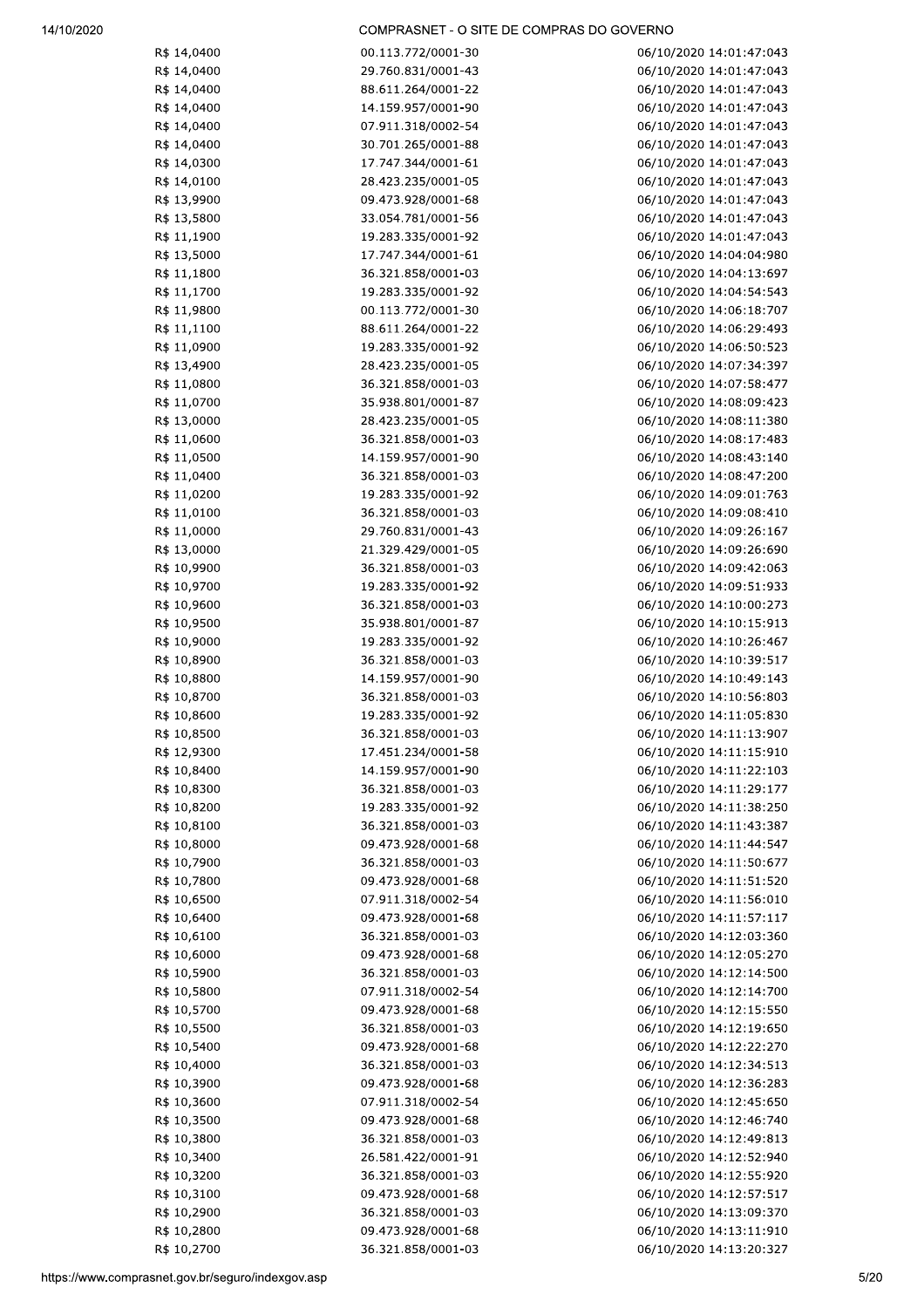| R\$ 10,2600 | 09.473.928/0001-68 | 06/10/2020 14:13:21:527 |
|-------------|--------------------|-------------------------|
| R\$ 10,2400 | 07.911.318/0002-54 | 06/10/2020 14:13:26:707 |
| R\$ 10,2300 | 09.473.928/0001-68 | 06/10/2020 14:13:28:157 |
| R\$ 10,2000 | 36.321.858/0001-03 | 06/10/2020 14:13:30:403 |
| R\$ 10,1900 | 09.473.928/0001-68 | 06/10/2020 14:13:32:347 |
| R\$ 10,1500 | 36.321.858/0001-03 | 06/10/2020 14:13:40:080 |
| R\$ 10,1400 | 09.473.928/0001-68 | 06/10/2020 14:13:52:167 |
| R\$ 10,1300 | 36.321.858/0001-03 | 06/10/2020 14:13:55:653 |
| R\$ 10,1400 | 26.581.422/0001-91 | 06/10/2020 14:13:55:787 |
| R\$ 10,1200 | 09.473.928/0001-68 | 06/10/2020 14:13:56:917 |
| R\$ 10,1100 | 07.911.318/0002-54 | 06/10/2020 14:14:02:223 |
| R\$ 10,1000 | 36.321.858/0001-03 | 06/10/2020 14:14:02:850 |
| R\$ 10,0900 | 09.473.928/0001-68 | 06/10/2020 14:14:04:580 |
| R\$ 10,1000 | 26.581.422/0001-91 | 06/10/2020 14:14:07:593 |
| R\$ 10,0500 | 26.581.422/0001-91 | 06/10/2020 14:14:15:777 |
| R\$ 10,0400 | 09.473.928/0001-68 | 06/10/2020 14:14:16:320 |
| R\$ 10,0800 | 19.283.335/0001-92 | 06/10/2020 14:14:16:817 |
| R\$ 10,0500 | 36.321.858/0001-03 | 06/10/2020 14:14:18:770 |
| R\$ 10,0000 | 36.321.858/0001-03 | 06/10/2020 14:14:23:560 |
|             | 09.473.928/0001-68 |                         |
| R\$ 9,9900  |                    | 06/10/2020 14:14:25:060 |
| R\$ 9,9800  | 07.911.318/0002-54 | 06/10/2020 14:14:31:300 |
| R\$ 9,9900  | 26.581.422/0001-91 | 06/10/2020 14:14:31:980 |
| R\$ 9,9000  | 35.938.801/0001-87 | 06/10/2020 14:14:32:247 |
| R\$ 9,8900  | 09.473.928/0001-68 | 06/10/2020 14:14:33:777 |
| R\$ 9,9000  | 14.159.957/0001-90 | 06/10/2020 14:14:41:463 |
| R\$ 9,8700  | 26.581.422/0001-91 | 06/10/2020 14:14:45:000 |
| R\$ 9,8600  | 09.473.928/0001-68 | 06/10/2020 14:14:47:597 |
| R\$ 10,8100 | 29.760.831/0001-43 | 06/10/2020 14:14:50:870 |
| R\$ 9,8400  | 04.176.836/0001-00 | 06/10/2020 14:15:00:620 |
| R\$ 9,8300  | 09.473.928/0001-68 | 06/10/2020 14:15:02:360 |
| R\$ 10,8000 | 30.832.583/0001-88 | 06/10/2020 14:15:06:390 |
| R\$ 10,7000 | 29.760.831/0001-43 | 06/10/2020 14:15:14:657 |
| R\$ 9,8200  | 26.581.422/0001-91 | 06/10/2020 14:15:15:297 |
| R\$ 9,8100  | 09.473.928/0001-68 | 06/10/2020 14:15:17:137 |
| R\$ 9,9800  | 36.321.858/0001-03 | 06/10/2020 14:15:22:080 |
| R\$ 9,8000  | 26.581.422/0001-91 | 06/10/2020 14:15:30:600 |
| R\$ 9,7900  | 09.473.928/0001-68 | 06/10/2020 14:15:31:920 |
| R\$ 9,7800  | 07.911.318/0002-54 | 06/10/2020 14:15:34:343 |
| R\$ 9,7700  | 09.473.928/0001-68 | 06/10/2020 14:15:35:497 |
| R\$ 9,7500  | 04.176.836/0001-00 | 06/10/2020 14:15:46:623 |
| R\$ 9,7400  | 09.473.928/0001-68 | 06/10/2020 14:15:47:740 |
| R\$ 9,7600  | 26.581.422/0001-91 | 06/10/2020 14:15:56:673 |
| R\$ 9,7300  | 26.581.422/0001-91 | 06/10/2020 14:16:01:720 |
| R\$ 9,7200  | 09.473.928/0001-68 | 06/10/2020 14:16:03:550 |
| R\$ 9,7000  | 07.911.318/0002-54 | 06/10/2020 14:16:05:850 |
| R\$ 9,6900  | 09.473.928/0001-68 | 06/10/2020 14:16:08:140 |
| R\$ 9,0000  | 26.581.422/0001-91 | 06/10/2020 14:16:08:793 |
| R\$ 8,9900  | 09.473.928/0001-68 | 06/10/2020 14:16:11:687 |
| R\$ 17,9000 | 02.480.417/0001-24 | 06/10/2020 14:16:12:343 |
|             | 04.176.836/0001-00 |                         |
| R\$ 8,9700  |                    | 06/10/2020 14:16:23:623 |
| R\$ 8,9600  | 09.473.928/0001-68 | 06/10/2020 14:16:24:503 |
| R\$ 8,9400  | 04.176.836/0001-00 | 06/10/2020 14:16:35:633 |
| R\$ 8,9300  | 09.473.928/0001-68 | 06/10/2020 14:16:37:767 |
| R\$ 8,9200  | 07.911.318/0002-54 | 06/10/2020 14:16:39:563 |
| R\$ 8,9100  | 09.473.928/0001-68 | 06/10/2020 14:16:40:813 |
| R\$ 8,8900  | 04.176.836/0001-00 | 06/10/2020 14:16:50:687 |
| R\$ 8,8800  | 09.473.928/0001-68 | 06/10/2020 14:16:51:573 |
| R\$ 8,8600  | 04.176.836/0001-00 | 06/10/2020 14:17:02:690 |
| R\$ 8,8500  | 09.473.928/0001-68 | 06/10/2020 14:17:04:827 |
| R\$ 8,8399  | 07.911.318/0002-54 | 06/10/2020 14:17:09:743 |
| R\$ 8,8200  | 09.473.928/0001-68 | 06/10/2020 14:17:10:487 |
| R\$ 8,8400  | 26.581.422/0001-91 | 06/10/2020 14:17:18:787 |
| R\$ 8,8000  | 04.176.836/0001-00 | 06/10/2020 14:17:28:883 |
| R\$ 8,8100  | 26.581.422/0001-91 | 06/10/2020 14:17:30:363 |
| R\$ 8,7900  | 09.473.928/0001-68 | 06/10/2020 14:17:30:697 |
| R\$ 8,7700  | 04.176.836/0001-00 | 06/10/2020 14:17:40:853 |
|             |                    |                         |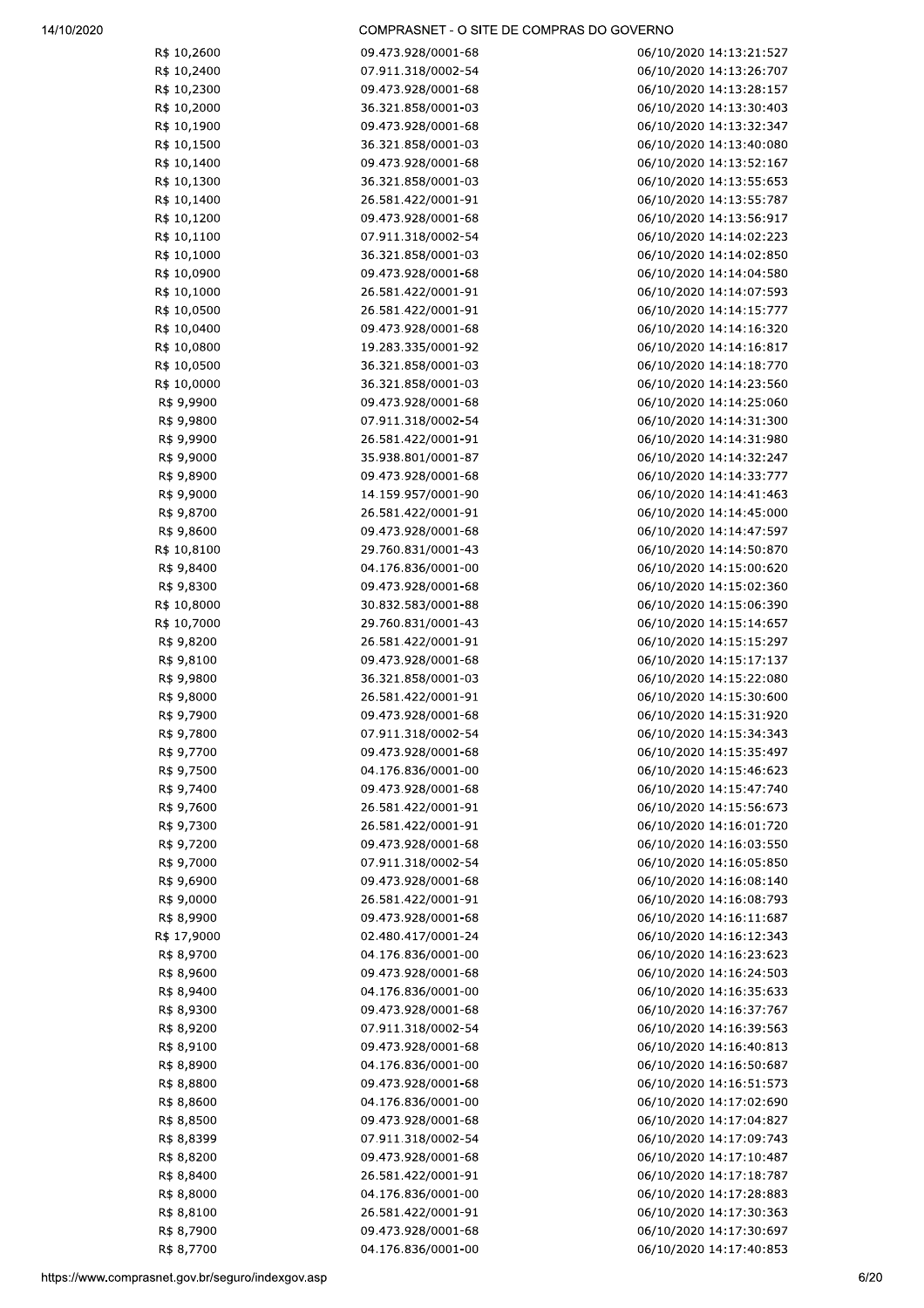| R\$ 8,7600  | 09.473.928/0001-68 | 06/10/2020 14:17:41:717 |
|-------------|--------------------|-------------------------|
| R\$ 8,7800  | 26.581.422/0001-91 | 06/10/2020 14:17:43:917 |
| R\$ 11,2000 | 37.278.673/0001-18 | 06/10/2020 14:17:44:723 |
| R\$ 8,7400  | 04.176.836/0001-00 | 06/10/2020 14:17:54:707 |
| R\$ 8,7300  | 09.473.928/0001-68 | 06/10/2020 14:17:56:160 |
| R\$ 12,5000 | 24.616.322/0001-28 | 06/10/2020 14:17:58:367 |
|             |                    |                         |
| R\$ 11,9700 | 32.617.419/0001-83 | 06/10/2020 14:18:03:200 |
| R\$ 8,7200  | 26.581.422/0001-91 | 06/10/2020 14:18:09:003 |
| R\$ 8,7100  | 09.473.928/0001-68 | 06/10/2020 14:18:11:053 |
| R\$ 8,7000  | 26.581.422/0001-91 | 06/10/2020 14:18:16:980 |
| R\$ 8,6900  | 07.911.318/0002-54 | 06/10/2020 14:18:18:087 |
| R\$ 8,6800  | 09.473.928/0001-68 | 06/10/2020 14:18:19:373 |
| R\$ 8,6700  | 26.581.422/0001-91 | 06/10/2020 14:18:27:113 |
| R\$ 8,6600  | 09.473.928/0001-68 | 06/10/2020 14:18:30:333 |
| R\$ 8,6400  | 07.911.318/0002-54 | 06/10/2020 14:18:34:217 |
| R\$ 8,6300  | 09.473.928/0001-68 | 06/10/2020 14:18:35:103 |
| R\$ 8,6500  | 26.581.422/0001-91 | 06/10/2020 14:18:41:433 |
| R\$ 12,5000 | 24.360.974/0001-44 | 06/10/2020 14:18:41:570 |
| R\$ 8,6200  | 26.581.422/0001-91 | 06/10/2020 14:18:46:410 |
| R\$ 8,6100  | 09.473.928/0001-68 | 06/10/2020 14:18:48:493 |
|             |                    |                         |
| R\$ 8,6000  | 26.581.422/0001-91 | 06/10/2020 14:18:53:623 |
| R\$ 8,5900  | 09.473.928/0001-68 | 06/10/2020 14:18:55:317 |
| R\$ 8,5800  | 26.581.422/0001-91 | 06/10/2020 14:19:04:927 |
| R\$ 8,5700  | 09.473.928/0001-68 | 06/10/2020 14:19:06:983 |
| R\$ 8,5500  | 07.911.318/0002-54 | 06/10/2020 14:19:14:287 |
| R\$ 8,5400  | 09.473.928/0001-68 | 06/10/2020 14:19:15:807 |
| R\$ 8,5600  | 26.581.422/0001-91 | 06/10/2020 14:19:19:040 |
| R\$ 8,5300  | 26.581.422/0001-91 | 06/10/2020 14:19:27:710 |
| R\$ 8,5200  | 09.473.928/0001-68 | 06/10/2020 14:19:29:657 |
| R\$ 8,5000  | 04.176.836/0001-00 | 06/10/2020 14:19:40:823 |
| R\$ 8,4900  | 09.473.928/0001-68 | 06/10/2020 14:19:41:973 |
| R\$ 8,4700  | 04.176.836/0001-00 | 06/10/2020 14:19:52:863 |
| R\$ 8,4800  | 26.581.422/0001-91 | 06/10/2020 14:19:54:200 |
| R\$ 8,4600  | 09.473.928/0001-68 | 06/10/2020 14:19:55:817 |
| R\$ 8,4400  | 04.176.836/0001-00 | 06/10/2020 14:20:05:913 |
|             |                    |                         |
| R\$ 8,4300  | 09.473.928/0001-68 | 06/10/2020 14:20:08:103 |
| R\$ 8,4500  | 26.581.422/0001-91 | 06/10/2020 14:20:08:483 |
| R\$ 8,4100  | 04.176.836/0001-00 | 06/10/2020 14:20:23:710 |
| R\$ 8,4000  | 09.473.928/0001-68 | 06/10/2020 14:20:25:463 |
| R\$ 8,4200  | 26.581.422/0001-91 | 06/10/2020 14:20:31:680 |
| R\$ 8,3700  | 07.911.318/0002-54 | 06/10/2020 14:20:37:817 |
| R\$ 8,3600  | 09.473.928/0001-68 | 06/10/2020 14:20:39:347 |
| R\$ 8,3900  | 26.581.422/0001-91 | 06/10/2020 14:20:39:517 |
| R\$ 8,3400  | 26.581.422/0001-91 | 06/10/2020 14:20:48:923 |
| R\$ 8,3300  | 09.473.928/0001-68 | 06/10/2020 14:20:49:570 |
| R\$ 8,3200  | 07.911.318/0002-54 | 06/10/2020 14:20:53:270 |
| R\$ 8,3100  | 09.473.928/0001-68 | 06/10/2020 14:20:54:660 |
| R\$ 8,2900  | 04.176.836/0001-00 | 06/10/2020 14:21:04:780 |
| R\$ 8,2700  | 07.911.318/0002-54 | 06/10/2020 14:21:11:283 |
| R\$ 8,2600  | 26.581.422/0001-91 | 06/10/2020 14:21:19:260 |
|             |                    |                         |
| R\$ 8,2500  | 30.701.265/0001-88 | 06/10/2020 14:21:23:397 |
| R\$ 8,2400  | 26.581.422/0001-91 | 06/10/2020 14:21:29:300 |
| R\$ 8,2300  | 30.701.265/0001-88 | 06/10/2020 14:21:33:417 |
| R\$ 8,2000  | 07.911.318/0002-54 | 06/10/2020 14:21:44:440 |
| R\$ 8,1900  | 30.701.265/0001-88 | 06/10/2020 14:21:48:730 |
| R\$ 8,1700  | 26.581.422/0001-91 | 06/10/2020 14:21:56:903 |
| R\$ 8,1600  | 30.701.265/0001-88 | 06/10/2020 14:22:00:530 |
| R\$ 8,1500  | 26.581.422/0001-91 | 06/10/2020 14:22:07:937 |
| R\$ 8,1400  | 07.911.318/0002-54 | 06/10/2020 14:22:10:260 |
| R\$ 8,1300  | 30.701.265/0001-88 | 06/10/2020 14:22:14:630 |
| R\$ 8,1100  | 26.581.422/0001-91 | 06/10/2020 14:22:23:183 |
| R\$ 8,1000  | 30.701.265/0001-88 | 06/10/2020 14:22:27:683 |
| R\$ 8,0900  | 07.911.318/0002-54 | 06/10/2020 14:22:30:800 |
| R\$ 8,0800  | 30.701.265/0001-88 | 06/10/2020 14:22:34:687 |
| R\$ 8,0600  | 04.176.836/0001-00 | 06/10/2020 14:22:46:307 |
|             |                    |                         |
| R\$ 8,0400  | 07.911.318/0002-54 | 06/10/2020 14:22:48:927 |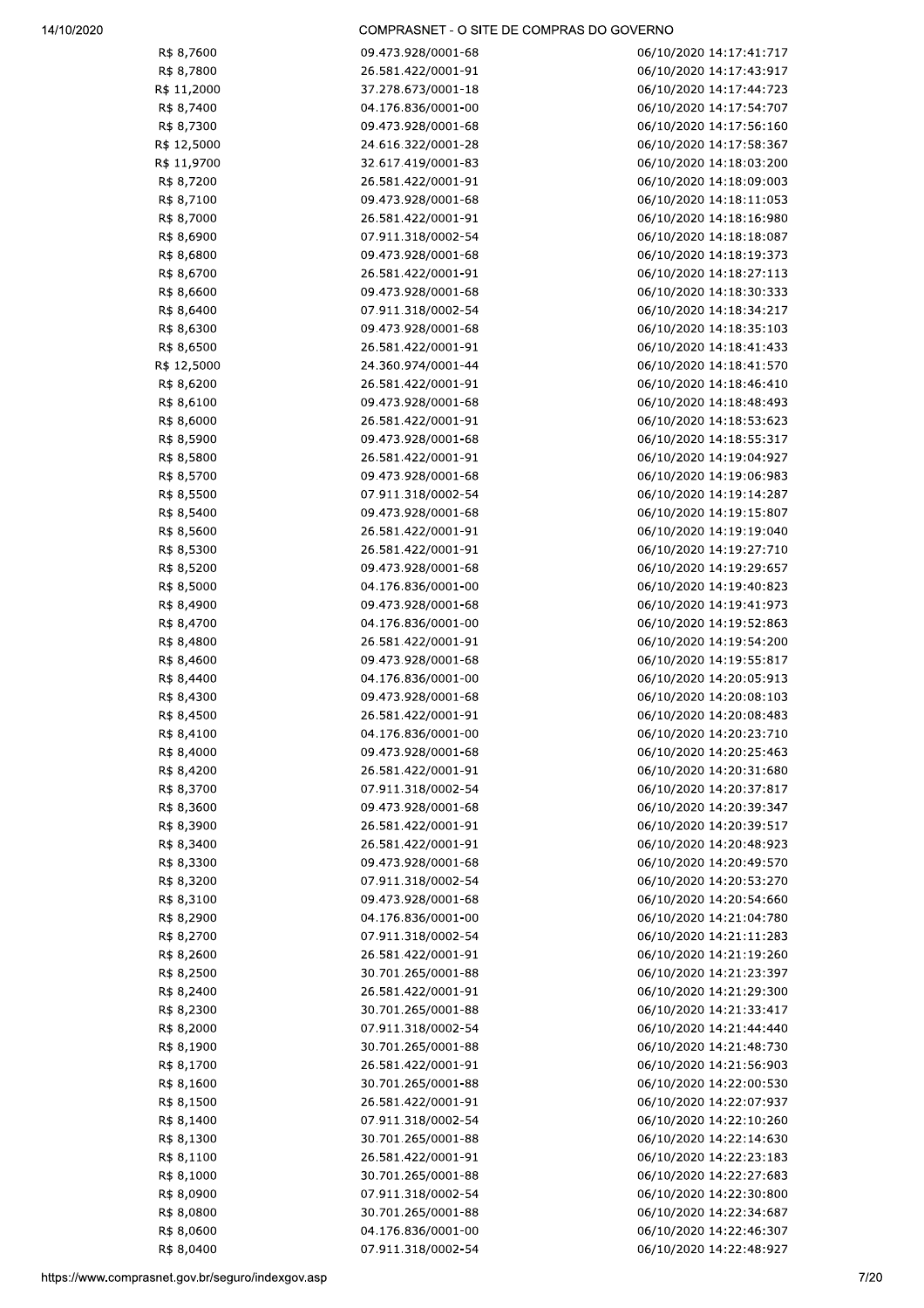| R\$ 8,0300 | 30.701.265/0001-88 | 06/10/2020 14:22:52:300 |
|------------|--------------------|-------------------------|
| R\$ 8,0000 | 26.581.422/0001-91 | 06/10/2020 14:22:58:257 |
| R\$ 7,9900 | 30.701.265/0001-88 | 06/10/2020 14:23:02:363 |
| R\$ 7,9800 | 26.581.422/0001-91 | 06/10/2020 14:23:07:567 |
|            |                    |                         |
| R\$ 7,9700 | 30.701.265/0001-88 | 06/10/2020 14:23:11:447 |
| R\$ 7,9600 | 26.581.422/0001-91 | 06/10/2020 14:23:20:473 |
| R\$ 7,9400 | 07.911.318/0002-54 | 06/10/2020 14:23:23:970 |
| R\$ 7,9300 | 30.701.265/0001-88 | 06/10/2020 14:23:27:607 |
| R\$ 7,9100 | 04.176.836/0001-00 | 06/10/2020 14:23:38:853 |
| R\$ 7,9200 | 26.581.422/0001-91 | 06/10/2020 14:23:39:323 |
| R\$ 7,9000 | 30.701.265/0001-88 | 06/10/2020 14:23:43:667 |
| R\$ 7,8900 | 26.581.422/0001-91 | 06/10/2020 14:23:46:700 |
|            |                    |                         |
| R\$ 7,8800 | 30.701.265/0001-88 | 06/10/2020 14:23:50:690 |
| R\$ 7,8700 | 26.581.422/0001-91 | 06/10/2020 14:23:54:300 |
| R\$ 7,8600 | 30.701.265/0001-88 | 06/10/2020 14:23:58:727 |
| R\$ 7,8500 | 26.581.422/0001-91 | 06/10/2020 14:24:02:217 |
| R\$ 7,8400 | 30.701.265/0001-88 | 06/10/2020 14:24:05:740 |
| R\$ 7,8300 | 26.581.422/0001-91 | 06/10/2020 14:24:09:000 |
| R\$ 7,8200 | 30.701.265/0001-88 | 06/10/2020 14:24:12:800 |
| R\$ 7,8100 | 26.581.422/0001-91 | 06/10/2020 14:24:20:780 |
|            |                    |                         |
| R\$ 7,8000 | 30.701.265/0001-88 | 06/10/2020 14:24:24:417 |
| R\$ 7,7900 | 26.581.422/0001-91 | 06/10/2020 14:24:27:640 |
| R\$ 7,7800 | 30.701.265/0001-88 | 06/10/2020 14:24:31:457 |
| R\$ 7,7700 | 26.581.422/0001-91 | 06/10/2020 14:24:35:990 |
| R\$ 7,7777 | 07.911.318/0002-54 | 06/10/2020 14:24:36:183 |
| R\$ 7,7600 | 30.701.265/0001-88 | 06/10/2020 14:24:39:513 |
| R\$ 7,7400 | 07.911.318/0002-54 | 06/10/2020 14:24:49:287 |
| R\$ 7,7300 | 30.701.265/0001-88 | 06/10/2020 14:24:53:583 |
|            |                    |                         |
| R\$ 7,7200 | 26.581.422/0001-91 | 06/10/2020 14:25:10:267 |
| R\$ 7,7100 | 26.581.422/0001-91 | 06/10/2020 14:25:12:520 |
| R\$ 7,7000 | 30.701.265/0001-88 | 06/10/2020 14:25:16:703 |
| R\$ 7,6800 | 07.911.318/0002-54 | 06/10/2020 14:25:26:720 |
| R\$ 7,6700 | 30.701.265/0001-88 | 06/10/2020 14:25:30:747 |
| R\$ 7,6000 | 26.581.422/0001-91 | 06/10/2020 14:25:36:003 |
| R\$ 7,5900 | 30.701.265/0001-88 | 06/10/2020 14:25:39:847 |
| R\$ 7,5800 | 26.581.422/0001-91 | 06/10/2020 14:25:55:543 |
| R\$ 7,5700 | 30.701.265/0001-88 | 06/10/2020 14:26:00:413 |
|            |                    |                         |
| R\$ 7,5500 | 07.911.318/0002-54 | 06/10/2020 14:26:08:053 |
| R\$ 7,5400 | 30.701.265/0001-88 | 06/10/2020 14:26:11:993 |
| R\$ 7,5300 | 26.581.422/0001-91 | 06/10/2020 14:26:16:933 |
| R\$ 7,5200 | 30.701.265/0001-88 | 06/10/2020 14:26:21:033 |
| R\$ 7,5100 | 26.581.422/0001-91 | 06/10/2020 14:26:35:307 |
| R\$ 7,5000 | 30.701.265/0001-88 | 06/10/2020 14:26:39:130 |
| R\$ 7,4900 | 07.911.318/0002-54 | 06/10/2020 14:26:43:947 |
| R\$ 7,4800 | 30.701.265/0001-88 | 06/10/2020 14:26:48:173 |
| R\$ 7,4700 | 26.581.422/0001-91 | 06/10/2020 14:27:35:343 |
| R\$ 7,4600 | 30.701.265/0001-88 | 06/10/2020 14:27:39:173 |
|            |                    |                         |
| R\$ 7,4400 | 07.911.318/0002-54 | 06/10/2020 14:29:11:483 |
| R\$ 7,4300 | 30.701.265/0001-88 | 06/10/2020 14:29:15:120 |
| R\$ 7,4200 | 07.911.318/0002-54 | 06/10/2020 14:30:45:630 |
| R\$ 7,4100 | 30.701.265/0001-88 | 06/10/2020 14:30:49:873 |
| R\$ 7,4000 | 26.581.422/0001-91 | 06/10/2020 14:31:14:490 |
| R\$ 7,3900 | 30.701.265/0001-88 | 06/10/2020 14:31:18:890 |
| R\$ 7,3800 | 07.911.318/0002-54 | 06/10/2020 14:33:13:360 |
| R\$ 7,3700 | 30.701.265/0001-88 | 06/10/2020 14:33:17:053 |
|            | 07.911.318/0002-54 |                         |
| R\$ 7,3600 |                    | 06/10/2020 14:35:11:140 |
| R\$ 7,3500 | 30.701.265/0001-88 | 06/10/2020 14:35:15:357 |
| R\$ 7,3400 | 07.911.318/0002-54 | 06/10/2020 14:37:10:980 |
| R\$ 7,3300 | 30.701.265/0001-88 | 06/10/2020 14:37:14:657 |
| R\$ 7,3200 | 07.911.318/0002-54 | 06/10/2020 14:39:11:773 |
| R\$ 7,3100 | 30.701.265/0001-88 | 06/10/2020 14:39:15:797 |
| R\$ 7,3000 | 07.911.318/0002-54 | 06/10/2020 14:39:29:177 |
| R\$ 7,2900 | 30.701.265/0001-88 | 06/10/2020 14:39:32:740 |
| R\$ 7,2800 | 07.911.318/0002-54 | 06/10/2020 14:39:40:130 |
|            |                    |                         |
| R\$ 7,2700 | 30.701.265/0001-88 | 06/10/2020 14:39:44:087 |
| R\$ 7,2600 | 07.911.318/0002-54 | 06/10/2020 14:39:47:723 |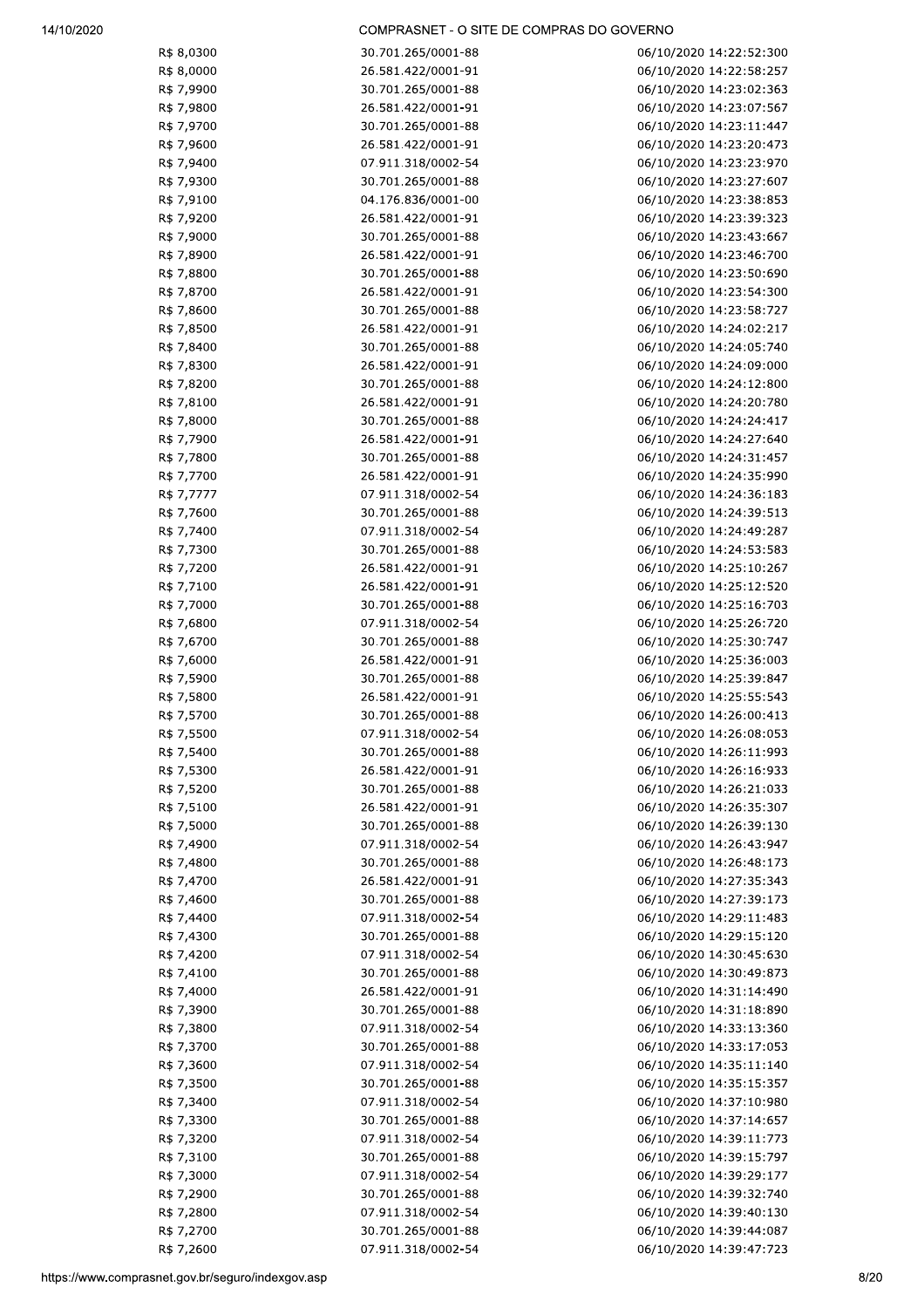| R\$ 7,2500 | 30.701.265/0001-88 | 06/10/2020 14:39:52:113 |
|------------|--------------------|-------------------------|
| R\$ 7,2400 | 07.911.318/0002-54 | 06/10/2020 14:40:07:907 |
| R\$ 7,2300 | 30.701.265/0001-88 | 06/10/2020 14:40:12:147 |
| R\$ 7,2200 | 07.911.318/0002-54 | 06/10/2020 14:40:20:843 |
| R\$ 7,2100 | 07.911.318/0002-54 | 06/10/2020 14:40:24:837 |
| R\$ 7,2000 | 07.911.318/0002-54 | 06/10/2020 14:40:31:663 |
| R\$ 7,2100 | 30.701.265/0001-88 | 06/10/2020 14:40:32:640 |
| R\$ 7,1900 | 30.701.265/0001-88 | 06/10/2020 14:40:36:547 |
| R\$ 7,1800 | 07.911.318/0002-54 | 06/10/2020 14:40:45:180 |
| R\$ 7,1700 | 07.911.318/0002-54 | 06/10/2020 14:40:50:313 |
| R\$ 7,1600 | 30.701.265/0001-88 | 06/10/2020 14:40:54:727 |
| R\$ 7,1500 | 07.911.318/0002-54 | 06/10/2020 14:41:40:453 |
| R\$ 7,1400 | 07.911.318/0002-54 | 06/10/2020 14:41:42:920 |
| R\$ 7,1300 | 07.911.318/0002-54 | 06/10/2020 14:41:46:800 |
| R\$ 7,1200 | 07.911.318/0002-54 | 06/10/2020 14:41:49:980 |
| R\$ 7,1100 | 07.911.318/0002-54 | 06/10/2020 14:41:55:833 |
| R\$ 8,3700 | 03.764.895/0001-29 | 06/10/2020 14:42:41:183 |
| R\$ 7,1500 | 30.701.265/0001-88 | 06/10/2020 14:44:27:093 |
|            |                    |                         |

# **Desempate de Lances ME/EPP**

| <b>CPF/CNPJ</b>    | Data/Hora Inicial Desempate Data/Hora Final Desempate |                         | Situação do Lance                 | Valor do Lance |
|--------------------|-------------------------------------------------------|-------------------------|-----------------------------------|----------------|
| 30.701.265/0001-88 | 06/10/2020 14:46:27:847                               | 06/10/2020 14:51:27:847 | Tempo para envio de lance expirou |                |
| 26.581.422/0001-91 | 06/10/2020 14:51:30:157                               | 06/10/2020 14:56:30:157 | Tempo para envio de lance expirou |                |

#### **Eventos do Item**

| Evento                                               | Data                   | <b>Observações</b>                                                                                                                                                                                                                                                         |
|------------------------------------------------------|------------------------|----------------------------------------------------------------------------------------------------------------------------------------------------------------------------------------------------------------------------------------------------------------------------|
| Aberto                                               | 06/10/2020<br>14:03:40 | Item Aberto.                                                                                                                                                                                                                                                               |
| Aquardando<br>convocação<br>ME/EPP                   | 06/10/2020<br>14:46:27 | Aquardando Convocação ME/EPP.                                                                                                                                                                                                                                              |
| Início do<br>desempate                               | 06/10/2020<br>14:46:27 | Item está em 1º desempate Me/Epp, aquardando lance.                                                                                                                                                                                                                        |
| Desempate -<br>Tempo do Lance<br>Expirado            | 06/10/2020<br>14:51:29 | O Item teve o 1º desempate Me/Epp encerrado às 14:51:29 de 06/10/2020. O tempo expirou e o lance não<br>foi enviado pelo fornecedor LX DISTRIBUIDORA DE MATERIAIS ELETRICOS EIRELI, CPF/CNPJ:<br>30.701.265/0001-88.                                                       |
| Início do<br>desempate                               | 06/10/2020<br>14:51:30 | Item está em 2º desempate Me/Epp, aguardando lance.                                                                                                                                                                                                                        |
| Desempate -<br>Tempo do Lance<br>Expirado            |                        | 06/10/2020 O Item teve o 2º desempate Me/Epp encerrado às 14:56:30 de 06/10/2020. O tempo expirou e o lance não<br>14:56:30 foi enviado pelo fornecedor RSDC COMERCIAL EIRELI, CPF/CNPJ: 26.581.422/0001-91.                                                               |
| Encerrado                                            | 06/10/2020<br>14:56:30 | Item encerrado.                                                                                                                                                                                                                                                            |
| Sorteio eletrônico                                   | 14:56:30               | 06/10/2020 Item teve empate real para o valor 14,0400. Procedeu-se o sorteio eletrônico entre os fornecedores com<br>propostas empatadas.                                                                                                                                  |
| Abertura do prazo<br>de Convocação -<br>Anexo        |                        | 06/10/2020 Convocado para envio de anexo o fornecedor GALAXY PARTICIPACOES, IMPORTACAO E EXPORTACAO LTDA,<br>15:03:45 CNPJ/CPF: 07.911.318/0002-54.                                                                                                                        |
| Encerramento do<br>prazo de<br>Convocação -<br>Anexo |                        | 06/10/2020 Encerrado o prazo de Convocação de Anexo pelo fornecedor GALAXY PARTICIPACOES, IMPORTACAO E<br>15:29:16 EXPORTACAO LTDA, CNPJ/CPF: 07.911.318/0002-54.                                                                                                          |
| Abertura do prazo<br>de Convocação -<br>Anexo        |                        | 06/10/2020 Convocado para envio de anexo o fornecedor GALAXY PARTICIPACOES, IMPORTACAO E EXPORTACAO LTDA,<br>17:57:54 CNPJ/CPF: 07.911.318/0002-54.                                                                                                                        |
| Encerramento do<br>prazo de<br>Convocação -<br>Anexo |                        | 07/10/2020 Encerrado o prazo de Convocação de Anexo pelo fornecedor GALAXY PARTICIPACOES, IMPORTACAO E<br>08:39:54 EXPORTACAO LTDA, CNPJ/CPF: 07.911.318/0002-54.                                                                                                          |
| Recusa                                               | 07/10/2020<br>15:58:28 | Recusa da proposta. Fornecedor: GALAXY PARTICIPACOES, IMPORTACAO E EXPORTACAO LTDA, CNPJ/CPF:<br>07.911.318/0002-54, pelo melhor lance de R\$ 7,1100. Motivo: O produto ofertado possui temperatura de<br>cor de 6500K, enquanto o exigido no edital era de 4000k a 5500k. |
| Recusa                                               | 07/10/2020<br>15:59:27 | Recusa da proposta. Fornecedor: LX DISTRIBUIDORA DE MATERIAIS ELETRICOS EIRELI, CNPJ/CPF:<br>30.701.265/0001-88, pelo melhor lance de R\$ 7,1500. Motivo: O produto ofertado possui temperatura de<br>cor de 6500K, enguanto o exigido no edital era de 4000k a 5500k.     |
| Abertura do prazo<br>de Convocação -<br>Anexo        | 07/10/2020<br>16:09:06 | Convocado para envio de anexo o fornecedor RSDC COMERCIAL EIRELI, CNPJ/CPF: 26.581.422/0001-91.                                                                                                                                                                            |
| Recusa                                               | 08/10/2020<br>11:03:07 | Recusa da proposta. Fornecedor: RSDC COMERCIAL EIRELI, CNPJ/CPF: 26.581.422/0001-91, pelo melhor<br>lance de R\$ 7,4000. Motivo: O produto ofertado possui temperatura de cor de 6500K, enguanto o exigido no<br>edital era de 4000k a 5500k.                              |
| Encerramento do<br>prazo de<br>Convocação -<br>Anexo |                        | 08/10/2020 Encerrado pelo Sistema o prazo de Convocação de Anexo do fornecedor RSDC COMERCIAL EIRELI,<br>11:03:07 CNPJ/CPF: 26.581.422/0001-91.                                                                                                                            |
| de Convocação -                                      |                        | Abertura do prazo 08/10/2020 Convocado para envio de anexo o fornecedor RC TEIVE COMERCIO E DISTRIBUICAO LTDA, CNPJ/CPF:<br>11:07:59 04.176.836/0001-00.                                                                                                                   |
| s://www.compraspet.gov.br/sequro/indexgov.asp        |                        | Qf                                                                                                                                                                                                                                                                         |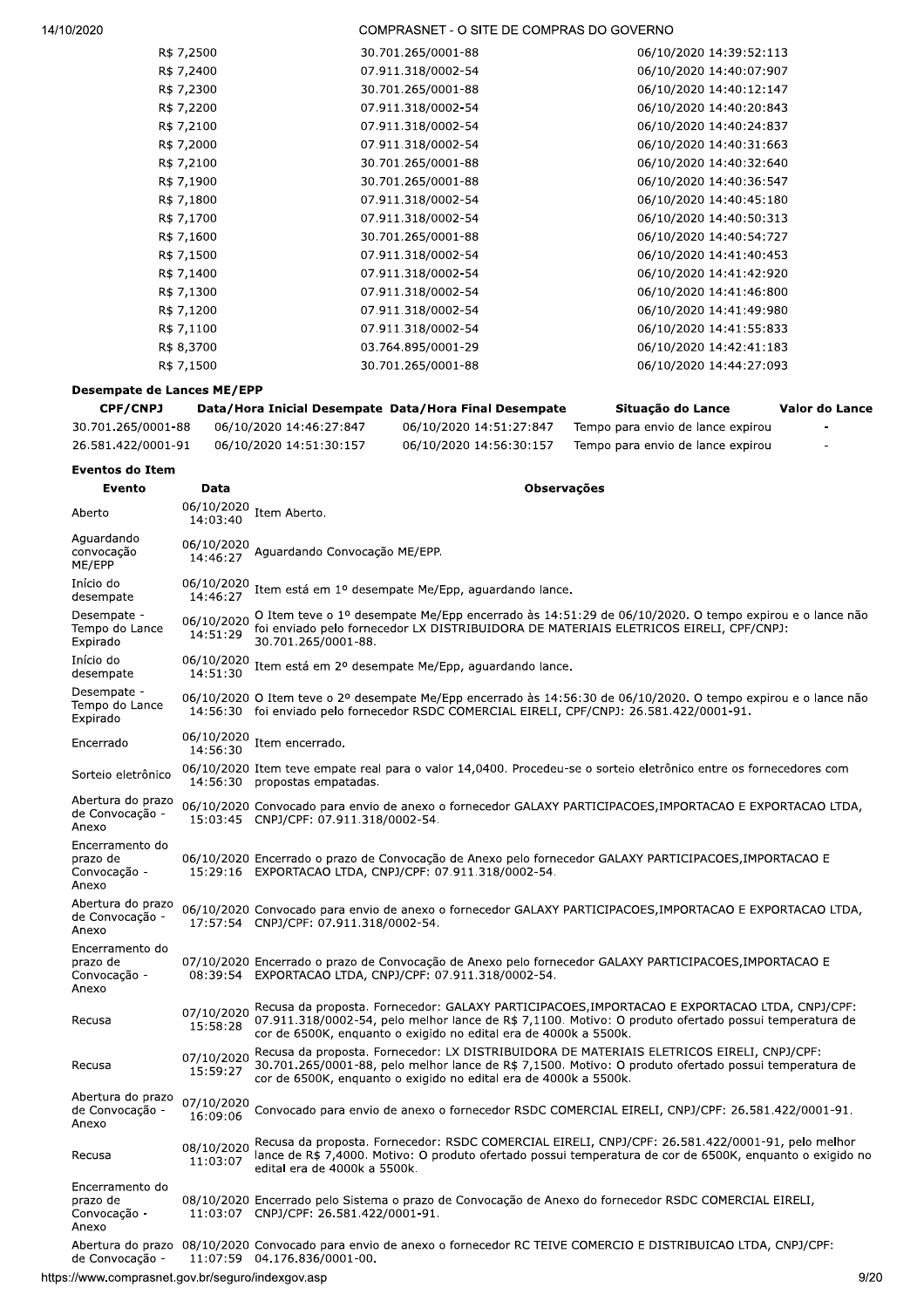## $14/10/20$

| 2020 | COMPRASNET - O SITE DE COMPRAS DO GOVERNO |
|------|-------------------------------------------|
|      |                                           |

| Anexo                                                |                                                                                                                                                                                                                                            |
|------------------------------------------------------|--------------------------------------------------------------------------------------------------------------------------------------------------------------------------------------------------------------------------------------------|
| Encerramento do<br>prazo de<br>Convocação -<br>Anexo | 08/10/2020 Encerrado o prazo de Convocação de Anexo pelo fornecedor RC TEIVE COMERCIO E DISTRIBUICAO LTDA,<br>11:26:51 CNPJ/CPF: 04.176.836/0001-00.                                                                                       |
| Aceite                                               | 14/10/2020 Aceite individual da proposta. Fornecedor: RC TEIVE COMERCIO E DISTRIBUICAO LTDA, CNPJ/CPF:<br>10:44:04 Marcoles 36/0001-00, pelo melhor lance de R\$ 7,9100 e com valor negociado a R\$ 7,8300. Motivo:<br>Negociação de valor |
| Habilitado                                           | 14/10/2020 Habilitação em grupo de propostas. Fornecedor: RC TEIVE COMERCIO E DISTRIBUICAO LTDA - CNPJ/CPF:<br>11:05:46  04.176.836/0001-00                                                                                                |
|                                                      |                                                                                                                                                                                                                                            |

Não existem intenções de recurso para o item

## ttem: 2 - LAMPADA LED

Propostas Participaram deste item as empresas abaixo relacionadas, com suas respectivas propostas. (As propostas com  $\hat\gamma$  ha frente foram desclassificadas)

| <b>CNPJ/CPF</b>                           | Fornecedor                                                                                                                                                                                                                                                                                                                                                                                                                                                                                                                                                            |            | ME/EPP ME/EPP/COOP Quantidade Valor Unit. |       |             | <b>Valor Global</b>                    | Data/Hora<br>Registro |
|-------------------------------------------|-----------------------------------------------------------------------------------------------------------------------------------------------------------------------------------------------------------------------------------------------------------------------------------------------------------------------------------------------------------------------------------------------------------------------------------------------------------------------------------------------------------------------------------------------------------------------|------------|-------------------------------------------|-------|-------------|----------------------------------------|-----------------------|
|                                           | 19.283.335/0001-92 ISOLETE LEILA PEREIRA                                                                                                                                                                                                                                                                                                                                                                                                                                                                                                                              | Sim        | Sim                                       | 3.750 | R\$ 11,1900 | R\$41.962,5000 05/10/2020              | 14:06:09              |
|                                           | Marca: TASCHIBRA T8<br>Fabricante: TASCHIBRA<br>Modelo / Versão: TUBULAR T8<br>Descrição Detalhada do Objeto Ofertado: Lâmpada Tubular LED, com as sequintes especificações: Tipo: T8 Potência: 9,9<br>W; Comprimento: 60 cm; Base/Soquete: G13; Tensão: Bivolt; Fluxo luminoso mínimo: 900 lúmens; Temperatura da cor:<br>6500K; Cor: branca leitosa; Vida útil mínima: 25.000 horas; Taschibra                                                                                                                                                                      |            |                                           |       |             |                                        |                       |
|                                           | 33.054.781/0001-56 LUMUS MAXIMA GESTAO<br>EMPRESARIAL LTDA                                                                                                                                                                                                                                                                                                                                                                                                                                                                                                            | <b>Sim</b> | Sim                                       | 3.750 |             | R\$ 13,5700 R\$ 50.887,5000 06/10/2020 | 10:00:15              |
|                                           | Marca: EMPALUX<br>Fabricante: EMPALUX<br>Modelo / Versão: EMPALUX<br>Descrição Detalhada do Objeto Ofertado: Lâmpada Tubular LED, com as seguintes especificações: Tipo: T8 (diâmetro<br>padrão T8); Potência: 9 ou 10W; Comprimento: 60 cm; Base/Soquete: G13; Tensão: Bivolt; Fluxo luminoso mínimo: 800 lúmens;<br>Temperatura da cor: 4000K a 5500K; Cor: branca leitosa;Vida útil mínima: 25.000 horas; Sistema de ligação: apenas de um<br>lado da extremidade da lâmpada; Referência: marca Philips, Osram ou 'SIMILAR'.                                       |            |                                           |       |             |                                        |                       |
|                                           | 09.473.928/0001-68 EZ TECHS IMPORTADORA,<br><b>EXPORTADORA E</b><br>REPRESENTACOES EIRE                                                                                                                                                                                                                                                                                                                                                                                                                                                                               | <b>Sim</b> | Sim                                       | 3.750 |             | R\$ 13,9900 R\$ 52.462,5000 24/09/2020 | 10:35:43              |
|                                           | Marca: EMPALUX<br>Fabricante: EMPALUX<br>Modelo / Versão: LAMPADA TUBULAR T8 LED 10W<br>Descrição Detalhada do Objeto Ofertado: LAMPADA TUBULAR T8 LED 10W, BIVOLT, 900 LUMENS, g13, TEMPERATURA COR<br>4000k, LEITOSA, VIDA UTIL DE 25.000HORAS                                                                                                                                                                                                                                                                                                                      |            |                                           |       |             |                                        |                       |
|                                           | 28.423.235/0001-05 MULTI LITE COMERCIAL<br>ELETRICA LTDA.                                                                                                                                                                                                                                                                                                                                                                                                                                                                                                             | Sim        | Sim                                       | 3.750 |             | R\$ 14,0100 R\$ 52.537,5000 05/10/2020 | 17:41:16              |
|                                           | Marca: OL SYLVANIA<br>Fabricante: OL SYLVANIA<br>Modelo / Versão: TUBLED 18W 4000K - GARANTIA 3 ANOS<br>Descrição Detalhada do Objeto Ofertado: "Lâmpada Tubular LED, com as seguintes Especificações: Tipo: T8 (diâmetro<br>padrão T8); Potência: 9 ou 10W; Comprimento: 60 cm; Base/Soquete: G13; Tensão: Bivolt; Fluxo luminoso mínimo: 800<br>lúmens; Temperatura da cor: 4000K a 5500K; Cor: branca leitosa; Vida útil mínima: 25.000 horas; Sistema de ligação: apenas<br>de um lado da extremidade da lâmpada; Referência: marca Philips, Osram ou 'SIMILAR'." |            |                                           |       |             |                                        |                       |
| 17.747.344/0001-61 ADMI COMERCIO DE       | MATERIAIS DE CONSTRUCAO<br>E CONSTRUCAO C                                                                                                                                                                                                                                                                                                                                                                                                                                                                                                                             | Sim        | Sim                                       | 3.750 |             | R\$ 14,0300 R\$ 52.612,5000 05/10/2020 | 15:12:18              |
|                                           | Marca: LUZSOLLAR<br>Fabricante: LUZSOLLAR<br>Modelo / Versão: 9,5W<br>Descrição Detalhada do Objeto Ofertado: Lâmpada Tubular LED, com as sequintes especificações: Tipo: T8 (diâmetro<br>padrão T8); Potência: 9 ou 10W; Comprimento: 60 cm; Base/Soquete: G13; Tensão: Bivolt; Fluxo luminoso mínimo: 800<br>lúmens; Temperatura da cor: 4000K a 5500K; Cor: branca leitosa; Vida útil mínima: 25.000 horas;                                                                                                                                                        |            |                                           |       |             |                                        |                       |
|                                           | 30.701.265/0001-88 LX DISTRIBUIDORA DE<br>MATERIAIS ELETRICOS<br>EIRELI                                                                                                                                                                                                                                                                                                                                                                                                                                                                                               | Sim        | Sim                                       | 3.750 |             | R\$ 14,0400 R\$ 52.650,0000 23/09/2020 | 15:55:05              |
|                                           | <b>Marca:</b> Empalux<br><b>Fabricante:</b> Empalux<br>Modelo / Versão: TL10316<br>Descrição Detalhada do Objeto Ofertado: LÂMPADA LED, MODELO LED, TENSÃO NOMINAL BIVOLT, POTÊNCIA NOMINAL 9<br>W, TIPO BASE G13, COR BRANCA, FLUXO LUMINOSO 900 LM, APLICAÇÃO ILUMINAÇÃO, FORMATO TUBULAR T8, VIDA MÉDIA<br>25.000 H                                                                                                                                                                                                                                                |            |                                           |       |             |                                        |                       |
|                                           | 24.616.322/0001-28 MORK SOLAR - PRODUTOS E<br>SERVICOS ELETRICOS LTDA                                                                                                                                                                                                                                                                                                                                                                                                                                                                                                 | Sim        | Sim                                       | 3.750 |             | R\$ 14,0400 R\$ 52.650,0000 01/10/2020 | 09:17:07              |
|                                           | Marca: KIAN<br><b>Fabricante: KIAN</b><br>Modelo / Versão: 11416<br>Descrição Detalhada do Objeto Ofertado: 2 Lâmpada Tubular LED - Cota reservada do item 1 para ME/EPPs conforme Inc.<br>III do Art. 48 da LC 123/2006 unidades 3750 R\$ R\$                                                                                                                                                                                                                                                                                                                        |            |                                           |       |             |                                        |                       |
|                                           | 24.360.974/0001-44 LICITA ONLINE EIRELI                                                                                                                                                                                                                                                                                                                                                                                                                                                                                                                               | Sim        | <b>Sim</b>                                | 3.750 |             | R\$ 14,0400 R\$ 52.650,0000 02/10/2020 | 15:02:38              |
|                                           | Marca: Empalux<br>Fabricante: Empalux<br>Modelo / Versão: TL10314<br>Descrição Detalhada do Objeto Ofertado: LÂMPADA LED, MODELO LED, TENSÃO NOMINAL BIVOLT, POTÊNCIA NOMINAL 9                                                                                                                                                                                                                                                                                                                                                                                       |            |                                           |       |             |                                        |                       |
| www.comprasnet.gov.br/seguro/indexgov.asp |                                                                                                                                                                                                                                                                                                                                                                                                                                                                                                                                                                       |            |                                           |       |             |                                        | 10/20                 |
|                                           |                                                                                                                                                                                                                                                                                                                                                                                                                                                                                                                                                                       |            |                                           |       |             |                                        |                       |
|                                           |                                                                                                                                                                                                                                                                                                                                                                                                                                                                                                                                                                       |            |                                           |       |             |                                        |                       |
|                                           |                                                                                                                                                                                                                                                                                                                                                                                                                                                                                                                                                                       |            |                                           |       |             |                                        |                       |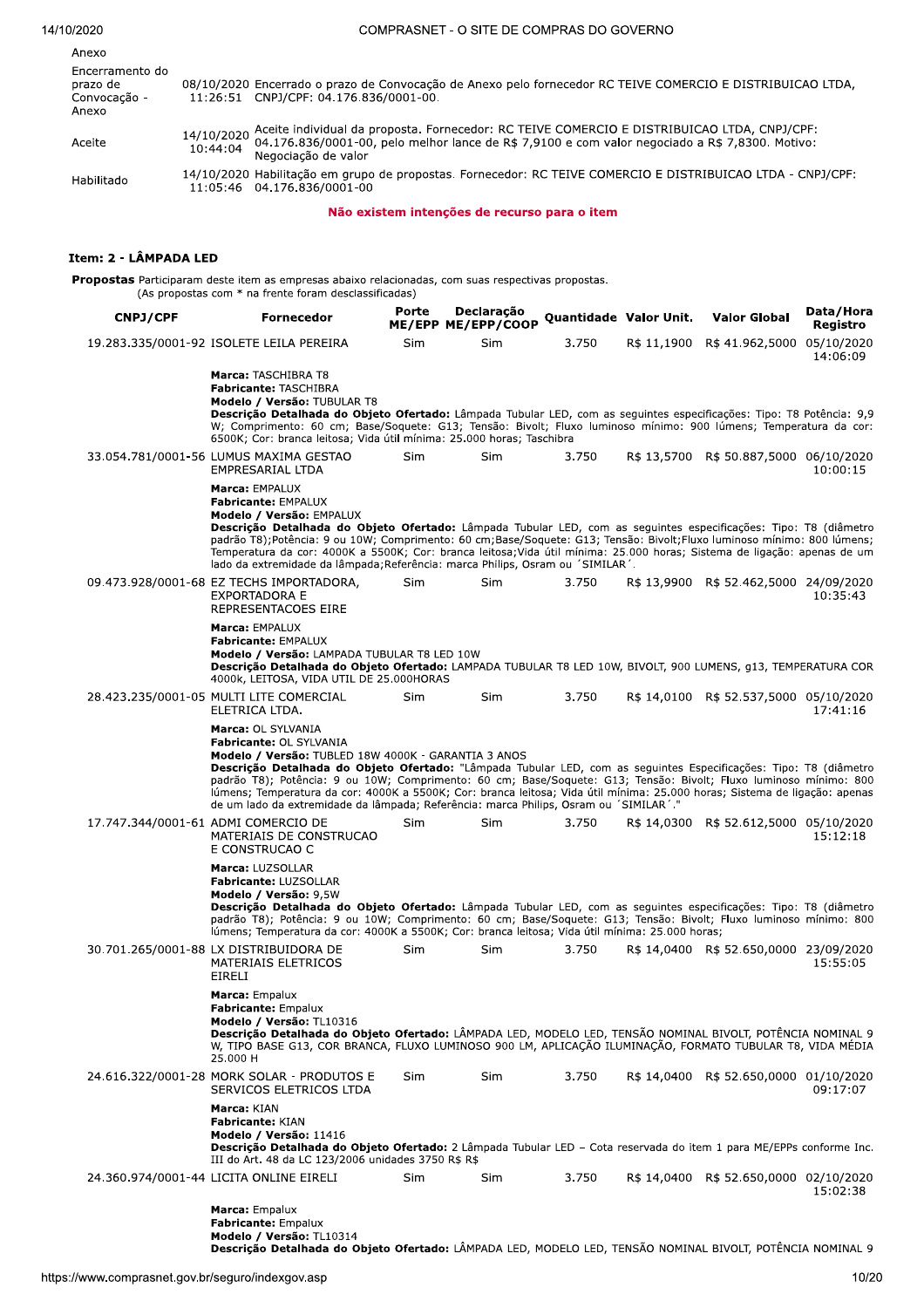| W, TIPO BASE G13, COR BRANCA, FLUXO LUMINOSO 900 LM, APLICACÃO ILUMINACÃO, FORMATO TUBULAR T8, VIDA MÉDIA<br>25.000 H                                                                                                                                                                                                                                                                                                                                                                          |            |      |       |                                        |          |
|------------------------------------------------------------------------------------------------------------------------------------------------------------------------------------------------------------------------------------------------------------------------------------------------------------------------------------------------------------------------------------------------------------------------------------------------------------------------------------------------|------------|------|-------|----------------------------------------|----------|
| 29.760.831/0001-43 ILUMINAR COMERCIO E<br>REPRESENTACOES LTDA                                                                                                                                                                                                                                                                                                                                                                                                                                  | Sim        | Sim. | 3.750 | R\$ 14,0400 R\$ 52.650,0000 05/10/2020 | 09:38:01 |
| Marca: ELGIN<br><b>Fabricante: ELGIN</b>                                                                                                                                                                                                                                                                                                                                                                                                                                                       |            |      |       |                                        |          |
| Modelo / Versão: CONFORME EDITAL<br>Descrição Detalhada do Objeto Ofertado: Lâmpada Tubular LED - Cota reservada do item 1 para ME/EPPs conforme Inc. III<br>do Art. 48 da LC 123/2006                                                                                                                                                                                                                                                                                                         |            |      |       |                                        |          |
| 30.832.583/0001-88 OSMAR DA SILVA EIRELI                                                                                                                                                                                                                                                                                                                                                                                                                                                       | <b>Sim</b> | Sim  | 3.750 | R\$ 14,0400 R\$ 52.650,0000 05/10/2020 | 11:04:00 |
| Marca: Kian<br>Fabricante: Kian<br>Modelo / Versão: 11416                                                                                                                                                                                                                                                                                                                                                                                                                                      |            |      |       |                                        |          |
| Descrição Detalhada do Objeto Ofertado: Lâmpada Tubular LED, com as seguintes especificações: Tipo: T8 (diâmetro<br>padrão T8); Potência: 9 ou 10W; Comprimento: 60 cm; Base/Soquete: G13; Tensão: Bivolt; Fluxo luminoso mínimo: 800<br>lúmens; Temperatura da cor: 4000K a 5500K; Cor: branca leitosa; Vida útil mínima: 25.000 horas; Sistema de ligação: apenas<br>de um lado da extremidade da lâmpada; Cota reservada do item 1 para ME/EPPs conforme Inc. III do Art. 48 da LC 123/2006 |            |      |       |                                        |          |
| 00.113.772/0001-30 PRECISAO SERVICOS<br>TERCEIRIZADOS LTDA                                                                                                                                                                                                                                                                                                                                                                                                                                     | Sim        | Sim  | 3.750 | R\$ 14,0400 R\$ 52.650,0000 05/10/2020 | 11:11:19 |
| Marca: EMPALUX<br><b>Fabricante: EMPALUX MULTI MERCANTES LTDA</b><br>Modelo / Versão: TL10314                                                                                                                                                                                                                                                                                                                                                                                                  |            |      |       |                                        |          |
| Descrição Detalhada do Objeto Ofertado: LÂMPADA LED, MODELO LED, TENSÃO NOMINAL BIVOLT, POTÊNCIA NOMINAL 9<br>W, TIPO BASE G13, COR BRANCA, FLUXO LUMINOSO 900 LM, APLICAÇÃO ILUMINAÇÃO, FORMATO TUBULAR T8, VIDA MÉDIA<br>25.000 H                                                                                                                                                                                                                                                            |            |      |       |                                        |          |
| 27.646.448/0001-33 3K LICITACOES E COMERCIO<br>DE MATERIAIS DE<br>CONSTRUCAO EIR                                                                                                                                                                                                                                                                                                                                                                                                               | Sim        | Sim  | 3.750 | R\$ 14,0400 R\$ 52.650,0000 05/10/2020 | 15:23:32 |
| Marca: AVANT<br><b>Fabricante: AVANT</b><br>Modelo / Versão: LÂMPADA LED, MODELO LED, TENSÃO NOMINAL BIVOLT, PO                                                                                                                                                                                                                                                                                                                                                                                |            |      |       |                                        |          |
| Descrição Detalhada do Objeto Ofertado: LÂMPADA LED, MODELO LED, TENSÃO NOMINAL BIVOLT, POTÊNCIA NOMINAL 9<br>W, TIPO BASE G13, COR BRANCA, FLUXO LUMINOSO 900 LM, APLICAÇÃO ILUMINAÇÃO, FORMATO TUBULAR T8, VIDA MÉDIA<br>25.000 H                                                                                                                                                                                                                                                            |            |      |       |                                        |          |
| 04.176.836/0001-00 RC TEIVE COMERCIO E<br>DISTRIBUICAO LTDA                                                                                                                                                                                                                                                                                                                                                                                                                                    | Sim        | Sim  | 3.750 | R\$ 14,0400 R\$ 52.650,0000 05/10/2020 | 15:53:38 |
| Marca: EMPALUX<br><b>Fabricante: EMPALUX</b><br>Modelo / Versão: TL10314                                                                                                                                                                                                                                                                                                                                                                                                                       |            |      |       |                                        |          |
| Descrição Detalhada do Objeto Ofertado: Lâmpada Tubular LED, com as seguintes especificações: Tipo: T8 (diâmetro<br>padrão T8); Potência: 9 ou 10W; Comprimento: 60 cm; Base/Soquete: G13; Tensão: Bivolt; Fluxo luminoso mínimo: 800<br>lúmens; Temperatura da cor: 4000K a 5500K; Cor: branca leitosa; Vida útil mínima: 25.000 horas; Sistema de ligação: apenas<br>de um lado da extremidade da lâmpada;                                                                                   |            |      |       |                                        |          |
| 35.938.801/0001-87 BM LAMPADAS E MATERIAL<br>ELETRICO LTDA.                                                                                                                                                                                                                                                                                                                                                                                                                                    | Sim        | Sim  | 3.750 | R\$ 14,0400 R\$ 52.650,0000 05/10/2020 | 15:57:44 |
| Marca: ULTRALUZ<br><b>Fabricante: ULTRALUZ</b>                                                                                                                                                                                                                                                                                                                                                                                                                                                 |            |      |       |                                        |          |
| Modelo / Versão: TUBULAR LED T8 9W 4000k<br>Descrição Detalhada do Objeto Ofertado: LÂMPADA LED, MODELO LED, TENSÃO NOMINAL BIVOLT, POTÊNCIA NOMINAL 9<br>W, TIPO BASE G13, COR BRANCA, FLUXO LUMINOSO 900 LM, APLICAÇÃO ILUMINAÇÃO, FORMATO TUBULAR T8, VIDA MÉDIA<br>25.000 H                                                                                                                                                                                                                |            |      |       |                                        |          |
| 26.507.653/0001-55 VOLT MATERIAIS ELETRICOS<br><b>EIRELI</b>                                                                                                                                                                                                                                                                                                                                                                                                                                   | Sim        | Sim  | 3.750 | R\$ 14,0400 R\$ 52.650,0000 05/10/2020 | 16:14:27 |
| <b>Marca: EMPALUX</b><br>Fabricante: EMPALUX<br>Modelo / Versão: EMPALUX                                                                                                                                                                                                                                                                                                                                                                                                                       |            |      |       |                                        |          |
| Descrição Detalhada do Objeto Ofertado: Lâmpada Tubular LED - Cota reservada do item 1 para ME/EPPs conforme Inc. III<br>do Art. 48 da LC 123/2006                                                                                                                                                                                                                                                                                                                                             |            |      |       |                                        |          |
| 21.329.429/0001-05 R. D. VELANI - ELETRICA                                                                                                                                                                                                                                                                                                                                                                                                                                                     | Sim        | Sim  | 3.750 | R\$ 14,0400 R\$ 52.650,0000 05/10/2020 | 17:33:30 |
| <b>Marca: AVANT</b><br><b>Fabricante: AVANT</b><br>Modelo / Versão: 9W                                                                                                                                                                                                                                                                                                                                                                                                                         |            |      |       |                                        |          |
| Descrição Detalhada do Objeto Ofertado: Lâmpada Tubular LED, com as seguintes especificações: Tipo: T8 (diâmetro<br>padrão T8); Potência: 9 ou 10W; Comprimento: 60 cm; Base/Soquete: G13; Tensão: Bivolt; Fluxo luminoso mínimo: 800<br>lúmens; Temperatura da cor: 4000K a 5500K; Cor: branca leitosa; Vida útil mínima: 25.000 horas; Sistema de ligação: apenas                                                                                                                            |            |      |       |                                        |          |
| de um lado da extremidade da lâmpada; Referência: marca Philips, Osram ou 'SIMILAR'.<br>36.321.858/0001-03 PRIME DISTRIBUIDORA DE                                                                                                                                                                                                                                                                                                                                                              | Sim        | Sim  | 3.750 | R\$ 14,0400 R\$ 52.650,0000 05/10/2020 |          |
| MATERIAL DE ESCRITORIO E<br>LIMPEZA                                                                                                                                                                                                                                                                                                                                                                                                                                                            |            |      |       |                                        | 20:14:34 |
| Marca: Kian<br>Fabricante: Kian<br>Modelo / Versão: unidade<br>Descrição Detalhada do Objeto Ofertado: LÂMPADA LED, MODELO LED, TENSÃO NOMINAL BIVOLT, POTÊNCIA NOMINAL 9                                                                                                                                                                                                                                                                                                                      |            |      |       |                                        |          |
| W, TIPO BASE G13, COR BRANCA, FLUXO LUMINOSO 900 LM, APLICAÇÃO ILUMINAÇÃO, FORMATO TUBULAR T8, VIDA MÉDIA<br>25.000 H                                                                                                                                                                                                                                                                                                                                                                          |            |      |       |                                        |          |
| 26.581.422/0001-91 RSDC COMERCIAL EIRELI                                                                                                                                                                                                                                                                                                                                                                                                                                                       | Sim        | Sim  | 3.750 | R\$ 14,0400 R\$ 52.650,0000 06/10/2020 | 00:21:54 |
| Marca: IDLED<br><b>Fabricante: IDLED</b>                                                                                                                                                                                                                                                                                                                                                                                                                                                       |            |      |       |                                        |          |
| Modelo / Versão: LAMPADA LED 9 W<br>Descrição Detalhada do Objeto Ofertado: LÂMPADA LED, MODELO LED, TENSÃO NOMINAL BIVOLT, POTÊNCIA NOMINAL 9<br>W, TIPO BASE G13, COR BRANCA, FLUXO LUMINOSO 900 LM, APLICAÇÃO ILUMINAÇÃO, FORMATO TUBULAR T8, VIDA MÉDIA<br>25.000 H                                                                                                                                                                                                                        |            |      |       |                                        |          |
| 33.149.502/0001-38 I.R. COMERCIO E MATERIAIS                                                                                                                                                                                                                                                                                                                                                                                                                                                   | Sim        | Sim  | 3.750 | R\$ 14,0400 R\$ 52.650,0000 06/10/2020 |          |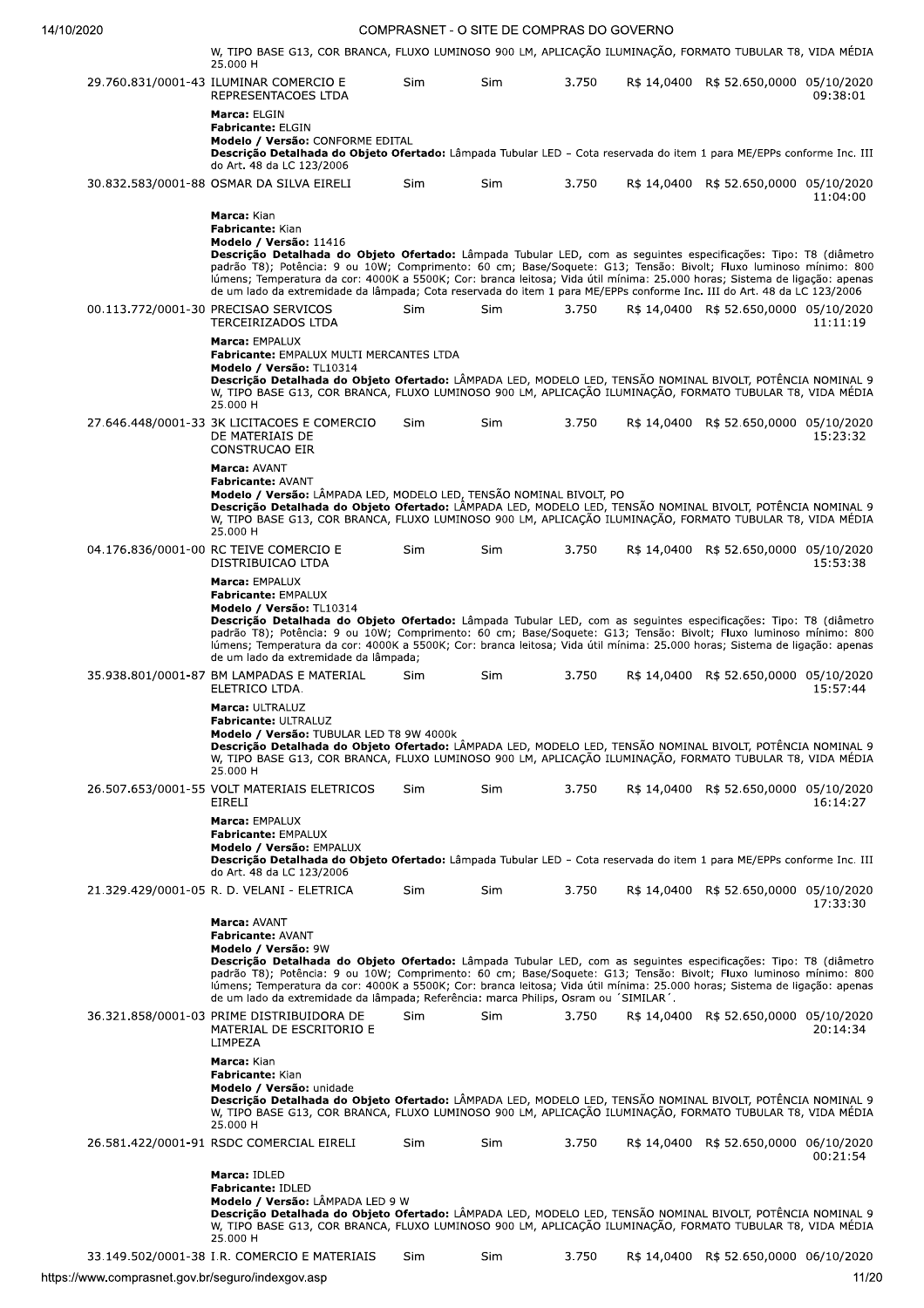| ELETRICOS EIRELI                                                                                                                                                                                                                                                                                                                                                                                                                                                                                                                               |            |            |       |                                                                                                                                                                                                                                        | 08:27:10 |
|------------------------------------------------------------------------------------------------------------------------------------------------------------------------------------------------------------------------------------------------------------------------------------------------------------------------------------------------------------------------------------------------------------------------------------------------------------------------------------------------------------------------------------------------|------------|------------|-------|----------------------------------------------------------------------------------------------------------------------------------------------------------------------------------------------------------------------------------------|----------|
| Marca: ELGIN<br><b>Fabricante: ELGIN</b><br>Modelo / Versão: 9/10W<br>Descrição Detalhada do Objeto Ofertado: Lâmpada Tubular LED - Cota reservada do item 1 para ME/EPPs conforme Inc. III<br>do Art. 48 da LC 123/2006                                                                                                                                                                                                                                                                                                                       |            |            |       |                                                                                                                                                                                                                                        |          |
| 23.789.706/0001-80 ROCHA SERVICOS DE<br>ENGENHARIA EIRELI                                                                                                                                                                                                                                                                                                                                                                                                                                                                                      | <b>Sim</b> | <b>Sim</b> | 3.750 | R\$ 14,0400 R\$ 52.650,0000 06/10/2020                                                                                                                                                                                                 | 12:35:27 |
| Marca: EMPALUX<br><b>Fabricante: EMPALUX</b><br>Modelo / Versão: Modelo TL10314<br>Descrição Detalhada do Objeto Ofertado: Lâmpada Tubular LED, com as sequintes especificações: Tipo: T8 (diâmetro<br>padrão T8); Potência: 9 ou 10W; Comprimento: 60 cm; Base/Soquete: G13; Tensão: Bivolt; Fluxo luminoso mínimo: 800<br>lúmens; Temperatura da cor: 4000K a 5500K; Cor: branca leitosa; Vida útil mínima: 25.000 horas; Sistema de ligação: apenas<br>de um lado da extremidade da lâmpada; Referência: marca Philips, Osram ou 'SIMILAR'. |            |            |       |                                                                                                                                                                                                                                        |          |
| 32.617.419/0001-83 LUZ LED INDUSTRIA E<br><b>COMERCIO LTDA</b>                                                                                                                                                                                                                                                                                                                                                                                                                                                                                 | <b>Sim</b> | <b>Sim</b> | 3.750 | R\$ 14,0562 R\$ 52.710,7500 06/10/2020                                                                                                                                                                                                 | 10:22:49 |
| Marca: T8-LED-G13<br><b>Fabricante: Glight</b><br>Modelo / Versão: T8-LED-G13<br>Descricão Detalhada do Objeto Ofertado: LÂMPADA LED, MODELO LED, TENSÃO NOMINAL BIVOLT, POTÊNCIA NOMINAL 9<br>W, TIPO BASE G13, COR BRANCA, FLUXO LUMINOSO 900 LM, APLICAÇÃO ILUMINAÇÃO, FORMATO TUBULAR T8, VIDA MÉDIA<br>25.000 H.                                                                                                                                                                                                                          |            |            |       |                                                                                                                                                                                                                                        |          |
| 17.451.234/0001-58 GR COMERCIO EIRELI                                                                                                                                                                                                                                                                                                                                                                                                                                                                                                          | <b>Sim</b> | <b>Sim</b> | 3.750 | R\$ 15,0000 R\$ 56.250,0000 06/10/2020                                                                                                                                                                                                 | 13:37:57 |
| Marca: EMPALUX<br>Fabricante: EMPALUX<br>Modelo / Versão: EMPALUX<br>Descrição Detalhada do Objeto Ofertado: Lâmpada Tubular LED Cota reservada do item 1 para ME/EPPs conforme Inc. III<br>do Art. 48 da LC 123/2006                                                                                                                                                                                                                                                                                                                          |            |            |       |                                                                                                                                                                                                                                        |          |
| 02.480.417/0001-24 QUERETARO TECNOLOGIA DE<br>PROTECAO AMBIENTAL LTDA                                                                                                                                                                                                                                                                                                                                                                                                                                                                          | <b>Sim</b> | Sim.       | 3.750 | R\$ 20,0000 R\$ 75.000,0000 01/10/2020                                                                                                                                                                                                 | 16:02:42 |
| Marca: MASTERLED<br><b>Fabricante: MASTERLED</b><br>Modelo / Versão: MASTERLED<br>Descrição Detalhada do Objeto Ofertado: Lâmpada Tubular LED. Tipo: T8 (diâmetro padrão T8); Potência: 9 ou 10W;<br>Comprimento: 60 cm; Base/Soquete: G13; Tensão: Bivolt; Fluxo luminoso mínimo: 800 lúmens; Temperatura da cor: 4000K a<br>5500K; Cor: branca leitosa; Vida útil mínima: 25.000 horas; Sistema de ligação: apenas de um lado da extremidade da<br>lâmpada. INMETRO.                                                                         |            |            |       |                                                                                                                                                                                                                                        |          |
| 37.278.673/0001-18 EREMASTER DISTRIBUIDORA<br>DE FERRAGENS E<br><b>FERRAMENTAS LTDA</b>                                                                                                                                                                                                                                                                                                                                                                                                                                                        | Sim        | <b>Sim</b> | 3.750 | R\$ 35,0000 R\$ 131.250,0000 05/10/2020                                                                                                                                                                                                | 15:34:53 |
| Marca: EMPALUX<br><b>Fabricante: EMPALUX</b><br>Modelo / Versão: TL 10314<br>Descrição Detalhada do Objeto Ofertado: Lâmpada Tubular LED - Cota reservada do item 1 para ME/EPPs conforme Inc. III<br>do Art. 48 da LC 123/2006                                                                                                                                                                                                                                                                                                                |            |            |       |                                                                                                                                                                                                                                        |          |
| 03.764.895/0001-29 TECNO INDUSTRIAL E<br><b>COMERCIAL EIRELI</b>                                                                                                                                                                                                                                                                                                                                                                                                                                                                               | Sim        | Sim        | 3.750 | R\$ 100,0000 R\$ 375.000,0000 30/09/2020                                                                                                                                                                                               | 23:49:17 |
| Marca: AVANT<br><b>Fabricante: AVANT</b><br>Modelo / Versão: LED9                                                                                                                                                                                                                                                                                                                                                                                                                                                                              |            |            |       | $\bullet$ $\bullet$ . The set of the set of the set of the set of the set of the set of the set of the set of the set of the set of the set of the set of the set of the set of the set of the set of the set of the set of the set of |          |

nouen resenta de **Objeto Ofertado:** "Lâmpada led, modelo: led, tensão nominal: bivolt, potência nominal: 9 w, tipo<br>base: g13, cor: branca, fluxo luminoso: 900 lm, aplicação: iluminação, formato: tubular t8, vida média: 25.

Lances (Obs: lances com \* na frente foram excluídos pelo pregoeiro)

| Valor do Lance | <b>CNPJ/CPF</b>    | Data/Hora Registro      |
|----------------|--------------------|-------------------------|
| R\$ 100,0000   | 03.764.895/0001-29 | 06/10/2020 14:01:47:043 |
| R\$ 35,0000    | 37.278.673/0001-18 | 06/10/2020 14:01:47:043 |
| R\$ 20,0000    | 02.480.417/0001-24 | 06/10/2020 14:01:47:043 |
| R\$ 15,0000    | 17.451.234/0001-58 | 06/10/2020 14:01:47:043 |
| R\$ 14,0562    | 32.617.419/0001-83 | 06/10/2020 14:01:47:043 |
| R\$ 14,0400    | 23.789.706/0001-80 | 06/10/2020 14:01:47:043 |
| R\$ 14,0400    | 33.149.502/0001-38 | 06/10/2020 14:01:47:043 |
| R\$ 14,0400    | 27.646.448/0001-33 | 06/10/2020 14:01:47:043 |
| R\$ 14,0400    | 24.616.322/0001-28 | 06/10/2020 14:01:47:043 |
| R\$ 14,0400    | 29.760.831/0001-43 | 06/10/2020 14:01:47:043 |
| R\$ 14,0400    | 26.507.653/0001-55 | 06/10/2020 14:01:47:043 |
| R\$ 14,0400    | 21.329.429/0001-05 | 06/10/2020 14:01:47:043 |
| R\$ 14,0400    | 35.938.801/0001-87 | 06/10/2020 14:01:47:043 |
| R\$ 14,0400    | 24.360.974/0001-44 | 06/10/2020 14:01:47:043 |
| R\$ 14,0400    | 30.832.583/0001-88 | 06/10/2020 14:01:47:043 |
| R\$ 14,0400    | 00.113.772/0001-30 | 06/10/2020 14:01:47:043 |
| R\$ 14,0400    | 36.321.858/0001-03 | 06/10/2020 14:01:47:043 |
| R\$ 14,0400    | 26.581.422/0001-91 | 06/10/2020 14:01:47:043 |
| R\$ 14,0400    | 30.701.265/0001-88 | 06/10/2020 14:01:47:043 |
| R\$ 14,0400    | 04.176.836/0001-00 | 06/10/2020 14:01:47:043 |
| R\$ 14,0300    | 17.747.344/0001-61 | 06/10/2020 14:01:47:043 |
| R\$ 14,0100    | 28.423.235/0001-05 | 06/10/2020 14:01:47:043 |
|                |                    |                         |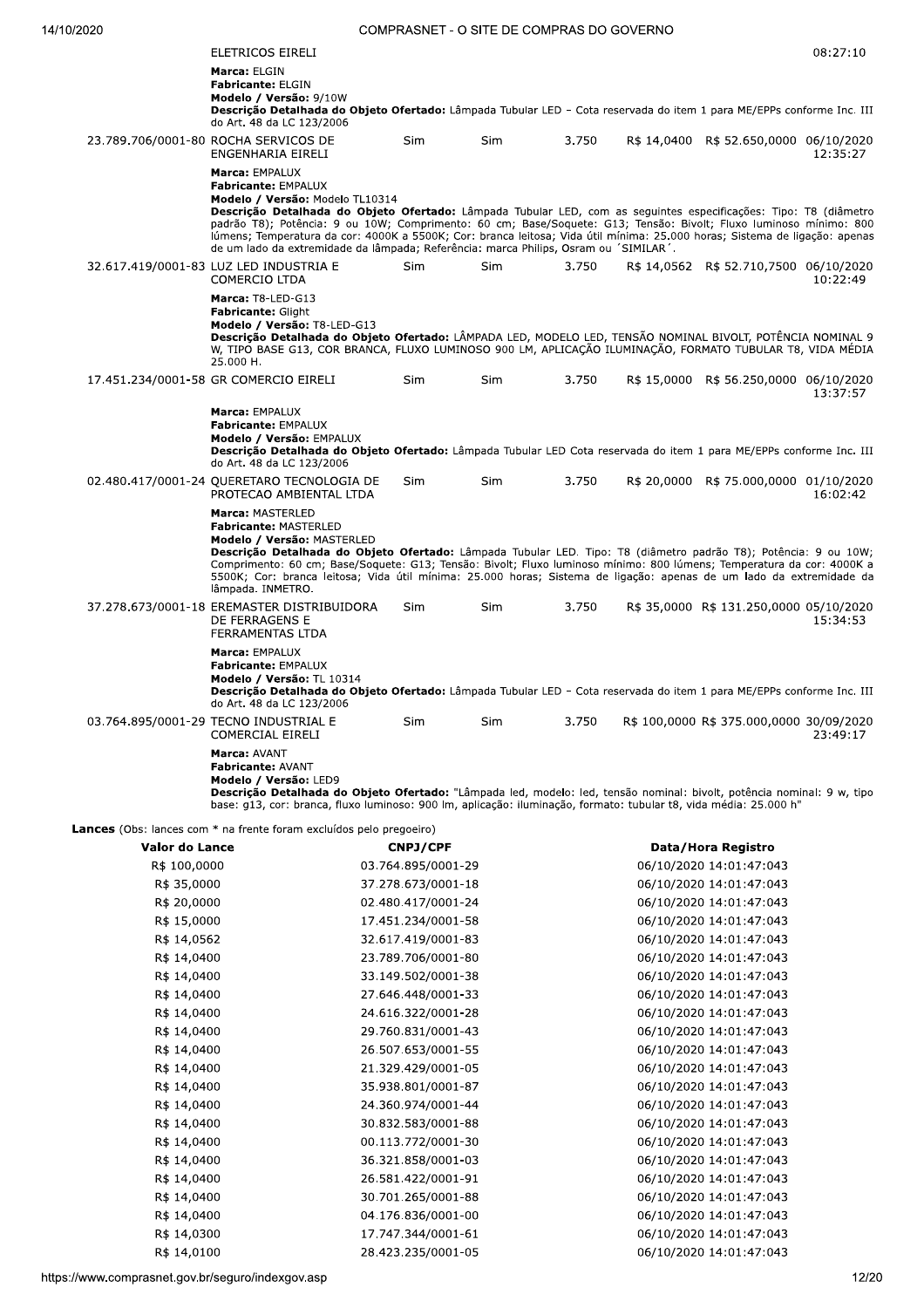| R\$ 13,9900 | 09.473.928/0001-68 | 06/10/2020 14:01:47:043 |
|-------------|--------------------|-------------------------|
| R\$ 13,5700 | 33.054.781/0001-56 | 06/10/2020 14:01:47:043 |
| R\$ 11,1900 | 19.283.335/0001-92 | 06/10/2020 14:01:47:043 |
| R\$ 11,1800 | 36.321.858/0001-03 | 06/10/2020 14:04:25:627 |
| R\$ 13,5000 | 17.747.344/0001-61 | 06/10/2020 14:04:33:063 |
| R\$ 11,1700 | 19.283.335/0001-92 | 06/10/2020 14:05:06:087 |
| R\$ 11,9800 | 00.113.772/0001-30 | 06/10/2020 14:06:23:560 |
|             |                    |                         |
| R\$ 13,4900 | 28.423.235/0001-05 | 06/10/2020 14:07:34:897 |
| R\$ 11,0800 | 36.321.858/0001-03 | 06/10/2020 14:08:04:437 |
| R\$ 11,0700 | 35.938.801/0001-87 | 06/10/2020 14:08:18:443 |
| R\$ 11,0600 | 36.321.858/0001-03 | 06/10/2020 14:08:23:977 |
| R\$ 11,0500 | 19.283.335/0001-92 | 06/10/2020 14:08:34:177 |
| R\$ 11,0400 | 36.321.858/0001-03 | 06/10/2020 14:08:39:440 |
| R\$ 11,0200 | 19.283.335/0001-92 | 06/10/2020 14:09:15:760 |
| R\$ 13,4800 | 29.760.831/0001-43 | 06/10/2020 14:09:27:100 |
| R\$ 13,4700 | 28.423.235/0001-05 | 06/10/2020 14:09:31:623 |
| R\$ 13,0000 | 21.329.429/0001-05 | 06/10/2020 14:09:33:353 |
| R\$ 13,0000 | 28.423.235/0001-05 | 06/10/2020 14:09:34:837 |
| R\$ 10,9900 | 36.321.858/0001-03 | 06/10/2020 14:09:48:243 |
| R\$ 10,9700 | 19.283.335/0001-92 | 06/10/2020 14:10:00:043 |
| R\$ 10,9600 | 36.321.858/0001-03 | 06/10/2020 14:10:08:390 |
| R\$ 10,9500 | 35.938.801/0001-87 | 06/10/2020 14:10:22:073 |
|             |                    |                         |
| R\$ 10,9000 | 19.283.335/0001-92 | 06/10/2020 14:10:34:100 |
| R\$ 12,9900 | 29.760.831/0001-43 | 06/10/2020 14:10:37:740 |
| R\$ 10,8900 | 36.321.858/0001-03 | 06/10/2020 14:10:44:207 |
| R\$ 10,8700 | 19.283.335/0001-92 | 06/10/2020 14:11:14:237 |
| R\$ 12,9600 | 17.451.234/0001-58 | 06/10/2020 14:11:16:773 |
| R\$ 10,8500 | 36.321.858/0001-03 | 06/10/2020 14:11:19:510 |
| R\$ 12,9500 | 29.760.831/0001-43 | 06/10/2020 14:11:42:113 |
| R\$ 10,8300 | 19.283.335/0001-92 | 06/10/2020 14:11:47:417 |
| R\$ 12,9300 | 17.451.234/0001-58 | 06/10/2020 14:11:47:553 |
| R\$ 12,9200 | 29.760.831/0001-43 | 06/10/2020 14:11:54:363 |
| R\$ 10,8200 | 09.473.928/0001-68 | 06/10/2020 14:11:56:607 |
| R\$ 10,8100 | 36.321.858/0001-03 | 06/10/2020 14:11:56:863 |
| R\$ 10,8000 | 09.473.928/0001-68 | 06/10/2020 14:11:57:660 |
| R\$ 10,7900 | 36.321.858/0001-03 | 06/10/2020 14:12:08:473 |
| R\$ 10,7800 | 09.473.928/0001-68 | 06/10/2020 14:12:10:490 |
| R\$ 10,7500 | 36.321.858/0001-03 | 06/10/2020 14:12:25:313 |
|             | 09.473.928/0001-68 |                         |
| R\$ 10,7400 |                    | 06/10/2020 14:12:26:960 |
| R\$ 10,7000 | 19.283.335/0001-92 | 06/10/2020 14:12:32:603 |
| R\$ 10,6900 | 09.473.928/0001-68 | 06/10/2020 14:12:33:763 |
| R\$ 10,5000 | 36.321.858/0001-03 | 06/10/2020 14:12:42:450 |
| R\$ 10,4900 | 09.473.928/0001-68 | 06/10/2020 14:12:43:153 |
| R\$ 10,4800 | 26.581.422/0001-91 | 06/10/2020 14:12:58:830 |
| R\$ 10,4700 | 09.473.928/0001-68 | 06/10/2020 14:13:00:580 |
| R\$ 10,4500 | 19.283.335/0001-92 | 06/10/2020 14:13:04:367 |
| R\$ 10,4400 | 09.473.928/0001-68 | 06/10/2020 14:13:06:283 |
| R\$ 10,2900 | 36.321.858/0001-03 | 06/10/2020 14:13:16:253 |
| R\$ 10,2800 | 09.473.928/0001-68 | 06/10/2020 14:13:17:433 |
| R\$ 10,2600 | 36.321.858/0001-03 | 06/10/2020 14:13:24:830 |
| R\$ 10,2500 | 09.473.928/0001-68 | 06/10/2020 14:13:26:267 |
| R\$ 10,2700 | 35.938.801/0001-87 | 06/10/2020 14:13:28:787 |
| R\$ 10,2000 | 36.321.858/0001-03 | 06/10/2020 14:13:35:403 |
| R\$ 10,1900 | 09.473.928/0001-68 | 06/10/2020 14:13:36:500 |
|             |                    |                         |
| R\$ 10,1500 | 36.321.858/0001-03 | 06/10/2020 14:13:44:947 |
| R\$ 10,1400 | 09.473.928/0001-68 | 06/10/2020 14:13:52:290 |
| R\$ 10,1300 | 36.321.858/0001-03 | 06/10/2020 14:13:58:980 |
| R\$ 10,1200 | 09.473.928/0001-68 | 06/10/2020 14:14:00:497 |
| R\$ 10,1000 | 36.321.858/0001-03 | 06/10/2020 14:14:06:750 |
| R\$ 10,0900 | 09.473.928/0001-68 | 06/10/2020 14:14:08:700 |
| R\$ 12,3000 | 29.760.831/0001-43 | 06/10/2020 14:14:21:240 |
| R\$ 10,0000 | 36.321.858/0001-03 | 06/10/2020 14:14:27:260 |
| R\$ 9,9900  | 09.473.928/0001-68 | 06/10/2020 14:14:28:120 |
| R\$ 9,9700  | 04.176.836/0001-00 | 06/10/2020 14:14:39:757 |
| R\$ 9,9600  | 09.473.928/0001-68 | 06/10/2020 14:14:41:037 |
| R\$ 9,9400  | 04.176.836/0001-00 | 06/10/2020 14:14:52:613 |
|             |                    |                         |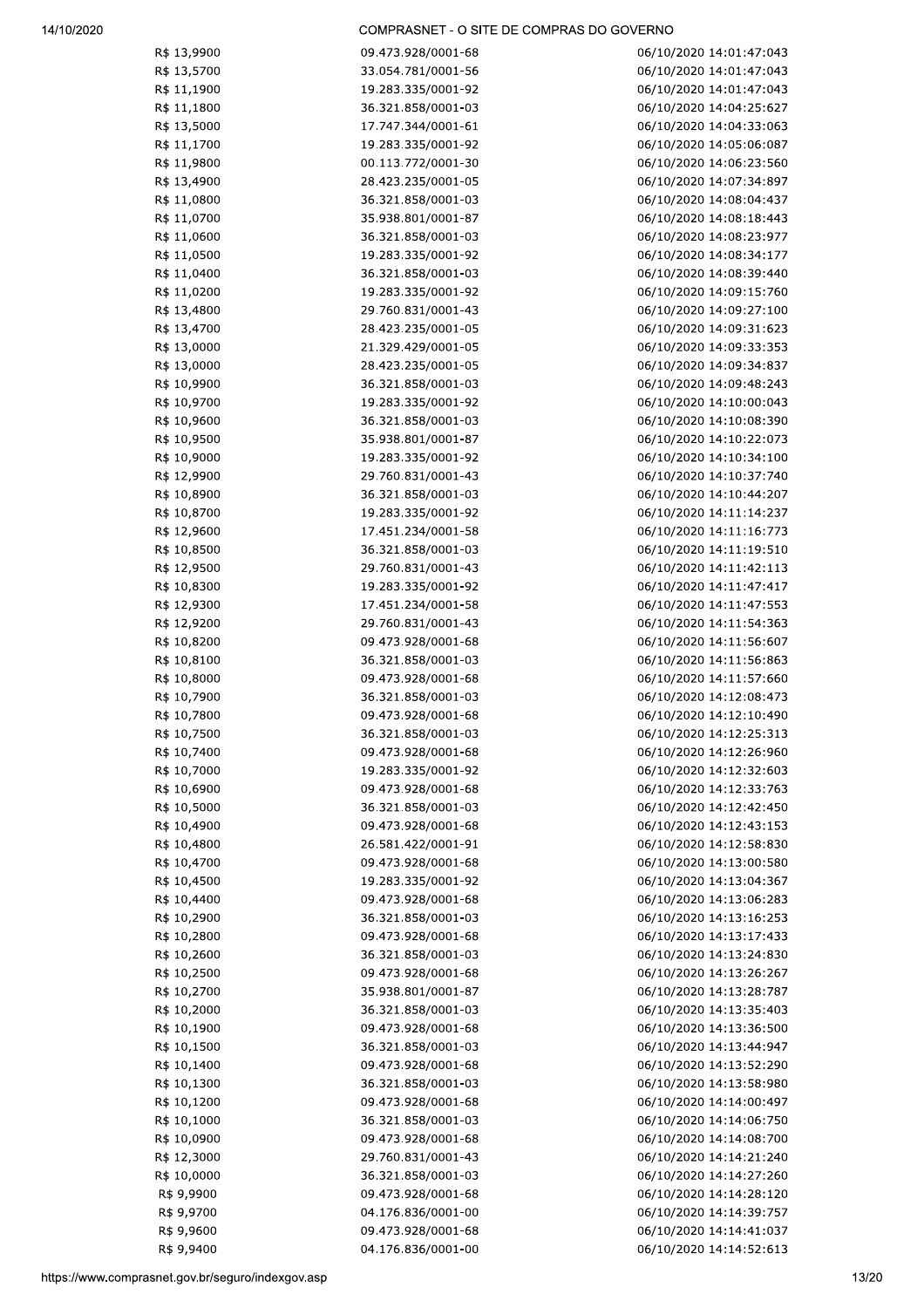| R\$ 9,9300                              | 09.473.928/0001-68 | 06/10/2020 14:14:54:153 |
|-----------------------------------------|--------------------|-------------------------|
| R\$ 9,9200                              | 26.581.422/0001-91 | 06/10/2020 14:15:02:287 |
| R\$ 9,9000                              | 35.938.801/0001-87 | 06/10/2020 14:15:03:860 |
| R\$ 9,9100                              | 09.473.928/0001-68 | 06/10/2020 14:15:03:887 |
| R\$ 9,8900                              | 09.473.928/0001-68 | 06/10/2020 14:15:05:407 |
| R\$ 9,8700                              | 04.176.836/0001-00 | 06/10/2020 14:15:16:613 |
| R\$ 10,8000                             | 30.832.583/0001-88 | 06/10/2020 14:15:17:110 |
| R\$ 9,8600                              | 09.473.928/0001-68 | 06/10/2020 14:15:17:627 |
|                                         |                    |                         |
| R\$ 9,8400                              | 04.176.836/0001-00 | 06/10/2020 14:15:27:607 |
| R\$ 9,8300                              | 09.473.928/0001-68 | 06/10/2020 14:15:28:367 |
| R\$ 9,9800                              | 36.321.858/0001-03 | 06/10/2020 14:15:28:467 |
| R\$ 9,8100                              | 04.176.836/0001-00 | 06/10/2020 14:15:39:617 |
| R\$ 9,8000                              | 09.473.928/0001-68 | 06/10/2020 14:15:41:620 |
| R\$ 9,7800                              | 04.176.836/0001-00 | 06/10/2020 14:15:51:627 |
| R\$ 9,7700                              | 09.473.928/0001-68 | 06/10/2020 14:15:52:827 |
| R\$ 9,7500                              | 04.176.836/0001-00 | 06/10/2020 14:16:02:623 |
|                                         |                    |                         |
| R\$ 9,7400                              | 09.473.928/0001-68 | 06/10/2020 14:16:03:663 |
| R\$ 9,7200                              | 04.176.836/0001-00 | 06/10/2020 14:16:13:617 |
| R\$ 9,7100                              | 09.473.928/0001-68 | 06/10/2020 14:16:14:767 |
| R\$ 17,9000                             | 02.480.417/0001-24 | 06/10/2020 14:16:21:447 |
| R\$ 9,6900                              | 04.176.836/0001-00 | 06/10/2020 14:16:32:617 |
| R\$ 9,6800                              | 09.473.928/0001-68 | 06/10/2020 14:16:34:163 |
| R\$ 9,6600                              | 04.176.836/0001-00 | 06/10/2020 14:16:45:670 |
| R\$ 9,6700                              | 26.581.422/0001-91 | 06/10/2020 14:16:46:290 |
|                                         |                    |                         |
| R\$ 9,6500                              | 09.473.928/0001-68 | 06/10/2020 14:16:46:973 |
| R\$ 9,6300                              | 04.176.836/0001-00 | 06/10/2020 14:16:57:677 |
| R\$ 9,6200                              | 09.473.928/0001-68 | 06/10/2020 14:16:58:703 |
| R\$ 9,6400                              | 26.581.422/0001-91 | 06/10/2020 14:17:00:427 |
| R\$ 9,6000                              | 04.176.836/0001-00 | 06/10/2020 14:17:11:707 |
| R\$ 9,5900                              | 09.473.928/0001-68 | 06/10/2020 14:17:12:517 |
| R\$ 9,5700                              | 04.176.836/0001-00 | 06/10/2020 14:17:23:883 |
| R\$ 9,5600                              | 09.473.928/0001-68 | 06/10/2020 14:17:25:390 |
|                                         |                    |                         |
| R\$ 9,5400                              | 04.176.836/0001-00 | 06/10/2020 14:17:36:873 |
| R\$ 9,5300                              | 09.473.928/0001-68 | 06/10/2020 14:17:38:687 |
| R\$ 9,5100                              | 04.176.836/0001-00 | 06/10/2020 14:17:48:900 |
| R\$ 9,5000                              | 09.473.928/0001-68 | 06/10/2020 14:17:49:957 |
| R\$ 9,4900                              | 26.581.422/0001-91 | 06/10/2020 14:17:56:727 |
| R\$ 11,2000                             | 37.278.673/0001-18 | 06/10/2020 14:17:57:413 |
| R\$ 9,4800                              | 09.473.928/0001-68 | 06/10/2020 14:17:58:447 |
| R\$ 12,5000                             | 24.616.322/0001-28 | 06/10/2020 14:18:05:703 |
| R\$ 9,4600                              | 04.176.836/0001-00 | 06/10/2020 14:18:15:933 |
|                                         |                    |                         |
| R\$ 9,4500                              | 09.473.928/0001-68 | 06/10/2020 14:18:17:110 |
| R\$ 9,4300                              | 04.176.836/0001-00 | 06/10/2020 14:18:27:743 |
| R\$ 9,4200                              | 09.473.928/0001-68 | 06/10/2020 14:18:29:310 |
| R\$ 9,4000                              | 04.176.836/0001-00 | 06/10/2020 14:18:40:757 |
| R\$ 9,3900                              | 09.473.928/0001-68 | 06/10/2020 14:18:43:103 |
| R\$ 12,5000                             | 24.360.974/0001-44 | 06/10/2020 14:18:43:377 |
| R\$ 9,3700                              | 04.176.836/0001-00 | 06/10/2020 14:18:55:313 |
| R\$ 9,3600                              | 09.473.928/0001-68 | 06/10/2020 14:18:57:107 |
|                                         |                    |                         |
| R\$ 9,3400                              | 04.176.836/0001-00 | 06/10/2020 14:19:09:050 |
| R\$ 9,3300                              | 09.473.928/0001-68 | 06/10/2020 14:19:10:997 |
| R\$ 9,3100                              | 04.176.836/0001-00 | 06/10/2020 14:19:21:773 |
| R\$ 9,3000                              | 09.473.928/0001-68 | 06/10/2020 14:19:22:487 |
| R\$ 9,2800                              | 04.176.836/0001-00 | 06/10/2020 14:19:33:817 |
| R\$ 9,2700                              | 09.473.928/0001-68 | 06/10/2020 14:19:34:773 |
| R\$ 9,2500                              | 26.581.422/0001-91 | 06/10/2020 14:19:41:347 |
| R\$ 9,2400                              | 09.473.928/0001-68 | 06/10/2020 14:19:42:587 |
|                                         |                    |                         |
| R\$ 9,2200                              | 04.176.836/0001-00 | 06/10/2020 14:19:53:850 |
| R\$ 9,2100                              | 09.473.928/0001-68 | 06/10/2020 14:19:54:757 |
| R\$ 9,1900                              | 04.176.836/0001-00 | 06/10/2020 14:20:06:073 |
| R\$ 9,1800                              | 09.473.928/0001-68 | 06/10/2020 14:20:08:200 |
| R\$ 9,1600                              | 04.176.836/0001-00 | 06/10/2020 14:20:18:630 |
| R\$ 9,1500                              | 09.473.928/0001-68 | 06/10/2020 14:20:19:313 |
| R\$ 9,1300                              | 04.176.836/0001-00 | 06/10/2020 14:20:29:750 |
| R\$ 9,1200                              | 09.473.928/0001-68 | 06/10/2020 14:20:31:097 |
|                                         |                    |                         |
| R\$ 9,1000                              | 04.176.836/0001-00 | 06/10/2020 14:20:41:713 |
| v.comprasnet.gov.br/seguro/indexgov.asp |                    | 14/2                    |
|                                         |                    |                         |
|                                         |                    |                         |
|                                         |                    |                         |
|                                         |                    |                         |
|                                         |                    |                         |
|                                         |                    |                         |
|                                         |                    |                         |
|                                         |                    |                         |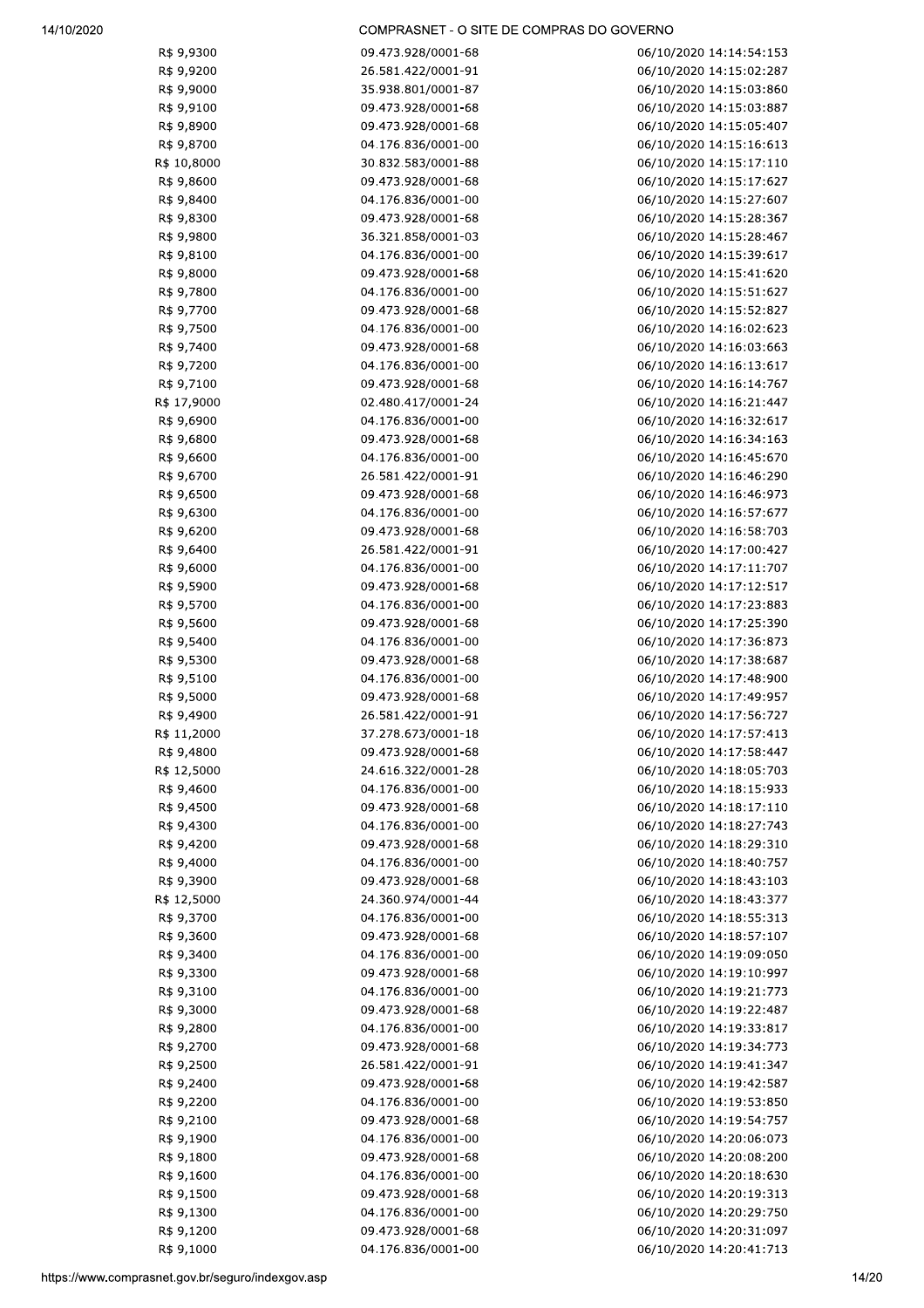| R\$ 9,0900 | 09.473.928/0001-68                       | 06/10/2020 14:20:42:977                            |
|------------|------------------------------------------|----------------------------------------------------|
| R\$ 9,0700 | 04.176.836/0001-00                       | 06/10/2020 14:20:52:713                            |
| R\$ 9,0600 | 09.473.928/0001-68                       | 06/10/2020 14:20:54:153                            |
| R\$ 9,0400 | 26.581.422/0001-91                       | 06/10/2020 14:21:01:520                            |
| R\$ 9,0300 | 09.473.928/0001-68                       | 06/10/2020 14:21:02:427                            |
| R\$ 9,0100 | 26.581.422/0001-91                       | 06/10/2020 14:21:08:993                            |
| R\$ 9,0000 | 09.473.928/0001-68                       | 06/10/2020 14:21:10:077                            |
| R\$ 8,9800 | 04.176.836/0001-00                       | 06/10/2020 14:21:20:777                            |
| R\$ 8,9700 | 09.473.928/0001-68                       | 06/10/2020 14:21:22:843                            |
| R\$ 8,9600 | 30.701.265/0001-88                       | 06/10/2020 14:21:26:393                            |
| R\$ 8,9500 | 09.473.928/0001-68                       | 06/10/2020 14:21:26:910                            |
| R\$ 8,9400 | 30.701.265/0001-88                       | 06/10/2020 14:21:30:403                            |
|            | 09.473.928/0001-68                       |                                                    |
| R\$ 8,9300 |                                          | 06/10/2020 14:21:31:033                            |
| R\$ 8,9200 | 30.701.265/0001-88<br>09.473.928/0001-68 | 06/10/2020 14:21:35:410<br>06/10/2020 14:21:37:163 |
| R\$ 8,9100 |                                          |                                                    |
| R\$ 8,9200 | 26.581.422/0001-91                       | 06/10/2020 14:21:39:043                            |
| R\$ 8,9000 | 30.701.265/0001-88                       | 06/10/2020 14:21:43:440                            |
| R\$ 8,8900 | 09.473.928/0001-68                       | 06/10/2020 14:21:44:773                            |
| R\$ 8,8800 | 30.701.265/0001-88                       | 06/10/2020 14:21:48:450                            |
| R\$ 8,8700 | 09.473.928/0001-68                       | 06/10/2020 14:21:49:900                            |
| R\$ 8,8600 | 30.701.265/0001-88                       | 06/10/2020 14:21:53:500                            |
| R\$ 8,8500 | 09.473.928/0001-68                       | 06/10/2020 14:21:54:987                            |
| R\$ 8,8400 | 30.701.265/0001-88                       | 06/10/2020 14:21:58:520                            |
| R\$ 8,8300 | 09.473.928/0001-68                       | 06/10/2020 14:21:59:087                            |
| R\$ 8,8200 | 30.701.265/0001-88                       | 06/10/2020 14:22:02:543                            |
| R\$ 8,8100 | 09.473.928/0001-68                       | 06/10/2020 14:22:03:183                            |
| R\$ 8,8000 | 30.701.265/0001-88                       | 06/10/2020 14:22:07:570                            |
| R\$ 8,7900 | 09.473.928/0001-68                       | 06/10/2020 14:22:08:837                            |
| R\$ 8,7800 | 30.701.265/0001-88                       | 06/10/2020 14:22:12:607                            |
| R\$ 8,7700 | 09.473.928/0001-68                       | 06/10/2020 14:22:13:443                            |
| R\$ 8,7600 | 30.701.265/0001-88                       | 06/10/2020 14:22:17:627                            |
| R\$ 8,7500 | 09.473.928/0001-68                       | 06/10/2020 14:22:20:063                            |
| R\$ 8,7400 | 30.701.265/0001-88                       | 06/10/2020 14:22:23:643                            |
| R\$ 8,7300 | 09.473.928/0001-68                       | 06/10/2020 14:22:25:187                            |
| R\$ 8,7200 | 30.701.265/0001-88                       | 06/10/2020 14:22:29:693                            |
| R\$ 8,7100 | 09.473.928/0001-68                       | 06/10/2020 14:22:30:313                            |
| R\$ 8,7200 | 26.581.422/0001-91                       | 06/10/2020 14:22:30:330                            |
| R\$ 8,7000 | 30.701.265/0001-88                       | 06/10/2020 14:22:34:687                            |
| R\$ 8,6900 | 09.473.928/0001-68                       | 06/10/2020 14:22:35:913                            |
| R\$ 8,7100 | 26.581.422/0001-91                       | 06/10/2020 14:22:36:500                            |
| R\$ 8,6800 | 30.701.265/0001-88                       | 06/10/2020 14:22:40:880                            |
| R\$ 8,6700 | 09.473.928/0001-68                       | 06/10/2020 14:22:41:540                            |
| R\$ 8,6600 | 30.701.265/0001-88                       | 06/10/2020 14:22:45:760                            |
| R\$ 8,6700 | 26.581.422/0001-91                       | 06/10/2020 14:22:46:830                            |
| R\$ 8,6500 | 09.473.928/0001-68                       | 06/10/2020 14:22:47:703                            |
| R\$ 8,6400 | 30.701.265/0001-88                       | 06/10/2020 14:22:51:243                            |
| R\$ 8,6300 | 09.473.928/0001-68                       | 06/10/2020 14:22:53:337                            |
| R\$ 8,6200 | 30.701.265/0001-88                       | 06/10/2020 14:22:57:323                            |
| R\$ 8,6100 | 09.473.928/0001-68                       | 06/10/2020 14:22:58:433                            |
| R\$ 8,6000 | 30.701.265/0001-88                       | 06/10/2020 14:23:02:367                            |
| R\$ 8,5900 | 09.473.928/0001-68                       | 06/10/2020 14:23:04:543                            |
| R\$ 8,5800 | 30.701.265/0001-88                       | 06/10/2020 14:23:08:410                            |
| R\$ 8,5700 | 09.473.928/0001-68                       | 06/10/2020 14:23:09:643                            |
| R\$ 8,5600 | 30.701.265/0001-88                       | 06/10/2020 14:23:13:447                            |
| R\$ 8,5500 | 09.473.928/0001-68                       | 06/10/2020 14:23:15:283                            |
| R\$ 8,5400 | 30.701.265/0001-88                       | 06/10/2020 14:23:19:497                            |
| R\$ 8,5300 | 09.473.928/0001-68                       | 06/10/2020 14:23:20:920                            |
| R\$ 8,5200 | 30.701.265/0001-88                       | 06/10/2020 14:23:24:580                            |
| R\$ 8,5100 | 09.473.928/0001-68                       | 06/10/2020 14:23:26:020                            |
| R\$ 8,5000 | 30.701.265/0001-88                       | 06/10/2020 14:23:29:623                            |
| R\$ 8,4900 | 09.473.928/0001-68                       | 06/10/2020 14:23:33:673                            |
| R\$ 8,4800 | 30.701.265/0001-88                       | 06/10/2020 14:23:37:617                            |
| R\$ 8,4700 | 09.473.928/0001-68                       | 06/10/2020 14:23:39:273                            |
| R\$ 8,4600 | 30.701.265/0001-88                       | 06/10/2020 14:23:43:673                            |
| R\$ 8,4500 | 09.473.928/0001-68                       | 06/10/2020 14:23:45:027                            |
| R\$ 8,4400 | 30.701.265/0001-88                       | 06/10/2020 14:23:48:683                            |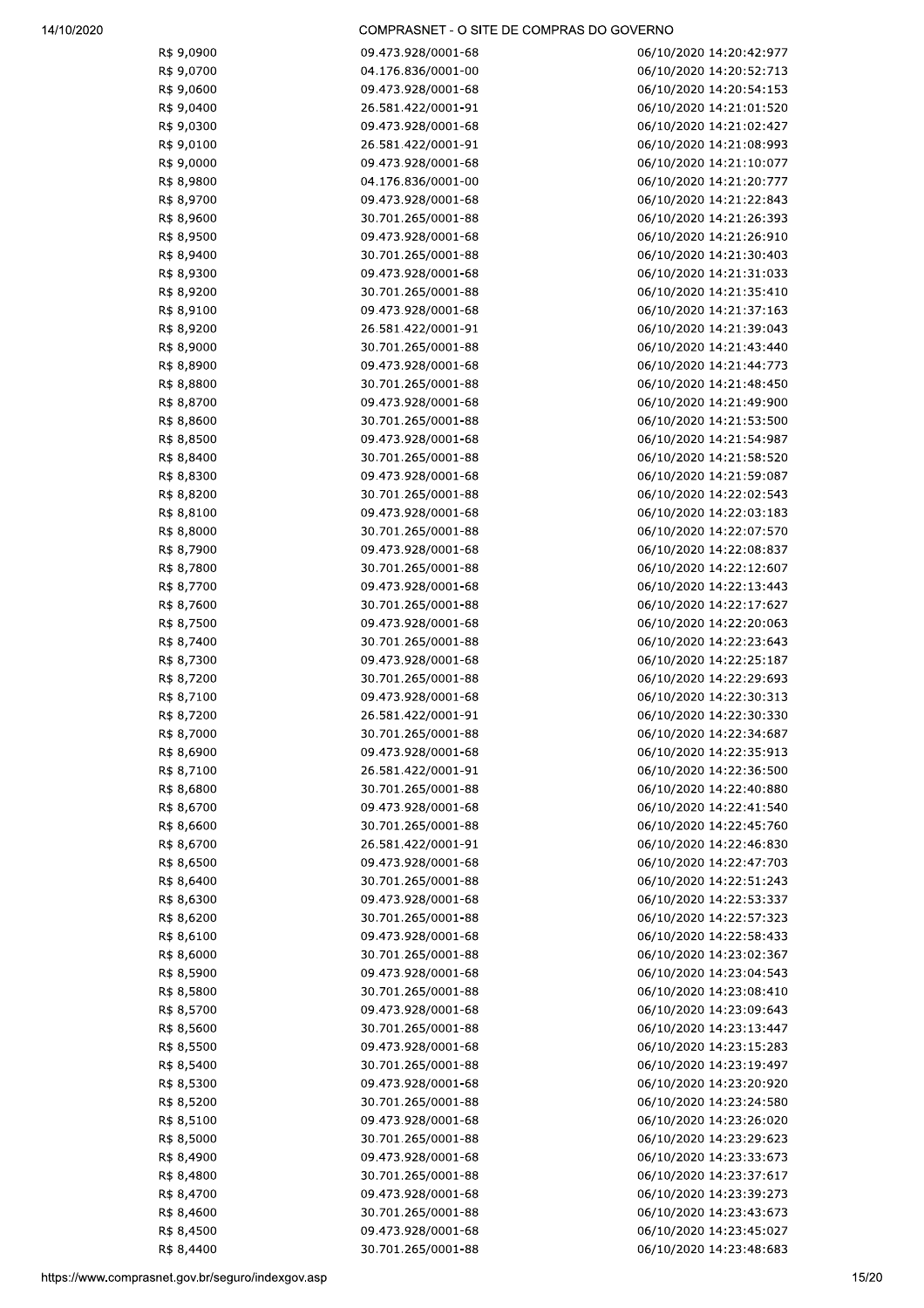| R\$ 8,4300 | 09.473.928/0001-68                       | 06/10/2020 14:23:50:063 |
|------------|------------------------------------------|-------------------------|
| R\$ 8,4200 | 30.701.265/0001-88                       | 06/10/2020 14:23:53:710 |
| R\$ 8,4100 | 09.473.928/0001-68                       | 06/10/2020 14:23:54:710 |
| R\$ 8,4000 | 30.701.265/0001-88                       | 06/10/2020 14:23:58:717 |
| R\$ 8,3900 | 09.473.928/0001-68                       | 06/10/2020 14:23:59:303 |
| R\$ 8,3800 | 30.701.265/0001-88                       | 06/10/2020 14:24:03:783 |
| R\$ 8,3700 | 09.473.928/0001-68                       | 06/10/2020 14:24:05:460 |
| R\$ 8,3600 | 30.701.265/0001-88                       | 06/10/2020 14:24:09:797 |
| R\$ 8,3500 | 09.473.928/0001-68                       | 06/10/2020 14:24:11:077 |
| R\$ 8,3400 | 30.701.265/0001-88                       | 06/10/2020 14:24:14:813 |
| R\$ 8,3300 | 09.473.928/0001-68                       | 06/10/2020 14:24:17:957 |
| R\$ 8,3200 | 30.701.265/0001-88                       | 06/10/2020 14:24:21:530 |
| R\$ 8,3100 | 09.473.928/0001-68                       | 06/10/2020 14:24:23:370 |
| R\$ 8,3000 | 30.701.265/0001-88                       | 06/10/2020 14:24:27:420 |
| R\$ 8,2800 | 04.176.836/0001-00                       | 06/10/2020 14:24:38:913 |
| R\$ 8,2700 | 30.701.265/0001-88                       | 06/10/2020 14:24:42:567 |
| R\$ 8,2500 | 26.581.422/0001-91                       | 06/10/2020 14:24:46:270 |
| R\$ 8,2400 | 30.701.265/0001-88                       | 06/10/2020 14:24:49:547 |
| R\$ 8,2200 | 04.176.836/0001-00                       | 06/10/2020 14:25:00:970 |
| R\$ 8,2100 | 30.701.265/0001-88                       | 06/10/2020 14:25:04:610 |
| R\$ 8,1900 | 04.176.836/0001-00                       | 06/10/2020 14:25:16:007 |
| R\$ 8,1800 | 30.701.265/0001-88                       | 06/10/2020 14:25:19:837 |
| R\$ 8,1600 | 04.176.836/0001-00                       | 06/10/2020 14:25:31:017 |
| R\$ 8,1700 | 26.581.422/0001-91                       | 06/10/2020 14:25:31:880 |
| R\$ 8,1500 | 30.701.265/0001-88                       | 06/10/2020 14:25:35:760 |
| R\$ 8,1300 | 04.176.836/0001-00                       | 06/10/2020 14:25:47:020 |
| R\$ 8,0000 | 26.581.422/0001-91                       | 06/10/2020 14:25:50:813 |
| R\$ 7,9900 | 30.701.265/0001-88                       | 06/10/2020 14:25:59:407 |
| R\$ 7,9700 | 04.176.836/0001-00                       | 06/10/2020 14:26:10:023 |
|            | 30.701.265/0001-88                       |                         |
| R\$ 7,9600 |                                          | 06/10/2020 14:26:13:993 |
| R\$ 7,9400 | 04.176.836/0001-00<br>30.701.265/0001-88 | 06/10/2020 14:26:24:043 |
| R\$ 7,9300 |                                          | 06/10/2020 14:26:28:073 |
| R\$ 7,9100 | 04.176.836/0001-00                       | 06/10/2020 14:26:38:030 |
| R\$ 7,9300 | 26.581.422/0001-91                       | 06/10/2020 14:26:41:927 |
| R\$ 7,9000 | 30.701.265/0001-88                       | 06/10/2020 14:26:46:260 |
| R\$ 7,8900 | 26.581.422/0001-91                       | 06/10/2020 14:26:52:487 |
| R\$ 7,8800 | 30.701.265/0001-88                       | 06/10/2020 14:26:55:733 |
| R\$ 7,8600 | 04.176.836/0001-00                       | 06/10/2020 14:27:07:053 |
| R\$ 7,8500 | 30.701.265/0001-88                       | 06/10/2020 14:27:10:900 |
| R\$ 7,8300 | 04.176.836/0001-00                       | 06/10/2020 14:27:21:597 |
| R\$ 7,8200 | 30.701.265/0001-88                       | 06/10/2020 14:27:24:907 |
| R\$ 7,7500 | 30.701.265/0001-88                       | 06/10/2020 14:27:30:750 |
| R\$ 7,7400 | 26.581.422/0001-91                       | 06/10/2020 14:27:46:880 |
| R\$ 7,7300 | 30.701.265/0001-88                       | 06/10/2020 14:27:51:137 |
| R\$ 7,7200 | 26.581.422/0001-91                       | 06/10/2020 14:28:07:183 |
| R\$ 7,7100 | 30.701.265/0001-88                       | 06/10/2020 14:28:11:173 |
| R\$ 7,7000 | 26.581.422/0001-91                       | 06/10/2020 14:28:26:273 |
| R\$ 7,6900 | 30.701.265/0001-88                       | 06/10/2020 14:28:30:380 |
| R\$ 7,6500 | 30.701.265/0001-88                       | 06/10/2020 14:28:34:467 |
| R\$ 7,6400 | 26.581.422/0001-91                       | 06/10/2020 14:28:49:467 |
| R\$ 7,6300 | 30.701.265/0001-88                       | 06/10/2020 14:28:53:653 |
| R\$ 7,6000 | 30.701.265/0001-88                       | 06/10/2020 14:29:01:273 |
| R\$ 7,5900 | 26.581.422/0001-91                       | 06/10/2020 14:29:17:527 |
| R\$ 7,5800 | 30.701.265/0001-88                       | 06/10/2020 14:29:21:183 |
| R\$ 7,5700 | 26.581.422/0001-91                       | 06/10/2020 14:29:37:667 |
| R\$ 7,5600 | 30.701.265/0001-88                       | 06/10/2020 14:29:41:260 |
| R\$ 7,5500 | 26.581.422/0001-91                       | 06/10/2020 14:29:57:273 |
| R\$ 7,5400 | 30.701.265/0001-88                       | 06/10/2020 14:30:01:427 |
| R\$ 7,5300 | 26.581.422/0001-91                       | 06/10/2020 14:30:19:530 |
| R\$ 7,5200 | 30.701.265/0001-88                       | 06/10/2020 14:30:23:740 |
| R\$ 7,5100 | 26.581.422/0001-91                       | 06/10/2020 14:30:39:507 |
| R\$ 7,5000 | 30.701.265/0001-88                       | 06/10/2020 14:30:43:737 |
| R\$ 7,4900 | 26.581.422/0001-91                       | 06/10/2020 14:31:35:390 |
| R\$ 7,4800 | 30.701.265/0001-88                       | 06/10/2020 14:31:39:530 |

Não existem lances de desempate ME/EPP para o item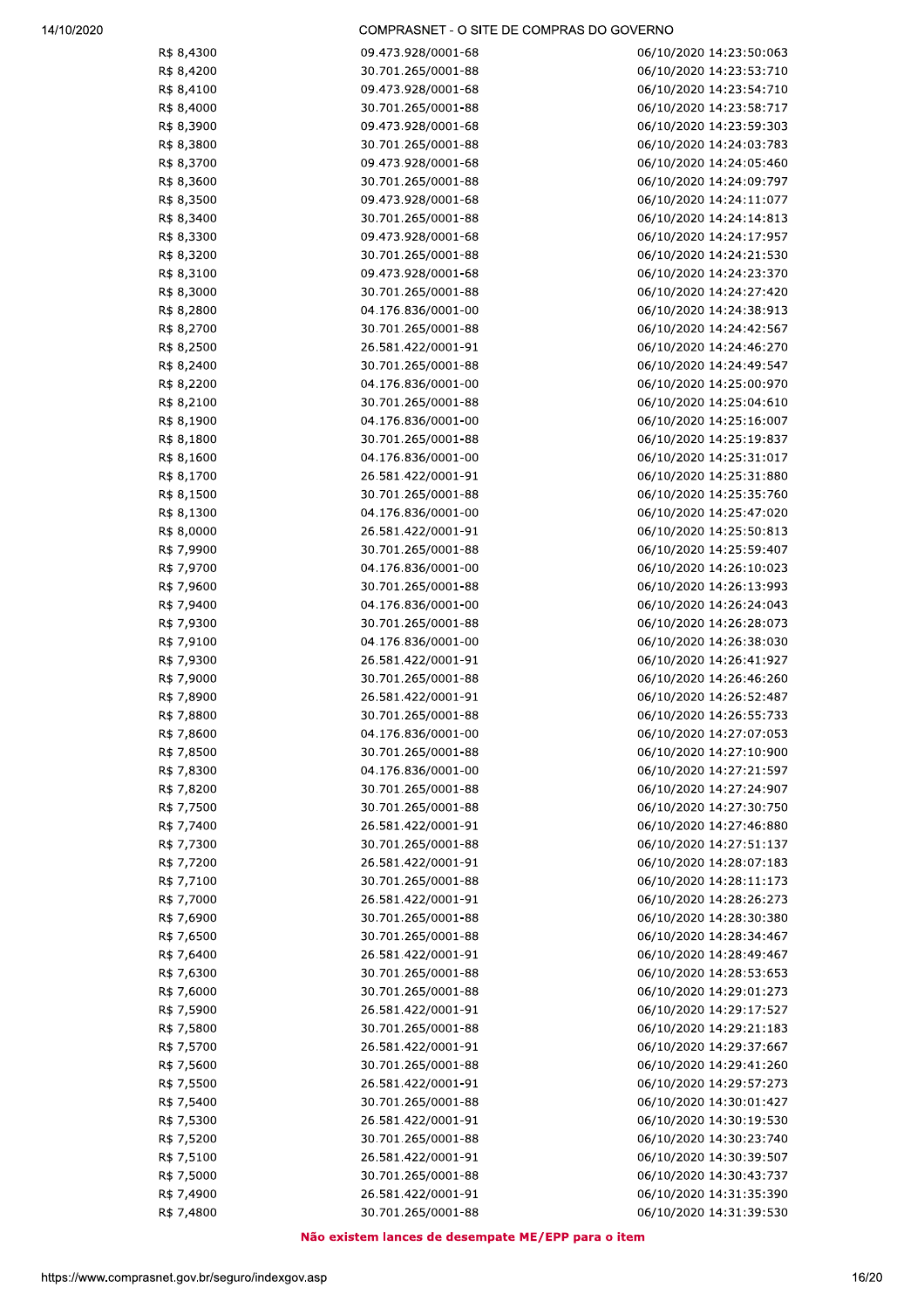#### $14/10/20$

#### ZUZU ARABI ALI COMPRASNET - O SITE DE COMPRAS DO GOVERNO

| <b>Eventos do Item</b>                               |                        |                                                                                                                                                                                                                                                                        |
|------------------------------------------------------|------------------------|------------------------------------------------------------------------------------------------------------------------------------------------------------------------------------------------------------------------------------------------------------------------|
| Evento                                               | Data                   | <b>Observações</b>                                                                                                                                                                                                                                                     |
| Aberto                                               | 06/10/2020<br>14:03:52 | Item Aberto.                                                                                                                                                                                                                                                           |
| Encerrado                                            | 06/10/2020<br>14:33:40 | Item encerrado.                                                                                                                                                                                                                                                        |
| Sorteio eletrônico                                   | 14:33:40               | 06/10/2020 Item teve empate real para o valor 14,0400. Procedeu-se o sorteio eletrônico entre os fornecedores com<br>propostas empatadas.                                                                                                                              |
| Abertura do prazo<br>de Convocação -<br>Anexo        |                        | 06/10/2020 Convocado para envio de anexo o fornecedor LX DISTRIBUIDORA DE MATERIAIS ELETRICOS EIRELI,<br>15:10:02 CNPJ/CPF: 30.701.265/0001-88.                                                                                                                        |
| Encerramento do<br>prazo de<br>Convocação -<br>Anexo |                        | 06/10/2020 Encerrado o prazo de Convocação de Anexo pelo fornecedor LX DISTRIBUIDORA DE MATERIAIS ELETRICOS<br>15:26:50 EIRELI, CNPJ/CPF: 30.701.265/0001-88.                                                                                                          |
| Recusa                                               | 07/10/2020<br>15:59:49 | Recusa da proposta. Fornecedor: LX DISTRIBUIDORA DE MATERIAIS ELETRICOS EIRELI, CNPJ/CPF:<br>30.701.265/0001-88, pelo melhor lance de R\$ 7,4800. Motivo: O produto ofertado possui temperatura de<br>cor de 6500K, enquanto o exigido no edital era de 4000k a 5500k. |
| Abertura do prazo<br>de Convocação -<br>Anexo        | 07/10/2020<br>16:09:19 | Convocado para envio de anexo o fornecedor RSDC COMERCIAL EIRELI, CNPJ/CPF: 26.581.422/0001-91.                                                                                                                                                                        |
| Recusa                                               | 08/10/2020<br>11:03:22 | Recusa da proposta. Fornecedor: RSDC COMERCIAL EIRELI, CNPJ/CPF: 26.581.422/0001-91, pelo melhor<br>lance de R\$ 7,4900. Motivo: O produto ofertado possui temperatura de cor de 6500K, enguanto o exigido no<br>edital era de 4000k a 5500k.                          |
| Encerramento do<br>prazo de<br>Convocação -<br>Anexo |                        | 08/10/2020 Encerrado pelo Sistema o prazo de Convocação de Anexo do fornecedor RSDC COMERCIAL EIRELI,<br>11:03:22 CNPJ/CPF: 26.581.422/0001-91.                                                                                                                        |
| Abertura do prazo<br>de Convocação -<br>Anexo        |                        | 08/10/2020 Convocado para envio de anexo o fornecedor RC TEIVE COMERCIO E DISTRIBUICAO LTDA, CNPJ/CPF:<br>11:08:09  04.176.836/0001-00.                                                                                                                                |
| Encerramento do<br>prazo de<br>Convocação -<br>Anexo |                        | 08/10/2020 Encerrado o prazo de Convocação de Anexo pelo fornecedor RC TEIVE COMERCIO E DISTRIBUICAO LTDA,<br>11:27:50 CNPJ/CPF: 04.176.836/0001-00.                                                                                                                   |
| Aceite                                               |                        | 14/10/2020 Aceite individual da proposta. Fornecedor: RC TEIVE COMERCIO E DISTRIBUICAO LTDA, CNPJ/CPF:<br>10:44:18 04.176.836/0001-00, pelo melhor lance de R\$ 7,8300. Motivo: Negociação de valor                                                                    |
| Habilitado                                           |                        | 14/10/2020 Habilitação em grupo de propostas. Fornecedor: RC TEIVE COMERCIO E DISTRIBUICAO LTDA - CNPJ/CPF:<br>11:05:46 04.176.836/0001-00                                                                                                                             |

Não existem intenções de recurso para o item

| Data<br>Mensagem<br>06/10/2020<br>Boa tarde. Estamos iniciando os trabalhos relativos ao Pregão 32/2020.<br>Pregoeiro<br>14:02:07<br>06/10/2020<br>A comunicação com os licitantes, datas e horários de agendamento das próximas sessões e<br>Pregoeiro<br>demais avisos do sistema Comprasnet serão encaminhados via CHAT, portanto todas as<br>14:02:26<br>mensagens inseridas no sistema devem ser observadas.<br>Todos os senhores firmaram termo de que conhecem as disposições contidas no edital. Sabem,<br>06/10/2020<br>Pregoeiro<br>14:02:29<br>por consequência, que declarar que possuem condições de participação sem tê-las pode acarretar<br>sanção administrativa. Por esse motivo, solicito que encarem o processo licitatório com seriedade.<br>O sistema permanecera ativo para recepção de lances, mesmo que, temporariamente, o Pregoeiro<br>Pregoeiro<br>06/10/2020<br>saia da sala de disputa. Somente será suspenso caso a ausência do pregoeiro seja superior a dez<br>14:02:33<br>minutos.<br>No tópico "Sanções Administrativas" do Edital estão descritas as principais práticas que<br>Pregoeiro<br>06/10/2020<br>14:02:38<br>prejudicam o andamento da licitação e as respectivas punições. Solicito especial atenção para que<br>não incorram nessas hipóteses sob pena de sanção.<br>É importante salientar que a licitante que NÃO mantiver sua proposta e/ou lance será<br>06/10/2020<br>Pregoeiro<br>SANCIONADA na forma constante no edital que rege este certame.<br>14:02:42<br>06/10/2020<br>Cada licitante pode melhorar sua própria oferta, sem que necessariamente essa seja menor que a<br>Pregoeiro<br>cadastrada para o item. O sistema registrara a oferta para ordenamento das propostas. Se houver<br>14:02:49<br>desclassificações de licitantes, serão chamadas as seguintes na ordem final de classificação.<br>06/10/2020<br>O item 1 foi aberto. Solicitamos o envio de lances.<br>Pregoeiro<br>14:03:40<br>Pregoeiro<br>06/10/2020<br>O item 2 foi aberto. Solicitamos o envio de lances.<br>14:03:52<br>06/10/2020<br>O item 2 está encerrado.<br>Sistema<br>14:33:40<br>06/10/2020<br>O item 2 teve empate real para o valor 14,0400. Procedeu-se o sorteio eletrônico entre os<br>Sistema<br>fornecedores com propostas empatadas. Acompanhe as convocações no Julgamento de<br>14:33:40<br>Propostas.<br>06/10/2020<br>O item 1 teve participação de Micro/Pequena Empresa/Cooperativa optante pelo benefício da Lei<br>Sistema<br>Complementar 123 de 12/12/2006 e poderá ter desempate dos lances após o encerramento de<br>14:46:27<br>todos os itens. Mantenham-se conectados.<br>06/10/2020<br>O item 1 terá desempate Me/Epp do lance. Mantenham-se conectados.<br>Sistema<br>14:46:27<br>17/20<br>://www.comprasnet.gov.br/seguro/indexgov.asp | <b>Troca de Mensagens</b> |  |
|-----------------------------------------------------------------------------------------------------------------------------------------------------------------------------------------------------------------------------------------------------------------------------------------------------------------------------------------------------------------------------------------------------------------------------------------------------------------------------------------------------------------------------------------------------------------------------------------------------------------------------------------------------------------------------------------------------------------------------------------------------------------------------------------------------------------------------------------------------------------------------------------------------------------------------------------------------------------------------------------------------------------------------------------------------------------------------------------------------------------------------------------------------------------------------------------------------------------------------------------------------------------------------------------------------------------------------------------------------------------------------------------------------------------------------------------------------------------------------------------------------------------------------------------------------------------------------------------------------------------------------------------------------------------------------------------------------------------------------------------------------------------------------------------------------------------------------------------------------------------------------------------------------------------------------------------------------------------------------------------------------------------------------------------------------------------------------------------------------------------------------------------------------------------------------------------------------------------------------------------------------------------------------------------------------------------------------------------------------------------------------------------------------------------------------------------------------------------------------------------------------------------------------------------------------------------------------------------------------------------------------------------------------------------------------------------------------------------------------------------------------------------------------------------------------------------|---------------------------|--|
|                                                                                                                                                                                                                                                                                                                                                                                                                                                                                                                                                                                                                                                                                                                                                                                                                                                                                                                                                                                                                                                                                                                                                                                                                                                                                                                                                                                                                                                                                                                                                                                                                                                                                                                                                                                                                                                                                                                                                                                                                                                                                                                                                                                                                                                                                                                                                                                                                                                                                                                                                                                                                                                                                                                                                                                                                 |                           |  |
|                                                                                                                                                                                                                                                                                                                                                                                                                                                                                                                                                                                                                                                                                                                                                                                                                                                                                                                                                                                                                                                                                                                                                                                                                                                                                                                                                                                                                                                                                                                                                                                                                                                                                                                                                                                                                                                                                                                                                                                                                                                                                                                                                                                                                                                                                                                                                                                                                                                                                                                                                                                                                                                                                                                                                                                                                 |                           |  |
|                                                                                                                                                                                                                                                                                                                                                                                                                                                                                                                                                                                                                                                                                                                                                                                                                                                                                                                                                                                                                                                                                                                                                                                                                                                                                                                                                                                                                                                                                                                                                                                                                                                                                                                                                                                                                                                                                                                                                                                                                                                                                                                                                                                                                                                                                                                                                                                                                                                                                                                                                                                                                                                                                                                                                                                                                 |                           |  |
|                                                                                                                                                                                                                                                                                                                                                                                                                                                                                                                                                                                                                                                                                                                                                                                                                                                                                                                                                                                                                                                                                                                                                                                                                                                                                                                                                                                                                                                                                                                                                                                                                                                                                                                                                                                                                                                                                                                                                                                                                                                                                                                                                                                                                                                                                                                                                                                                                                                                                                                                                                                                                                                                                                                                                                                                                 |                           |  |
|                                                                                                                                                                                                                                                                                                                                                                                                                                                                                                                                                                                                                                                                                                                                                                                                                                                                                                                                                                                                                                                                                                                                                                                                                                                                                                                                                                                                                                                                                                                                                                                                                                                                                                                                                                                                                                                                                                                                                                                                                                                                                                                                                                                                                                                                                                                                                                                                                                                                                                                                                                                                                                                                                                                                                                                                                 |                           |  |
|                                                                                                                                                                                                                                                                                                                                                                                                                                                                                                                                                                                                                                                                                                                                                                                                                                                                                                                                                                                                                                                                                                                                                                                                                                                                                                                                                                                                                                                                                                                                                                                                                                                                                                                                                                                                                                                                                                                                                                                                                                                                                                                                                                                                                                                                                                                                                                                                                                                                                                                                                                                                                                                                                                                                                                                                                 |                           |  |
|                                                                                                                                                                                                                                                                                                                                                                                                                                                                                                                                                                                                                                                                                                                                                                                                                                                                                                                                                                                                                                                                                                                                                                                                                                                                                                                                                                                                                                                                                                                                                                                                                                                                                                                                                                                                                                                                                                                                                                                                                                                                                                                                                                                                                                                                                                                                                                                                                                                                                                                                                                                                                                                                                                                                                                                                                 |                           |  |
|                                                                                                                                                                                                                                                                                                                                                                                                                                                                                                                                                                                                                                                                                                                                                                                                                                                                                                                                                                                                                                                                                                                                                                                                                                                                                                                                                                                                                                                                                                                                                                                                                                                                                                                                                                                                                                                                                                                                                                                                                                                                                                                                                                                                                                                                                                                                                                                                                                                                                                                                                                                                                                                                                                                                                                                                                 |                           |  |
|                                                                                                                                                                                                                                                                                                                                                                                                                                                                                                                                                                                                                                                                                                                                                                                                                                                                                                                                                                                                                                                                                                                                                                                                                                                                                                                                                                                                                                                                                                                                                                                                                                                                                                                                                                                                                                                                                                                                                                                                                                                                                                                                                                                                                                                                                                                                                                                                                                                                                                                                                                                                                                                                                                                                                                                                                 |                           |  |
|                                                                                                                                                                                                                                                                                                                                                                                                                                                                                                                                                                                                                                                                                                                                                                                                                                                                                                                                                                                                                                                                                                                                                                                                                                                                                                                                                                                                                                                                                                                                                                                                                                                                                                                                                                                                                                                                                                                                                                                                                                                                                                                                                                                                                                                                                                                                                                                                                                                                                                                                                                                                                                                                                                                                                                                                                 |                           |  |
|                                                                                                                                                                                                                                                                                                                                                                                                                                                                                                                                                                                                                                                                                                                                                                                                                                                                                                                                                                                                                                                                                                                                                                                                                                                                                                                                                                                                                                                                                                                                                                                                                                                                                                                                                                                                                                                                                                                                                                                                                                                                                                                                                                                                                                                                                                                                                                                                                                                                                                                                                                                                                                                                                                                                                                                                                 |                           |  |
|                                                                                                                                                                                                                                                                                                                                                                                                                                                                                                                                                                                                                                                                                                                                                                                                                                                                                                                                                                                                                                                                                                                                                                                                                                                                                                                                                                                                                                                                                                                                                                                                                                                                                                                                                                                                                                                                                                                                                                                                                                                                                                                                                                                                                                                                                                                                                                                                                                                                                                                                                                                                                                                                                                                                                                                                                 |                           |  |
|                                                                                                                                                                                                                                                                                                                                                                                                                                                                                                                                                                                                                                                                                                                                                                                                                                                                                                                                                                                                                                                                                                                                                                                                                                                                                                                                                                                                                                                                                                                                                                                                                                                                                                                                                                                                                                                                                                                                                                                                                                                                                                                                                                                                                                                                                                                                                                                                                                                                                                                                                                                                                                                                                                                                                                                                                 |                           |  |
|                                                                                                                                                                                                                                                                                                                                                                                                                                                                                                                                                                                                                                                                                                                                                                                                                                                                                                                                                                                                                                                                                                                                                                                                                                                                                                                                                                                                                                                                                                                                                                                                                                                                                                                                                                                                                                                                                                                                                                                                                                                                                                                                                                                                                                                                                                                                                                                                                                                                                                                                                                                                                                                                                                                                                                                                                 |                           |  |
|                                                                                                                                                                                                                                                                                                                                                                                                                                                                                                                                                                                                                                                                                                                                                                                                                                                                                                                                                                                                                                                                                                                                                                                                                                                                                                                                                                                                                                                                                                                                                                                                                                                                                                                                                                                                                                                                                                                                                                                                                                                                                                                                                                                                                                                                                                                                                                                                                                                                                                                                                                                                                                                                                                                                                                                                                 |                           |  |
|                                                                                                                                                                                                                                                                                                                                                                                                                                                                                                                                                                                                                                                                                                                                                                                                                                                                                                                                                                                                                                                                                                                                                                                                                                                                                                                                                                                                                                                                                                                                                                                                                                                                                                                                                                                                                                                                                                                                                                                                                                                                                                                                                                                                                                                                                                                                                                                                                                                                                                                                                                                                                                                                                                                                                                                                                 |                           |  |
|                                                                                                                                                                                                                                                                                                                                                                                                                                                                                                                                                                                                                                                                                                                                                                                                                                                                                                                                                                                                                                                                                                                                                                                                                                                                                                                                                                                                                                                                                                                                                                                                                                                                                                                                                                                                                                                                                                                                                                                                                                                                                                                                                                                                                                                                                                                                                                                                                                                                                                                                                                                                                                                                                                                                                                                                                 |                           |  |
|                                                                                                                                                                                                                                                                                                                                                                                                                                                                                                                                                                                                                                                                                                                                                                                                                                                                                                                                                                                                                                                                                                                                                                                                                                                                                                                                                                                                                                                                                                                                                                                                                                                                                                                                                                                                                                                                                                                                                                                                                                                                                                                                                                                                                                                                                                                                                                                                                                                                                                                                                                                                                                                                                                                                                                                                                 |                           |  |
|                                                                                                                                                                                                                                                                                                                                                                                                                                                                                                                                                                                                                                                                                                                                                                                                                                                                                                                                                                                                                                                                                                                                                                                                                                                                                                                                                                                                                                                                                                                                                                                                                                                                                                                                                                                                                                                                                                                                                                                                                                                                                                                                                                                                                                                                                                                                                                                                                                                                                                                                                                                                                                                                                                                                                                                                                 |                           |  |
|                                                                                                                                                                                                                                                                                                                                                                                                                                                                                                                                                                                                                                                                                                                                                                                                                                                                                                                                                                                                                                                                                                                                                                                                                                                                                                                                                                                                                                                                                                                                                                                                                                                                                                                                                                                                                                                                                                                                                                                                                                                                                                                                                                                                                                                                                                                                                                                                                                                                                                                                                                                                                                                                                                                                                                                                                 |                           |  |
|                                                                                                                                                                                                                                                                                                                                                                                                                                                                                                                                                                                                                                                                                                                                                                                                                                                                                                                                                                                                                                                                                                                                                                                                                                                                                                                                                                                                                                                                                                                                                                                                                                                                                                                                                                                                                                                                                                                                                                                                                                                                                                                                                                                                                                                                                                                                                                                                                                                                                                                                                                                                                                                                                                                                                                                                                 |                           |  |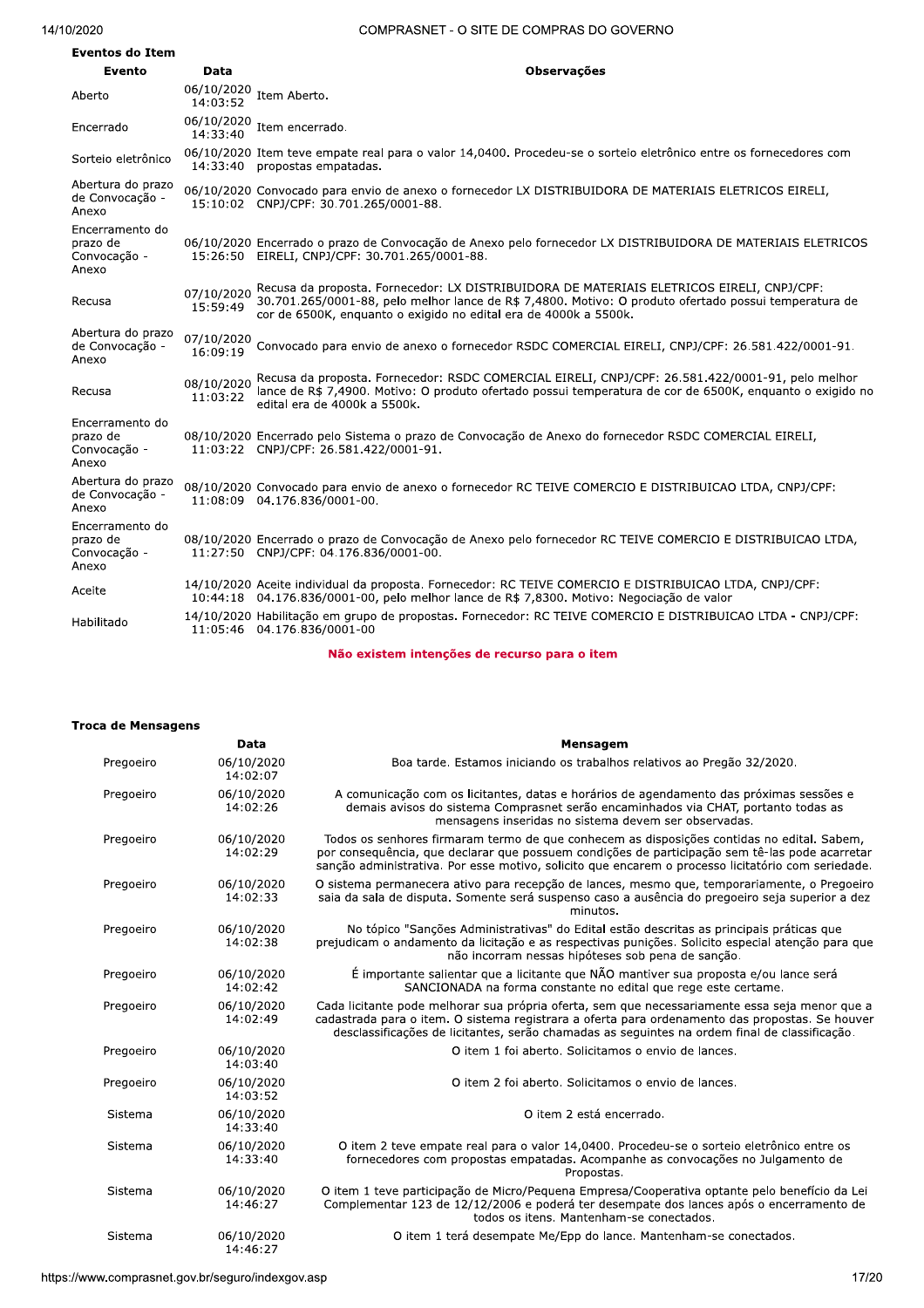| COMPRASNET - O SITE DE COMPRAS DO GOVERNO |  |
|-------------------------------------------|--|
|                                           |  |
|                                           |  |

| Sistema                | 06/10/2020<br>14:46:27 | Sr. Fornecedor LX DISTRIBUIDORA DE MATERIAIS ELETRICOS EIRELI, CPF/CNPJ<br>30.701.265/0001-88 em cumprimento à Lei Complementar 123 de 14/12/2006, você poderá<br>enviar ou desistir de apresentar lance final e único para o item 1 até às 14:51:27 do dia<br>06/10/2020. Acesse a fase de lance. |
|------------------------|------------------------|----------------------------------------------------------------------------------------------------------------------------------------------------------------------------------------------------------------------------------------------------------------------------------------------------|
| Sistema                | 06/10/2020<br>14:51:29 | O item 1 teve o 1º desempate Me/Epp encerrado às 14:51:29 de 06/10/2020. O tempo expirou e<br>o lance não foi enviado pelo fornecedor LX DISTRIBUIDORA DE MATERIAIS ELETRICOS EIRELI,<br>CPF/CNPJ 30.701.265/0001-88.                                                                              |
| Sistema                | 06/10/2020<br>14:51:30 | Sr. Fornecedor RSDC COMERCIAL EIRELI, CPF/CNPJ 26.581.422/0001-91 em cumprimento à Lei<br>Complementar 123 de 14/12/2006, você poderá enviar ou desistir de apresentar lance final e<br>único para o item 1 até às 14:56:30 do dia 06/10/2020. Acesse a fase de lance.                             |
| Sistema                | 06/10/2020<br>14:56:30 | O item 1 teve o 2º desempate Me/Epp encerrado às 14:56:30 de 06/10/2020. O tempo expirou e<br>o lance não foi enviado pelo fornecedor RSDC COMERCIAL EIRELI, CPF/CNPJ 26.581.422/0001-<br>91.                                                                                                      |
| Sistema                | 06/10/2020<br>14:56:30 | O item 1 está encerrado.                                                                                                                                                                                                                                                                           |
| Sistema                | 06/10/2020<br>14:56:30 | O item 1 teve empate real para o valor 14,0400. Procedeu-se o sorteio eletrônico entre os<br>fornecedores com propostas empatadas. Acompanhe as convocações no Julgamento de<br>Propostas.                                                                                                         |
| Sistema                | 06/10/2020<br>14:56:30 | Todos os itens estão encerrados. Será iniciada a etapa de Julgamento de Propostas. Favor<br>acompanhar através da funcionalidade "Acompanhar julgamento/habilitação/admissibilidade".                                                                                                              |
| Pregoeiro              | 06/10/2020<br>14:59:44 | Para GALAXY PARTICIPACOES, IMPORTACAO E EXPORTACAO LTDA - Prezado licitante, é possível<br>reduzir o valor proposto para o item 1 ?                                                                                                                                                                |
| 07.911.318/0002-<br>54 | 06/10/2020<br>15:01:53 | Boa tarde Senhor Pregoeiro, já estamos com nosso valor mínimo.                                                                                                                                                                                                                                     |
| Pregoeiro              | 06/10/2020<br>15:03:27 | Para GALAXY PARTICIPACOES, IMPORTACAO E EXPORTACAO LTDA - Obrigado pela resposta.                                                                                                                                                                                                                  |
| Pregoeiro              | 06/10/2020<br>15:03:40 | Para GALAXY PARTICIPACOES, IMPORTACAO E EXPORTACAO LTDA - Solicito o envio, no prazo de<br>duas horas, da proposta adeguada ao lance final.                                                                                                                                                        |
| Sistema                | 06/10/2020<br>15:03:45 | Senhor fornecedor GALAXY PARTICIPACOES, IMPORTACAO E EXPORTACAO LTDA, CNPJ/CPF:<br>07.911.318/0002-54, solicito o envio do anexo referente ao ítem 1.                                                                                                                                              |
| Pregoeiro              | 06/10/2020<br>15:04:35 | Para LX DISTRIBUIDORA DE MATERIAIS ELETRICOS EIRELI - Prezado licitante, é possível reduzir<br>o valor proposto para o item 2 ?                                                                                                                                                                    |
| 30.701.265/0001-<br>88 | 06/10/2020<br>15:06:45 | Boa tarde, não é possível diminuir, já esta no limite e abaixo do preço de referência.                                                                                                                                                                                                             |
| Pregoeiro              | 06/10/2020<br>15:09:47 | Para LX DISTRIBUIDORA DE MATERIAIS ELETRICOS EIRELI - Obrigado pela resposta.                                                                                                                                                                                                                      |
| Pregoeiro              | 06/10/2020<br>15:09:55 | Para LX DISTRIBUIDORA DE MATERIAIS ELETRICOS EIRELI - Solicito o envio, no prazo de duas<br>horas, da proposta adequada ao lance final.                                                                                                                                                            |
| Sistema                | 06/10/2020<br>15:10:02 | Senhor fornecedor LX DISTRIBUIDORA DE MATERIAIS ELETRICOS EIRELI, CNPJ/CPF:<br>30.701.265/0001-88, solicito o envio do anexo referente ao ítem 2.                                                                                                                                                  |
| Pregoeiro              | 06/10/2020<br>15:10:35 | A sessão será suspensa, retorno agendado para amanhã às 16 horas.                                                                                                                                                                                                                                  |
| Sistema                | 06/10/2020<br>15:26:50 | Senhor Pregoeiro, o fornecedor LX DISTRIBUIDORA DE MATERIAIS ELETRICOS EIRELI, CNPJ/CPF:<br>30.701.265/0001-88, enviou o anexo para o ítem 2.                                                                                                                                                      |
| Sistema                | 06/10/2020<br>15:29:16 | Senhor Pregoeiro, o fornecedor GALAXY PARTICIPACOES, IMPORTACAO E EXPORTACAO LTDA,<br>CNPJ/CPF: 07.911.318/0002-54, enviou o anexo para o ítem 1.                                                                                                                                                  |
| Sistema                | 06/10/2020<br>17:57:54 | Senhor fornecedor GALAXY PARTICIPACOES, IMPORTACAO E EXPORTACAO LTDA, CNPJ/CPF:<br>07.911.318/0002-54, solicito o envio do anexo referente ao ítem 1.                                                                                                                                              |
| Sistema                | 07/10/2020<br>08:39:54 | Senhor Pregoeiro, o fornecedor GALAXY PARTICIPACOES, IMPORTACAO E EXPORTACAO LTDA,<br>CNPJ/CPF: 07.911.318/0002-54, enviou o anexo para o ítem 1.                                                                                                                                                  |
| Pregoeiro              | 07/10/2020<br>16:01:58 | Boa tarde.                                                                                                                                                                                                                                                                                         |
| Pregoeiro              | 07/10/2020<br>16:03:05 | ITEM 1: Desclassifico a proposta da empresa GALAXY PARTICIPACOES. Motivo: O produto<br>ofertado possui temperatura de cor de 6500K, enguanto o edital previa entre 4000 e 5500k.                                                                                                                   |
| Pregoeiro              | 07/10/2020<br>16:03:57 | ITENS 1 e 2: Desclassifico a proposta da empresa LX DISTRIBUIDORA. Motivo: O produto<br>ofertado possui temperatura de cor de 6500K, enguanto o edital previa entre 4000 e 5500K.                                                                                                                  |
| Pregoeiro              | 07/10/2020<br>16:04:20 | Para RSDC COMERCIAL EIRELI - Prezado licitante, é possível reduzir o valor proposto para os<br>itens?                                                                                                                                                                                              |
| Pregoeiro              | 07/10/2020<br>16:08:57 | Para RSDC COMERCIAL EIRELI - Solicito o envio, no prazo de 2 horas, da proposta adequada ao<br>valor do lance.                                                                                                                                                                                     |
| Sistema                | 07/10/2020<br>16:09:06 | Senhor fornecedor RSDC COMERCIAL EIRELI, CNPJ/CPF: 26.581.422/0001-91, solicito o envio do<br>anexo referente ao ítem 1.                                                                                                                                                                           |
| Sistema                | 07/10/2020<br>16:09:19 | Senhor fornecedor RSDC COMERCIAL EIRELI, CNPJ/CPF: 26.581.422/0001-91, solicito o envio do<br>anexo referente ao ítem 2.                                                                                                                                                                           |
| Pregoeiro              | 07/10/2020<br>16:09:40 | A sessão será retomada amanhã às 11 horas.                                                                                                                                                                                                                                                         |
| Pregoeiro              | 08/10/2020<br>11:02:05 | ITENS 1 e 2: Desclassifico a proposta da empresa RSDC COMERCIAL. Motivo: O produto ofertado<br>possui temperatura de cor de 6500K, enquanto o edital previa entre 4000 e 5500K.                                                                                                                    |
| Sistema                | 08/10/2020<br>11:03:07 | Encerrado pelo Sistema o prazo de Convocação do Fornecedor                                                                                                                                                                                                                                         |
| Sistema                | 08/10/2020<br>11:03:22 | Encerrado pelo Sistema o prazo de Convocação do Fornecedor                                                                                                                                                                                                                                         |
| Pregoeiro              | 08/10/2020<br>11:04:06 | Para RC TEIVE COMERCIO E DISTRIBUICAO LTDA - Prezado licitante, é possível reduzir o valor<br>proposto?                                                                                                                                                                                            |
| 04.176.836/0001-<br>00 | 08/10/2020<br>11:05:57 | Sr Pregoeiro, bom dia!                                                                                                                                                                                                                                                                             |
| 04.176.836/0001-<br>00 | 08/10/2020<br>11:06:12 | Infelizmente já estamos com o nosso preço no limite.                                                                                                                                                                                                                                               |